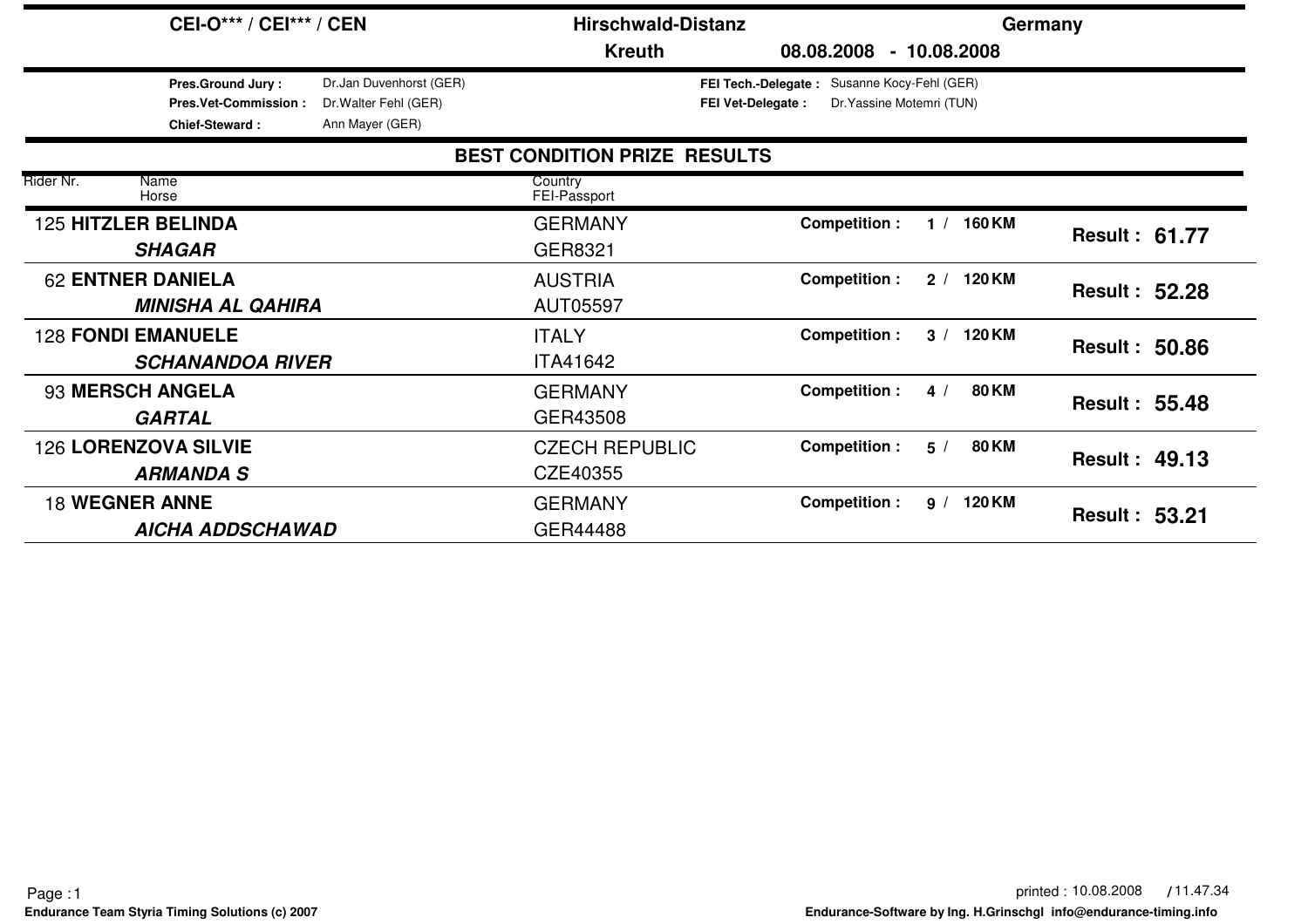|                                                  | <b>CEI-O*** / CEI*** / CEN</b> |                                |                         | <b>Hirschwald-Distanz</b> |                                                                          | Germany                 |                         |  |  |
|--------------------------------------------------|--------------------------------|--------------------------------|-------------------------|---------------------------|--------------------------------------------------------------------------|-------------------------|-------------------------|--|--|
|                                                  |                                |                                | <b>Kreuth</b>           |                           | 08.08.2008 - 10.08.2008                                                  |                         |                         |  |  |
| <b>Pres.Ground Jury:</b><br>Pres.Vet-Commission: | Dr. Walter Fehl (GER)          | Dr.Jan Duvenhorst (GER)        |                         | <b>FEI Vet-Delegate:</b>  | FEI Tech.-Delegate: Susanne Kocy-Fehl (GER)<br>Dr. Yassine Motemri (TUN) |                         |                         |  |  |
| Chief-Steward:                                   | Ann Mayer (GER)                |                                |                         |                           |                                                                          |                         |                         |  |  |
| <b>RESULTS</b><br><b>Competition</b>             | $\mathbf 1$                    | <b>CEI-O*** Endurance Ride</b> |                         |                           | <b>160 KM</b>                                                            |                         |                         |  |  |
| 1.                                               | Gate 1 / 40 KM                 | Gate 2 / 70 KM                 | Gate 3 / 90 KM          | Gate 4 / 120 KM           | Gate 5 / 140 KM                                                          | <b>FINISH / 160 KM</b>  | <b>TOTAL</b>            |  |  |
| <b>URS WENGER</b>                                | 07:17:58<br><b>ARR</b>         | 09:43:45<br><b>ARR</b>         | 11:32:34<br><b>ARR</b>  | 14:12:48<br><b>ARR</b>    | 16:10:34<br><b>ARR</b>                                                   | <b>FINISH 18:07:47</b>  |                         |  |  |
| <b>CADOUR D'ALSACE</b>                           | 07:24:21<br>IN                 | 09:46:49<br>IN                 | 11:36:01<br>IN          | IN<br>14:16:55            | IN<br>16:14:08                                                           |                         | 09:37:47<br><b>TIME</b> |  |  |
|                                                  | 08:04:21<br><b>OUT</b>         | 10:26:49<br><b>OUT</b>         | 12:26:01<br><b>OUT</b>  | 14:56:55<br><b>OUT</b>    | 16:54:08<br><b>OUT</b>                                                   | 01:13:39<br>TIME        | SPEED 16.615 km/h       |  |  |
| <b>SWITZERLAND</b>                               | REC-T. 00:06:23                | REC-T. 00:03:04                | REC-T. 00:03:27         | REC-T. 00:04:07           | REC-T. 00:03:34                                                          | 18:18:41<br><b>VET</b>  | REC-T. 00:20:35         |  |  |
| SUI09611<br>Arab                                 | 02:24:21<br><b>TIME</b>        | TIME 01:42:28                  | 01:09:12<br><b>TIME</b> | <b>TIME</b><br>01:50:54   | 01:17:13<br>TIME                                                         | REC-T. 00:10:54         |                         |  |  |
| Nr. 51<br>Gelding<br>1998 Chestnut               | SPEED 16.63 km/h               | SPEED 17.57 km/h               | SPEED 17.34 km/h        | SPEED 16.23 km/           | SPEED 15.54 km/h                                                         | SPEED 16.29 km/h        |                         |  |  |
| $\mathbf 2$                                      | Gate 1 / 40 KM                 | Gate 2 / 70 KM                 | Gate 3 / 90 KM          | Gate 4 / 120 KM           | Gate 5 / 140 KM                                                          | <b>FINISH / 160 KM</b>  | <b>TOTAL</b>            |  |  |
| <b>BELINDA HITZLER</b>                           | 07:18:12<br><b>ARR</b>         | 09:42:45<br><b>ARR</b>         | 11:32:42<br><b>ARR</b>  | 14:13:07<br><b>ARR</b>    | 16:11:00<br><b>ARR</b>                                                   | <b>FINISH 18:11:12</b>  |                         |  |  |
| <b>SHAGAR</b>                                    | 07:19:51<br>IN                 | 09:44:10<br>IN                 | 11:34:13<br>IN          | 14:18:28<br>IN            | 16:17:33<br>IN                                                           |                         | 09:41:12<br><b>TIME</b> |  |  |
|                                                  | 07:59:51<br><b>OUT</b>         | 10:24:10<br><b>OUT</b>         | 12:24:13<br><b>OUT</b>  | 14:58:28<br><b>OUT</b>    | 16:57:33<br><b>OUT</b>                                                   | TIME 01:13:39           | SPEED 16.518 km/h       |  |  |
| GERMANY                                          | REC-T. 00:01:39                | REC-T. 00:01:25                | REC-T. 00:01:31         | REC-T. 00:05:21           | REC-T. 00:06:33                                                          | 18:21:05<br><b>VET</b>  | REC-T. 00:16:29         |  |  |
| GER8321<br>Arab                                  | <b>TIME</b><br>02:19:51        | <b>TIME</b><br>01:44:19        | 01:10:03<br><b>TIME</b> | <b>TIME</b><br>01:54:15   | 01:19:05<br>TIME                                                         | <b>REC-T. 00:09:53</b>  |                         |  |  |
| Nr. 125<br>1980 Bay<br>Gelding                   | SPEED 17.16 km/h               | SPEED 17.26 km/h               | SPEED 17.13 km/h        | SPEED 15.76 km/h          | SPEED 15.17 km/h                                                         | SPEED 16.29 km/h        |                         |  |  |
| 3                                                | Gate 1 / 40 KM                 | Gate 2 / 70 KM                 | Gate 3 / 90 KM          | Gate 4 / 120 KM           | Gate 5 / 140 KM                                                          | <b>FINISH / 160 KM</b>  | <b>TOTAL</b>            |  |  |
| <b>MARIANNE HÄHNEL</b>                           | 07:12:11<br><b>ARR</b>         | 09:42:34<br><b>ARR</b>         | 11:37:40<br><b>ARR</b>  | 14:24:36<br><b>ARR</b>    | 16:32:28<br><b>ARR</b>                                                   | FINISH 18:38:44         |                         |  |  |
| <b>BAIDA IN NAHAR</b>                            | 07:17:58<br>IN                 | 09:49:32<br>IN                 | 11:40:10<br>IN          | 14:26:52<br>IN            | 16:35:13<br>IN                                                           |                         | 10:08:44<br><b>TIME</b> |  |  |
|                                                  | 07:57:58<br><b>OUT</b>         | 10:29:32<br><b>OUT</b>         | 12:30:10<br><b>OUT</b>  | 15:06:52<br><b>OUT</b>    | 17:15:13<br><b>OUT</b>                                                   | 01:23:31<br>TIME        | SPEED 15.770 km/h       |  |  |
| <b>GERMANY</b>                                   | <b>REC-T. 00:05:47</b>         | <b>REC-T. 00:06:58</b>         | REC-T. 00:02:30         | REC-T. 00:02:16           | <b>REC-T. 00:02:45</b>                                                   | 18:49:29<br><b>VET</b>  | REC-T. 00:20:16         |  |  |
| GER19801<br>Arab                                 | 02:17:58<br><b>TIME</b>        | <b>TIME</b><br>01:51:34        | <b>TIME</b><br>01:10:38 | <b>TIME</b><br>01:56:42   | TIME<br>01:28:21                                                         | <b>REC-T. 00:10:45</b>  |                         |  |  |
| Nr. 32<br>1993 Grey<br>Gelding                   | SPEED 17.40 km/h               | SPEED 16.13 km/h               | SPEED 16.99 km/h        | SPEED 15.42 km/h          | SPEED 13.58 km/h                                                         | <b>SPEED 14.37 km/h</b> |                         |  |  |
| 4                                                | Gate 1 / 40 KM                 | Gate 2 / 70 KM                 | Gate 3 / 90 KM          | Gate 4 / 120 KM           | Gate 5 / 140 KM                                                          | <b>FINISH / 160 KM</b>  | <b>TOTAL</b>            |  |  |
| <b>VERONIKA MÜNGER</b>                           | 07:18:05<br><b>ARR</b>         | 09:43:38<br><b>ARR</b>         | 11:34:48<br><b>ARR</b>  | 14:24:07<br><b>ARR</b>    | 16:32:34<br><b>ARR</b>                                                   | FINISH 18:38:46         |                         |  |  |
| <b>MAGDAN TIHAMA</b>                             | 07:20:54<br>IN                 | 09:45:56<br>IN                 | 11:36:21<br>IN          | 14:26:01<br>IN            | 16:35:19<br>IN                                                           |                         | 10:08:46<br><b>TIME</b> |  |  |
|                                                  | 08:00:54<br><b>OUT</b>         | 10:25:56<br><b>OUT</b>         | 12:26:21<br><b>OUT</b>  | 15:06:01<br><b>OUT</b>    | <b>OUT</b><br>17:15:19                                                   | 01:23:27<br>TIME        | SPEED 15.770 km/h       |  |  |
| SWITZERLAND                                      | REC-T. 00:02:49                | REC-T. 00:02:18                | REC-T. 00:01:33         | REC-T. 00:01:54           | REC-T. 00:02:45                                                          | <b>VET</b><br>18:48:33  | REC-T. 00:11:19         |  |  |
| SUI40430<br>Shagya Arab                          | <b>TIME</b><br>02:20:54        | <b>TIME</b><br>01:45:02        | TIME<br>01:10:25        | <b>TIME</b><br>01:59:40   | TIME<br>01:29:18                                                         | REC-T. 00:09:47         |                         |  |  |
| Nr. 50<br>1997 Grey<br><b>Mare</b>               | SPEED 17.03 km/h               | SPEED 17.14 km/h               | SPEED 17.04 km/h        | SPEED 15.04 km/l          | SPEED 13.44 km/h                                                         | SPEED 14.38 km/h        |                         |  |  |
| 5                                                | Gate 1 / 40 KM                 | Gate 2 / 70 KM                 | Gate 3 / 90 KM          | Gate 4 / 120 KM           | Gate 5 / 140 KM                                                          | <b>FINISH / 160 KM</b>  | <b>TOTAL</b>            |  |  |
| <b>OLAUG ESPELI CARSTENSEN</b>                   | <b>ARR</b><br>07:12:21         | <b>ARR</b><br>09:42:52         | 11:33:07<br><b>ARR</b>  | 14:24:13<br><b>ARR</b>    | 16:36:21<br><b>ARR</b>                                                   | FINISH 19:01:50         |                         |  |  |
| <b>JUBILEE</b>                                   | 07:20:35<br>IN                 | 09:46:31<br>IN                 | 11:36:50<br>IN          | 14:29:39<br>IN            | 16:39:17<br>IN                                                           |                         | 10:31:50<br><b>TIME</b> |  |  |
|                                                  | 08:00:35<br><b>OUT</b>         | 10:26:31<br><b>OUT</b>         | 12:26:50<br><b>OUT</b>  | 15:09:39<br><b>OUT</b>    | 17:19:17<br><b>OUT</b>                                                   | <b>TIME</b><br>01:42:33 | SPEED 15.194 km/h       |  |  |
| NORWAY                                           | REC-T. 00:08:14                | REC-T. 00:03:39                | REC-T. 00:03:43         | REC-T. 00:05:26           | REC-T. 00:02:56                                                          | 19:09:47<br><b>VET</b>  | REC-T. 00:23:58         |  |  |
| NOR40173<br>Arab                                 | <b>TIME</b><br>02:20:35        | <b>TIME</b><br>01:45:56        | <b>TIME</b><br>01:10:19 | <b>TIME</b><br>02:02:49   | <b>TIME</b><br>01:29:38                                                  | <b>REC-T. 00:07:57</b>  |                         |  |  |
| Nr. 27<br>1996 Bay<br>Gelding                    | <b>SPEED 17.07 km/h</b>        | SPEED 16.99 km/h               | SPEED 17.07 km/h        | SPEED 14.66 km/h          | SPEED 13.39 km/h                                                         | <b>SPEED 11.70 km/h</b> |                         |  |  |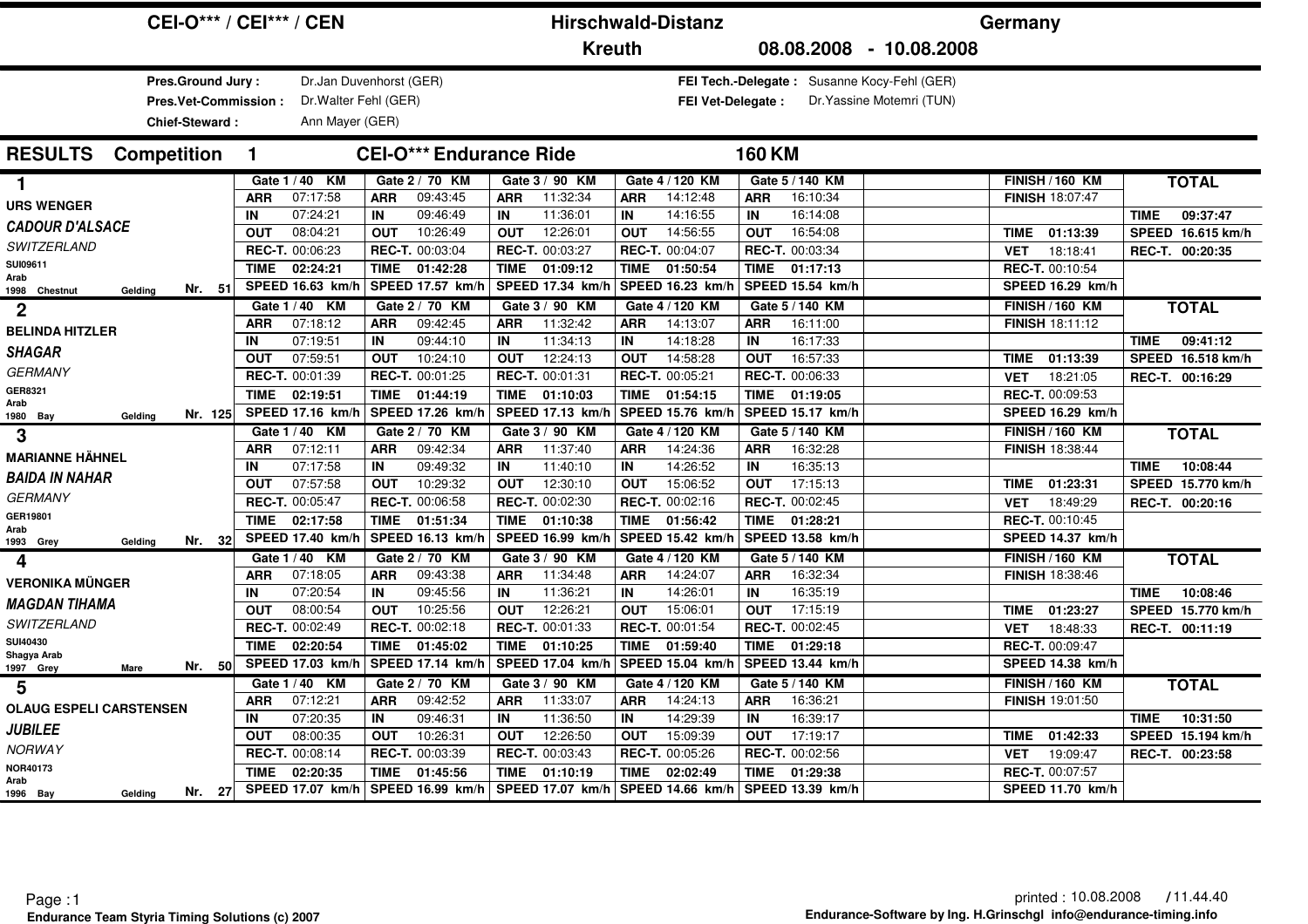| <b>CEI-O*** / CEI*** / CEN</b>            |                  |                         |                  |                                | <b>Hirschwald-Distanz</b> |                         |                  |                          |                  |                        | Germany                                     |             |                         |                 |                               |
|-------------------------------------------|------------------|-------------------------|------------------|--------------------------------|---------------------------|-------------------------|------------------|--------------------------|------------------|------------------------|---------------------------------------------|-------------|-------------------------|-----------------|-------------------------------|
|                                           |                  |                         |                  |                                |                           | <b>Kreuth</b>           |                  |                          |                  |                        | 08.08.2008 - 10.08.2008                     |             |                         |                 |                               |
| <b>Pres.Ground Jury:</b>                  |                  | Dr.Jan Duvenhorst (GER) |                  |                                |                           |                         |                  |                          |                  |                        | FEI Tech.-Delegate: Susanne Kocy-Fehl (GER) |             |                         |                 |                               |
| Pres.Vet-Commission:                      |                  | Dr. Walter Fehl (GER)   |                  |                                |                           |                         |                  | <b>FEI Vet-Delegate:</b> |                  |                        | Dr. Yassine Motemri (TUN)                   |             |                         |                 |                               |
| Chief-Steward:                            |                  | Ann Mayer (GER)         |                  |                                |                           |                         |                  |                          |                  |                        |                                             |             |                         |                 |                               |
| <b>RESULTS</b><br><b>Competition</b>      | 1.               |                         |                  | <b>CEI-O*** Endurance Ride</b> |                           |                         |                  |                          | <b>160 KM</b>    |                        |                                             |             |                         |                 |                               |
| 6                                         |                  | Gate 1 / 40 KM          |                  | Gate 2 / 70 KM                 |                           | Gate 3 / 90 KM          |                  | Gate 4 / 120 KM          |                  | Gate 5 / 140 KM        |                                             |             | <b>FINISH / 160 KM</b>  |                 | <b>TOTAL</b>                  |
| YVONNE VAN DER VELDE                      | <b>ARR</b>       | 07:37:40                | <b>ARR</b>       | 10:34:37                       | <b>ARR</b>                | 12:36:58                | <b>ARR</b>       | 15:39:50                 | <b>ARR</b>       | 17:51:02               |                                             |             | <b>FINISH 19:54:34</b>  |                 |                               |
| <b>JOY ESCOBAR</b>                        | IN               | 07:50:31                | IN               | 10:40:19                       | IN                        | 12:41:20                | IN               | 15:45:08                 | IN               | 17:58:11               |                                             |             |                         | <b>TIME</b>     | 11:24:34                      |
| THE NETHERLANDS                           | <b>OUT</b>       | 08:30:31                | <b>OUT</b>       | 11:20:19                       | <b>OUT</b>                | 13:31:20                | <b>OUT</b>       | 16:25:08                 | <b>OUT</b>       | 18:38:11               |                                             |             | TIME 01:16:23           |                 | SPEED 14.023 km/h             |
| NED41168                                  |                  | REC-T. 00:12:51         |                  | REC-T. 00:05:42                |                           | REC-T. 00:04:22         |                  | REC-T. 00:05:18          |                  | REC-T. 00:07:09        |                                             | <b>VET</b>  | 20:07:59                | REC-T. 00:35:22 |                               |
| Arab                                      |                  | <b>TIME</b><br>02:50:31 | <b>TIME</b>      | 02:09:48                       | TIME                      | 01:21:01                | TIME             | 02:13:48                 | TIME             | 01:33:03               |                                             |             | REC-T. 00:13:25         |                 |                               |
| Nr. 43<br>Gelding<br>1998 Bay             |                  | SPEED 14.08 km/h        |                  | SPEED 13.87 km/h               |                           | SPEED 14.81 km/h        |                  | SPEED 13.45 km/l         |                  | SPEED 12.90 km/h       |                                             |             | SPEED 15.71 km/h        |                 |                               |
| 7                                         |                  | Gate 1 / 40 KM          |                  | Gate 2 / 70 KM                 |                           | Gate 3 / 90 KM          |                  | Gate 4 / 120 KM          |                  | Gate 5 / 140 KM        |                                             |             | <b>FINISH / 160 KM</b>  |                 | <b>TOTAL</b>                  |
| <b>INES LISKOW</b>                        | <b>ARR</b>       | 07:38:11                | <b>ARR</b>       | 10:20:41<br>10:25:15           | <b>ARR</b>                | 12:21:42                | <b>ARR</b>       | 15:36:39                 | <b>ARR</b>       | 17:48:02               |                                             |             | <b>FINISH 20:08:16</b>  |                 |                               |
| <b>FAST'N FURIOUS</b>                     | IN<br><b>OUT</b> | 07:44:27<br>08:24:27    | IN<br><b>OUT</b> | 11:05:15                       | IN<br><b>OUT</b>          | 12:27:01<br>13:17:01    | IN<br><b>OUT</b> | 15:42:07<br>16:22:07     | IN<br><b>OUT</b> | 17:55:24<br>18:35:24   |                                             | TIME        | 01:32:52                | <b>TIME</b>     | 11:38:16<br>SPEED 13.748 km/h |
| <b>GERMANY</b>                            |                  | REC-T. 00:06:16         |                  | REC-T. 00:04:34                |                           | REC-T. 00:05:19         |                  | REC-T. 00:05:28          |                  | REC-T. 00:07:22        |                                             | <b>VET</b>  | 20:17:06                |                 | REC-T. 00:28:59               |
| GER41387                                  |                  | <b>TIME</b><br>02:44:27 | <b>TIME</b>      | 02:00:48                       | <b>TIME</b>               | 01:21:46                | <b>TIME</b>      | 02:25:06                 | TIME             | 01:33:17               |                                             |             | REC-T. 00:08:50         |                 |                               |
|                                           |                  | SPEED 14.59 km/h        |                  | SPEED 14.90 km/h               |                           | SPEED 14.68 km/h        |                  | SPEED 12.41 km/h         |                  | SPEED 12.86 km/h       |                                             |             | SPEED 12.92 km/h        |                 |                               |
| Nr. 36<br>1999 Bay<br>Gelding             |                  | Gate 1 / 40 KM          |                  | Gate 2 / 70 KM                 |                           | Gate 3 / 90 KM          |                  | Gate 4 / 120 KM          |                  | Gate 5 / 140 KM        |                                             |             | <b>FINISH / 160 KM</b>  |                 |                               |
| 8                                         | <b>ARR</b>       | 07:37:31                | <b>ARR</b>       | 10:34:16                       | <b>ARR</b>                | 12:36:38                | ARR              | 15:53:41                 | <b>ARR</b>       | 18:03:52               |                                             |             | <b>FINISH 20:19:04</b>  |                 | <b>TOTAL</b>                  |
| <b>GABI HALDEMANN</b>                     | IN               | 07:42:42                | IN               | 10:38:12                       | IN                        | 12:41:16                | IN               | 15:58:27                 | IN               | 18:07:19               |                                             |             |                         | <b>TIME</b>     | 11:49:04                      |
| <b>FERIAL</b>                             | <b>OUT</b>       | 08:22:42                | <b>OUT</b>       | 11:18:12                       | <b>OUT</b>                | 13:31:16                | <b>OUT</b>       | 16:38:27                 | <b>OUT</b>       | 18:47:19               |                                             | <b>TIME</b> | 01:31:45                |                 | SPEED 13.539 km/h             |
| <b>SWITZERLAND</b>                        |                  | REC-T. 00:05:11         |                  | REC-T. 00:03:56                |                           | REC-T. 00:04:38         |                  | REC-T. 00:04:46          |                  | REC-T. 00:03:27        |                                             | <b>VET</b>  | 20:24:18                |                 | REC-T. 00:21:58               |
| FRA12479                                  |                  | 02:42:42<br><b>TIME</b> | <b>TIME</b>      | 02:15:30                       | <b>TIME</b>               | 01:23:04                | <b>TIME</b>      | 02:27:11                 | TIME             | 01:28:52               |                                             |             | REC-T. 00:05:14         |                 |                               |
| Shagya Arab<br>Nr. 33<br>1996 Bay<br>Mare |                  | SPEED 14.75 km/h        |                  | SPEED 13.28 km/h               |                           | SPEED 14.45 km/h        |                  | SPEED 12.23 km/l         |                  | SPEED 13.50 km/h       |                                             |             | <b>SPEED 13.08 km/h</b> |                 |                               |
| 9                                         |                  | Gate 1/40 KM            |                  | Gate 2 / 70 KM                 |                           | Gate 3 / 90 KM          |                  | Gate 4 / 120 KM          |                  | Gate 5 / 140 KM        |                                             |             | <b>FINISH / 160 KM</b>  |                 | <b>TOTAL</b>                  |
|                                           | <b>ARR</b>       | 07:37:34                | <b>ARR</b>       | 10:34:24                       | <b>ARR</b>                | 12:36:44                | <b>ARR</b>       | 15:53:48                 | <b>ARR</b>       | 18:04:00               |                                             |             | <b>FINISH 20:19:05</b>  |                 |                               |
| <b>ANGELIKA STUTZ</b>                     | IN               | 07:45:12                | IN               | 10:37:26                       | IN                        | 12:42:00                | IN               | 15:59:02                 | IN               | 18:10:56               |                                             |             |                         | TIME            | 11:49:05                      |
| <b>NABEA DU CAVALLON</b>                  | <b>OUT</b>       | 08:25:12                | <b>OUT</b>       | 11:17:26                       | <b>OUT</b>                | 13:32:00                | <b>OUT</b>       | 16:39:02                 | <b>OUT</b>       | 18:50:56               |                                             | <b>TIME</b> | 01:28:09                |                 | SPEED 13.539 km/h             |
| <b>SWITZERLAND</b>                        |                  | REC-T. 00:07:38         |                  | REC-T. 00:03:02                |                           | REC-T. 00:05:16         |                  | REC-T. 00:05:14          |                  | <b>REC-T. 00:06:56</b> |                                             | <b>VET</b>  | 20:47:13                |                 | REC-T. 00:28:06               |
| SUI40239<br>Shagya Arab                   |                  | <b>TIME</b><br>02:45:12 | <b>TIME</b>      | 02:12:14                       | <b>TIME</b>               | 01:24:34                | <b>TIME</b>      | 02:27:02                 | <b>TIME</b>      | 01:31:54               |                                             |             | <b>REC-T. 00:28:08</b>  |                 |                               |
| Nr. 38<br>1999 Grey<br>Mare               |                  | SPEED 14.53 km/h        |                  | SPEED 13.61 km/                |                           | SPEED 14.19 km/h        |                  | SPEED 12.24 km/          |                  | SPEED 13.06 km/h       |                                             |             | SPEED 13.61 km/h        |                 |                               |
| 10                                        |                  | Gate 1 / 40 KM          |                  | Gate 2 / 70 KM                 |                           | Gate 3 / 90 KM          |                  | Gate 4 / 120 KM          |                  | Gate 5 / 140 KM        |                                             |             | <b>FINISH / 160 KM</b>  |                 | <b>TOTAL</b>                  |
| <b>SANDRA BECHTER</b>                     | <b>ARR</b>       | 07:37:59                | <b>ARR</b>       | 10:34:52                       | <b>ARR</b>                | 12:37:08                | <b>ARR</b>       | 15:54:17                 | <b>ARR</b>       | 18:04:08               |                                             |             | <b>FINISH 20:22:16</b>  |                 |                               |
| <b>ATOUT D'ALSACE</b>                     | IN               | 07:42:11                | IN               | 10:38:38                       | IN                        | 12:41:01                | IN               | 15:57:24                 | IN               | 18:08:24               |                                             |             |                         | <b>TIME</b>     | 11:52:16                      |
|                                           | <b>OUT</b>       | 08:22:11                | <b>OUT</b>       | 11:18:38                       | <b>OUT</b>                | 13:31:01                | <b>OUT</b>       | 16:37:24                 | <b>OUT</b>       | 18:48:24               |                                             | <b>TIME</b> | 01:33:52                |                 | SPEED 13.478 km/h             |
| <b>SWITZERLAND</b>                        |                  | REC-T. 00:04:12         | REC-T. 00:03:46  |                                |                           | REC-T. 00:03:53         |                  | REC-T. 00:03:07          |                  | REC-T. 00:04:16        |                                             | <b>VET</b>  | 20:32:50                |                 | REC-T. 00:19:14               |
| SUI09091<br>Arab                          |                  | 02:42:11<br><b>TIME</b> | <b>TIME</b>      | 02:16:27                       | <b>TIME</b>               | 01:22:23                | <b>TIME</b>      | 02:26:23                 | <b>TIME</b>      | 01:31:00               |                                             |             | REC-T. 00:10:34         |                 |                               |
| Nr. 48<br>1995 Grey<br>Gelding            |                  | SPEED 14.80 km/h        |                  | SPEED 13.19 km/h               |                           | <b>SPEED 14.57 km/h</b> |                  | SPEED 12.30 km/h         |                  | SPEED 13.19 km/h       |                                             |             | SPEED 12.78 km/h        |                 |                               |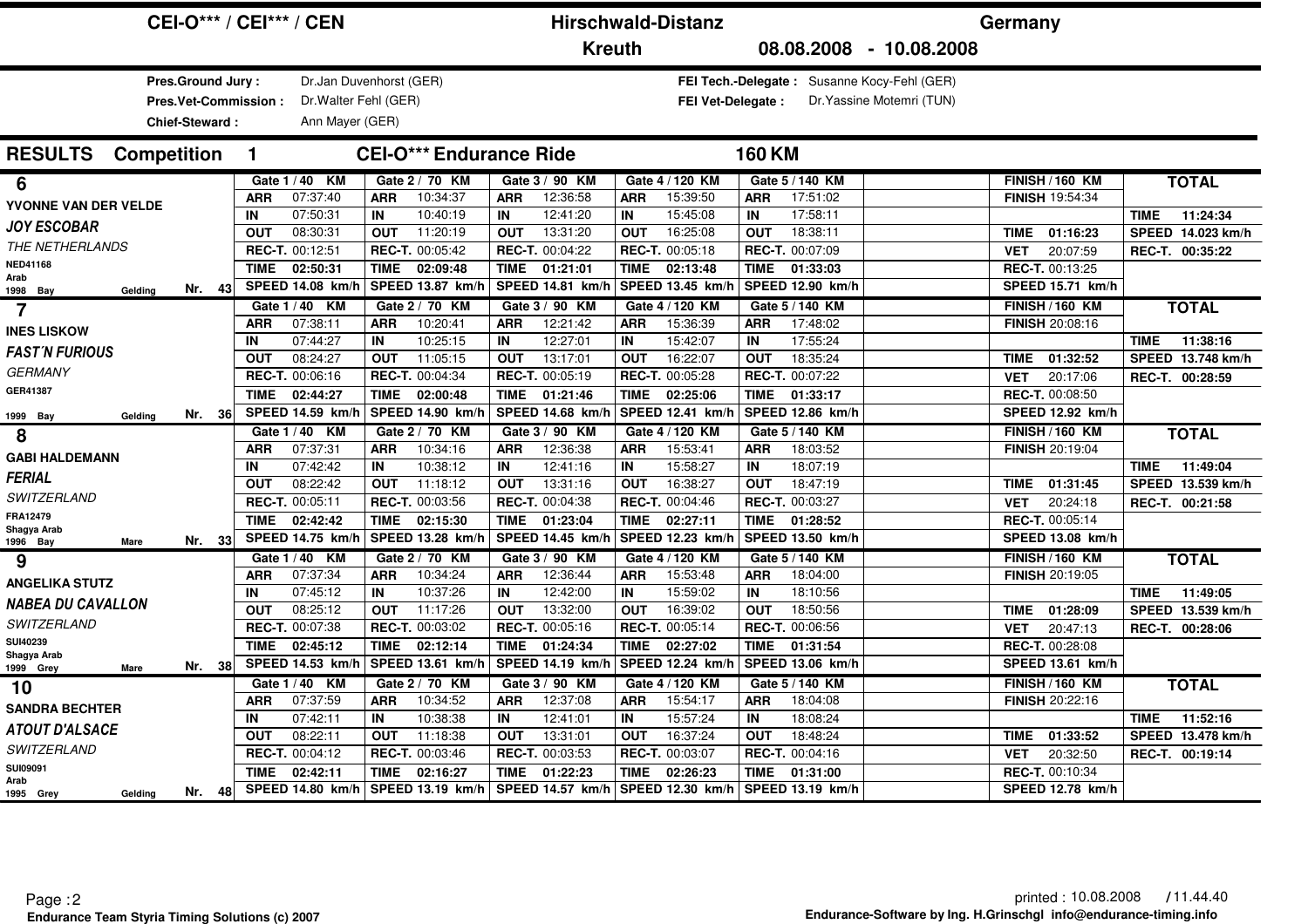| <b>CEI-O*** / CEI*** / CEN</b>              |                      |             |                             |                  |                                | <b>Hirschwald-Distanz</b> |                         |             |                                    |                  |                                             | Germany                   |             |                                                  |                 |                   |
|---------------------------------------------|----------------------|-------------|-----------------------------|------------------|--------------------------------|---------------------------|-------------------------|-------------|------------------------------------|------------------|---------------------------------------------|---------------------------|-------------|--------------------------------------------------|-----------------|-------------------|
|                                             |                      |             |                             |                  |                                |                           | <b>Kreuth</b>           |             |                                    |                  |                                             | 08.08.2008 - 10.08.2008   |             |                                                  |                 |                   |
|                                             | Pres.Ground Jury:    |             | Dr.Jan Duvenhorst (GER)     |                  |                                |                           |                         |             |                                    |                  | FEI Tech.-Delegate: Susanne Kocy-Fehl (GER) |                           |             |                                                  |                 |                   |
|                                             | Pres.Vet-Commission: |             | Dr. Walter Fehl (GER)       |                  |                                |                           |                         |             | <b>FEI Vet-Delegate:</b>           |                  |                                             | Dr. Yassine Motemri (TUN) |             |                                                  |                 |                   |
|                                             | Chief-Steward:       |             | Ann Mayer (GER)             |                  |                                |                           |                         |             |                                    |                  |                                             |                           |             |                                                  |                 |                   |
| <b>RESULTS</b><br><b>Competition</b>        |                      | 1           |                             |                  | <b>CEI-O*** Endurance Ride</b> |                           |                         |             |                                    | <b>160 KM</b>    |                                             |                           |             |                                                  |                 |                   |
| 11                                          |                      |             | Gate 1 / 40 KM              |                  | Gate 2 / 70 KM                 |                           | Gate 3 / 90 KM          |             | Gate 4 / 120 KM                    |                  | Gate 5 / 140 KM                             |                           |             | <b>FINISH / 160 KM</b>                           |                 | <b>TOTAL</b>      |
| <b>MARGUERITA FULLER</b>                    |                      | <b>ARR</b>  | 07:29:12                    | <b>ARR</b>       | 10:11:07                       | <b>ARR</b>                | 12:16:19                | <b>ARR</b>  | 15:40:11                           | <b>ARR</b>       | 18:06:53                                    |                           |             | <b>FINISH 20:24:44</b>                           |                 |                   |
| KALACSNYIKOV                                |                      | IN          | 07:31:17                    | IN               | 10:12:54                       | IN                        | 12:18:07                | IN          | 15:46:30                           | IN               | 18:10:23                                    |                           |             |                                                  | <b>TIME</b>     | 11:54:44          |
| <b>AUSTRIA</b>                              |                      | <b>OUT</b>  | 08:11:17                    | <b>OUT</b>       | 10:52:54                       | <b>OUT</b>                | 13:08:07                | <b>OUT</b>  | 16:26:30                           | <b>OUT</b>       | 18:50:23                                    |                           |             | TIME 01:34:21                                    |                 | SPEED 13.432 km/h |
| AUT05082                                    |                      |             | REC-T. 00:02:05             |                  | REC-T. 00:01:47                |                           | REC-T. 00:01:48         |             | REC-T. 00:06:19                    |                  | REC-T. 00:03:30                             |                           | VET         | 20:33:28                                         |                 | REC-T. 00:15:29   |
| Arab                                        |                      | <b>TIME</b> | 02:31:17                    | <b>TIME</b>      | 02:01:37                       | <b>TIME</b>               | 01:25:13                | <b>TIME</b> | 02:38:23                           | TIME             | 01:43:53                                    |                           |             | REC-T. 00:08:44                                  |                 |                   |
| Gelding<br>1996 Bay                         | Nr. 29               |             | SPEED 15.86 km/h            |                  | SPEED 14.80 km/h               |                           | <b>SPEED 14.08 km/h</b> |             | SPEED 11.37 km/h                   |                  | SPEED 11.55 km/h                            |                           |             | SPEED 12.72 km/h                                 |                 |                   |
| $12$                                        |                      |             | Gate 1 / 40 KM              |                  | Gate 2 / 70 KM                 |                           | Gate 3 / 90 KM          |             | Gate 4 / 120 KM                    |                  | Gate 5 / 140 KM                             |                           |             | <b>FINISH / 160 KM</b>                           |                 | <b>TOTAL</b>      |
| <b>RENAN BOROWICZ</b>                       |                      | <b>ARR</b>  | 07:42:27                    | <b>ARR</b>       | 10:30:32                       | <b>ARR</b>                | 12:33:09                | <b>ARR</b>  | 15:48:19                           | <b>ARR</b>       | 18:12:32                                    |                           |             | FINISH 20:40:39                                  |                 |                   |
| <b>MOURANA</b>                              |                      | IN          | 07:44:33                    | IN<br><b>OUT</b> | 10:35:26<br>11:15:26           | IN                        | 12:38:10<br>13:28:10    | IN          | 15:54:04                           | IN<br><b>OUT</b> | 18:15:55<br>18:55:55                        |                           |             |                                                  | <b>TIME</b>     | 12:10:39          |
| <b>GERMANY</b>                              |                      | <b>OUT</b>  | 08:24:33<br>REC-T. 00:02:06 |                  | <b>REC-T. 00:04:54</b>         | <b>OUT</b>                | REC-T. 00:05:01         | <b>OUT</b>  | 16:34:04<br><b>REC-T. 00:05:45</b> |                  | REC-T. 00:03:23                             |                           | TIME        | 01:44:44                                         |                 | SPEED 13.139 km/h |
| <b>GER0650</b>                              |                      | <b>TIME</b> | 02:44:33                    | <b>TIME</b>      | 02:10:53                       | <b>TIME</b>               | 01:22:44                | <b>TIME</b> | 02:25:54                           | TIME             | 01:41:51                                    |                           | <b>VET</b>  | 20:56:25<br><b>REC-T. 00:15:46</b>               |                 | REC-T. 00:21:09   |
| Arab                                        |                      |             | SPEED 14.59 km/h            |                  | SPEED 13.75 km/h               |                           | SPEED 14.50 km/h        |             | SPEED 12.34 km/h                   |                  | SPEED 11.78 km/h                            |                           |             | SPEED 11.46 km/h                                 |                 |                   |
| 1996 Grey<br>Mare                           | Nr. 22               |             | Gate 1 / 40 KM              |                  | Gate 2 / 70 KM                 |                           | Gate 3 / 90 KM          |             | Gate 4 / 120 KM                    |                  | Gate 5 / 140 KM                             |                           |             |                                                  |                 |                   |
| 13                                          | 10029158             | <b>ARR</b>  | 07:42:03                    | <b>ARR</b>       | 10:29:37                       | <b>ARR</b>                | 12:33:22                | <b>ARR</b>  | 15:54:02                           | <b>ARR</b>       | 18:12:38                                    |                           |             | <b>FINISH / 160 KM</b><br><b>FINISH 20:40:41</b> |                 | <b>TOTAL</b>      |
| <b>LILLA RADOCZY</b>                        |                      | IN          | 07:44:25                    | IN               | 10:32:31                       | IN                        | 12:36:25                | IN          | 15:56:31                           | IN               | 18:14:49                                    |                           |             |                                                  | <b>TIME</b>     | 12:10:41          |
| <b>EGYIPTOM</b>                             |                      | <b>OUT</b>  | 08:24:25                    | <b>OUT</b>       | 11:12:31                       | <b>OUT</b>                | 13:26:25                | <b>OUT</b>  | 16:36:31                           | <b>OUT</b>       | 18:54:49                                    |                           | TIME        | 01:45:52                                         |                 | SPEED 13.138 km/h |
| <b>HUNGARY</b>                              |                      |             | REC-T. 00:02:22             |                  | REC-T. 00:02:54                |                           | REC-T. 00:03:03         |             | REC-T. 00:02:29                    |                  | REC-T. 00:02:11                             |                           | <b>VET</b>  | 20:45:25                                         |                 | REC-T. 00:12:59   |
| <b>HUN40530</b>                             |                      | <b>TIME</b> | 02:44:25                    | <b>TIME</b>      | 02:08:06                       | <b>TIME</b>               | 01:23:54                | <b>TIME</b> | 02:30:06                           | TIME             | 01:38:18                                    |                           |             | REC-T. 00:04:44                                  |                 |                   |
|                                             | Nr. 53               |             | SPEED 14.60 km/h            |                  | SPEED 14.05 km/h               |                           | SPEED 14.30 km/h        |             | SPEED 11.99 km/h                   |                  | SPEED 12.21 km/h                            |                           |             | SPEED 11.34 km/h                                 |                 |                   |
| 2001 Grey<br><b>Stallion</b>                |                      |             | Gate 1 / 40 KM              |                  | Gate 2 / 70 KM                 |                           | Gate 3 / 90 KM          |             | Gate 4 / 120 KM                    |                  | Gate 5 / 140 KM                             |                           |             | <b>FINISH / 160 KM</b>                           |                 | <b>TOTAL</b>      |
| 14                                          | 10021503             | <b>ARR</b>  | 07:41:58                    | <b>ARR</b>       | 10:29:42                       | <b>ARR</b>                | 12:33:27                | <b>ARR</b>  | 15:53:55                           | <b>ARR</b>       | 18:12:45                                    |                           |             | FINISH 20:40:42                                  |                 |                   |
| <b>ENIKO ODOR</b>                           |                      | IN          | 07:44:14                    | IN               | 10:32:27                       | IN                        | 12:36:13                | IN          | 15:56:38                           | IN               | 18:14:55                                    |                           |             |                                                  | <b>TIME</b>     | 12:10:42          |
| <b>GEZA</b>                                 |                      | <b>OUT</b>  | 08:24:14                    | <b>OUT</b>       | 11:12:27                       | <b>OUT</b>                | 13:26:13                | <b>OUT</b>  | 16:36:38                           | <b>OUT</b>       | 18:54:55                                    |                           | <b>TIME</b> | 01:45:47                                         |                 | SPEED 13.138 km/h |
| <b>HUNGARY</b>                              |                      |             | REC-T. 00:02:16             |                  | REC-T. 00:02:45                |                           | REC-T. 00:02:46         |             | REC-T. 00:02:43                    |                  | REC-T. 00:02:10                             |                           | <b>VET</b>  | 20:45:09                                         |                 | REC-T. 00:12:40   |
| <b>HUN01490</b>                             |                      | <b>TIME</b> | 02:44:14                    | TIME             | 02:08:13                       | TIME                      | 01:23:46                | <b>TIME</b> | 02:30:25                           | TIME             | 01:38:17                                    |                           |             | <b>REC-T. 00:04:27</b>                           |                 |                   |
| Shagya Arab<br>1995 Grey<br><b>Stallion</b> | Nr. 54               |             | SPEED 14.61 km/h            |                  | SPEED 14.04 km/h               |                           | SPEED 14.33 km/h        |             | SPEED 11.97 km/h                   |                  | SPEED 12.21 km/h                            |                           |             | SPEED 11.34 km/h                                 |                 |                   |
| 15                                          |                      |             | Gate 1 / 40 KM              |                  | Gate 2 / 70 KM                 |                           | Gate 3 / 90 KM          |             | Gate 4 / 120 KM                    |                  | Gate 5 / 140 KM                             |                           |             | <b>FINISH / 160 KM</b>                           |                 | <b>TOTAL</b>      |
| <b>MIRCO MAZZOCHETTI</b>                    |                      | <b>ARR</b>  | 07:50:32                    | <b>ARR</b>       | 10:52:18                       | <b>ARR</b>                | 13:07:17                | <b>ARR</b>  | 16:22:39                           | <b>ARR</b>       | 18:43:34                                    |                           |             | <b>FINISH 20:56:33</b>                           |                 |                   |
|                                             |                      | IN          | 07:54:18                    | IN               | 10:55:10                       | IN                        | 13:10:48                | IN          | 16:25:48                           | IN               | 18:47:53                                    |                           |             |                                                  | <b>TIME</b>     | 12:26:33          |
| <b>FABULOSO</b>                             |                      | <b>OUT</b>  | 08:34:18                    | <b>OUT</b>       | 11:35:10                       | <b>OUT</b>                | 14:00:48                | <b>OUT</b>  | 17:05:48                           | <b>OUT</b>       | 19:27:53                                    |                           | <b>TIME</b> | 01:28:40                                         |                 | SPEED 12.859 km/h |
| <b>ITALY</b>                                |                      |             | REC-T. 00:03:46             |                  | REC-T. 00:02:52                |                           | REC-T. 00:03:31         |             | REC-T. 00:03:09                    |                  | REC-T. 00:04:19                             |                           | <b>VET</b>  | 21:02:24                                         | REC-T. 00:17:37 |                   |
| <b>ITA08847</b><br>Arab                     |                      | <b>TIME</b> | 02:54:18                    | <b>TIME</b>      | 02:20:52                       | <b>TIME</b>               | 01:35:38                | <b>TIME</b> | 02:25:00                           | TIME             | 01:42:05                                    |                           |             | REC-T. 00:05:51                                  |                 |                   |
| 1995 Chestnut<br>Gelding                    | Nr. 44               |             | <b>SPEED 13.77 km/h</b>     |                  | SPEED 12.78 km/h               |                           | SPEED 12.55 km/h        |             | SPEED 12.41 km/h                   |                  | SPEED 11.76 km/h                            |                           |             | SPEED 13.53 km/h                                 |                 |                   |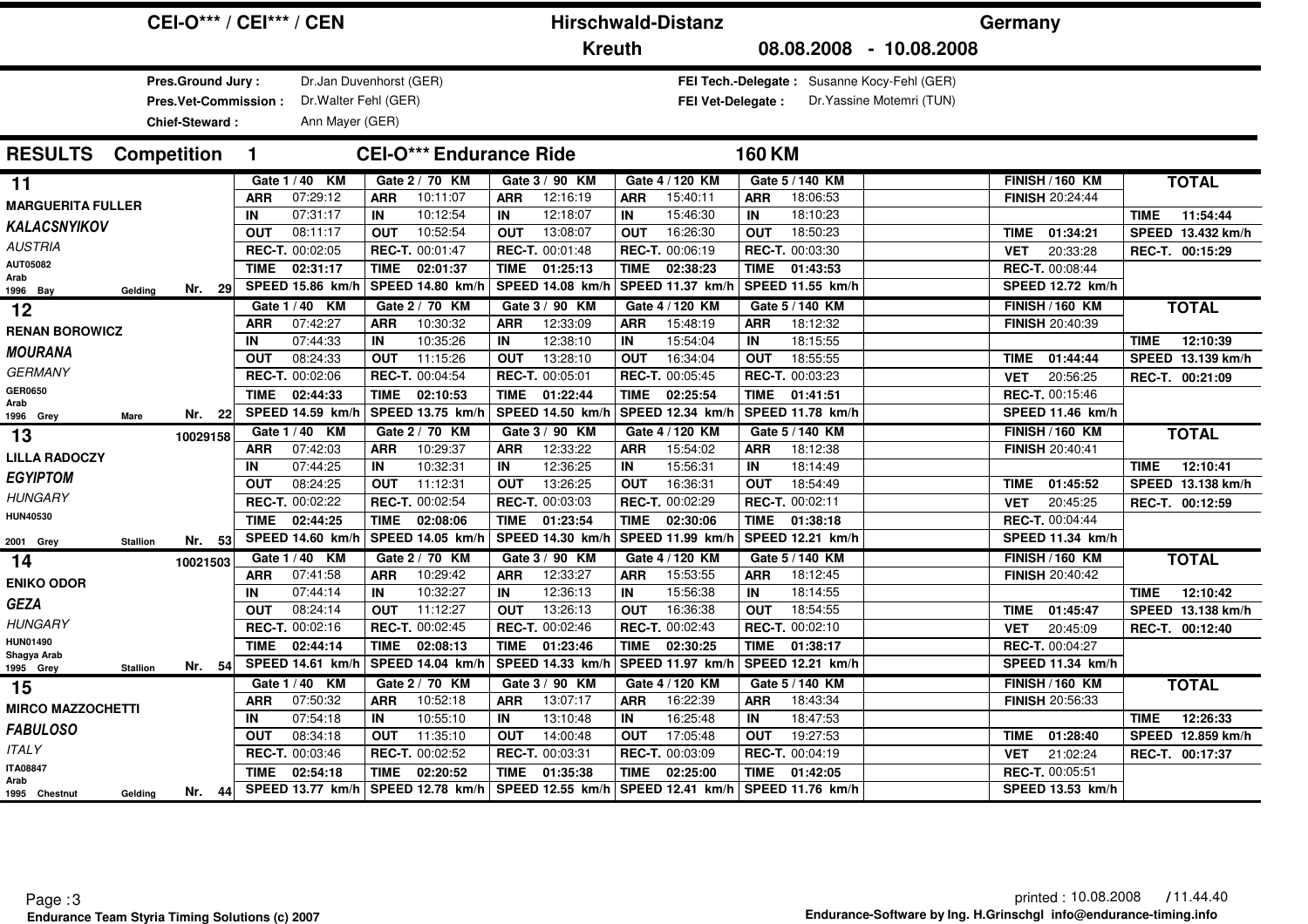| <b>CEI-O*** / CEI*** / CEN</b>                                     |                  |                                                                     |                  |                                |                                      | <b>Hirschwald-Distanz</b>    |                  |                              |                             |                                             | Germany                   |                                 |                                   |
|--------------------------------------------------------------------|------------------|---------------------------------------------------------------------|------------------|--------------------------------|--------------------------------------|------------------------------|------------------|------------------------------|-----------------------------|---------------------------------------------|---------------------------|---------------------------------|-----------------------------------|
|                                                                    |                  |                                                                     |                  |                                |                                      | <b>Kreuth</b>                |                  |                              |                             |                                             | 08.08.2008 - 10.08.2008   |                                 |                                   |
| Pres.Ground Jury:<br>Pres.Vet-Commission:<br><b>Chief-Steward:</b> |                  | Dr.Jan Duvenhorst (GER)<br>Dr. Walter Fehl (GER)<br>Ann Mayer (GER) |                  |                                |                                      |                              |                  | FEI Vet-Delegate :           |                             | FEI Tech.-Delegate: Susanne Kocy-Fehl (GER) | Dr. Yassine Motemri (TUN) |                                 |                                   |
| <b>RESULTS</b> Competition                                         | $\mathbf{1}$     |                                                                     |                  | <b>CEI-O*** Endurance Ride</b> |                                      |                              |                  |                              | <b>160 KM</b>               |                                             |                           |                                 |                                   |
|                                                                    | ARR              | Gate 1 / 40 KM<br>07:27:47                                          | <b>ARR</b>       | Gate 2 / 70 KM<br>10:06:12     | <b>ARR</b>                           | Gate 3 / 90 KM<br>12:04:09   | <b>ARR</b>       | Gate 4 / 120 KM<br>15:19:36  | <b>ARR</b>                  | Gate 5 / 140 KM<br>17:40:32                 |                           | <b>FINISH / 160 KM</b>          | <b>TOTAL</b><br><b>ELIMINATED</b> |
| <b>KARIN BARTSCHER - LÖFFLE</b><br><b>KISMET AL THAWI</b>          | IN<br><b>OUT</b> | 07:31:34<br>08:11:34                                                | IN<br><b>OUT</b> | 10:09:19<br>10:49:19           | IN<br><b>OUT</b>                     | 12:07:07<br>12:57:07         | IN<br><b>OUT</b> | 15:21:37<br>16:01:37         | IN<br><b>OUT</b>            | 17:42:44<br>18:22:44                        |                           | <b>TIME</b><br>$\pm$ $\pm$      |                                   |
| <b>GERMANY</b><br>GER26695<br>Arab                                 | <b>TIME</b>      | REC-T. 00:03:47<br>02:31:34                                         | TIME             | REC-T. 00:03:07<br>01:57:45    | TIME                                 | REC-T. 00:02:58<br>01:17:48  | <b>TIME</b>      | REC-T. 00:02:01<br>02:24:30  |                             | REC-T. 00:02:12<br>TIME 01:41:07            |                           |                                 | <b>LAME</b>                       |
| Nr. 21<br>Mare<br>1997 Bay                                         |                  | SPEED 15.84 km/h                                                    |                  | SPEED 15.29 km/h               |                                      | SPEED 15.42 km/h             |                  | SPEED 12.46 km/l             |                             | SPEED 11.87 km/h                            |                           |                                 | G <sub>5</sub>                    |
|                                                                    |                  | Gate 1 / 40 KM<br>07:21:20                                          |                  | Gate 2 / 70 KM<br>10:03:06     |                                      | Gate 3 / 90 KM<br>12:17:19   |                  | Gate 4 / 120 KM<br>15:56:58  |                             | Gate 5 / 140 KM                             |                           | <b>FINISH / 160 KM</b>          | <b>TOTAL</b><br><b>ELIMINATED</b> |
| <b>DANIELA KÜBBELER</b>                                            | <b>ARR</b><br>IN | 07:28:05                                                            | <b>ARR</b><br>IN | 10:09:11                       | <b>ARR</b><br>IN                     | 12:21:42                     | ARR<br>IN        | 16:05:24                     | <b>ARR</b><br>IN            |                                             |                           |                                 |                                   |
| <b>PARADISE OX</b>                                                 | <b>OUT</b>       | 08:08:05                                                            | <b>OUT</b>       | 10:49:11                       | <b>OUT</b>                           | 13:11:42                     | <b>OUT</b>       | 16:45:24                     | <b>OUT</b>                  |                                             |                           | <b>TIME</b><br>$\sim$ 100 $\pm$ |                                   |
| <b>GERMANY</b>                                                     |                  | REC-T. 00:06:45                                                     |                  | REC-T. 00:06:05                |                                      | REC-T. 00:04:23              |                  | REC-T. 00:08:26              | REC-T.                      |                                             |                           |                                 |                                   |
| GER44746                                                           | <b>TIME</b>      | 02:28:05                                                            | <b>TIME</b>      | 02:01:06                       | TIME                                 | 01:32:31                     | TIME             | 02:53:42                     | <b>TIME</b>                 |                                             |                           |                                 | <b>LAME</b>                       |
| Arab<br>Nr. $35$<br>1999 Grey<br>Mare                              |                  | SPEED 16.21 km/h                                                    |                  | SPEED 14.86 km/h               | SPEED 12.97 km/h<br>SPEED 10.36 km/h |                              |                  |                              | <b>SPEED</b>                |                                             |                           |                                 | G <sub>4</sub>                    |
|                                                                    |                  | Gate 1 / 40 KM                                                      |                  | Gate 2 / 70 KM                 |                                      | Gate 3 / 90 KM               |                  | Gate 4 / 120 KM              |                             | Gate 5 / 140 KM                             |                           | <b>FINISH / 160 KM</b>          | <b>TOTAL</b>                      |
| <b>JONNY SCOLA</b>                                                 | ARR              | 07:27:29                                                            | <b>ARR</b>       | 10:14:29                       | <b>ARR</b>                           | 12:12:40                     | <b>ARR</b>       |                              | <b>ARR</b>                  |                                             |                           |                                 | <b>ELIMINATED</b>                 |
| <b>CF DAPLAN</b>                                                   | IN               | 07:30:54                                                            | IN               | 10:18:34                       | IN                                   | 12:24:36                     | IN               | $\sim 10$                    | IN                          |                                             |                           |                                 |                                   |
|                                                                    | <b>OUT</b>       | 08:10:54                                                            | <b>OUT</b>       | 10:58:34                       | <b>OUT</b>                           | 13:14:36                     | <b>OUT</b>       | 16:09:02                     | <b>OUT</b>                  |                                             |                           | <b>TIME</b><br>$\sim$ 100 $\pm$ |                                   |
| <b>ITALY</b>                                                       |                  | REC-T. 00:03:25                                                     |                  | REC-T. 00:04:05                |                                      | REC-T. 00:11:56              |                  | REC-T. 15:29:02              | REC-T.                      |                                             |                           |                                 |                                   |
| <b>ITA08956</b><br>Arab                                            | <b>TIME</b>      | 02:30:54                                                            | <b>TIME</b>      | 02:07:40                       | <b>TIME</b>                          | 01:26:02                     | <b>TIME</b>      | 02:14:26                     | <b>TIME</b>                 |                                             |                           |                                 | <b>MEDAMBELIC</b>                 |
| 46<br>Nr.<br>1997 Bay<br>Gelding                                   |                  | SPEED 15.91 km/h                                                    |                  | SPEED 14.10 km/h               |                                      | SPEED 13.95 km/h             |                  | SPEED 13.39 km/h             | <b>SPEED</b>                |                                             |                           |                                 | G <sub>4</sub>                    |
|                                                                    |                  | Gate 1 / 40 KM                                                      |                  | Gate 2 / 70 KM                 |                                      | Gate 3 / 90 KM               |                  | Gate 4 / 120 KM              |                             | Gate 5 / 140 KM                             |                           | <b>FINISH / 160 KM</b>          | <b>TOTAL</b>                      |
| <b>HARALD BRAUN</b>                                                | ARR              | 07:17:49                                                            | <b>ARR</b>       | 09:50:24                       | <b>ARR</b>                           | 11:46:03                     | ARR              | 14:34:42                     | <b>ARR</b>                  |                                             |                           |                                 | <b>ELIMINATED</b>                 |
| <b>TANGO LADY XX</b>                                               | IN               | 07:22:37                                                            | IN               | 09:56:09                       | IN                                   | 11:53:20                     | IN               | 14:44:53                     | IN                          |                                             |                           |                                 |                                   |
| <b>GERMANY</b>                                                     | <b>OUT</b>       | 08:02:37                                                            | <b>OUT</b>       | 10:36:09                       | <b>OUT</b>                           | 12:43:20                     | <b>OUT</b>       | 15:24:53                     | <b>OUT</b>                  |                                             |                           | TIME<br>$\sim$ 100 $\pm$        |                                   |
| <b>GER42247</b>                                                    |                  | REC-T. 00:04:48                                                     |                  | REC-T. 00:05:45                |                                      | REC-T. 00:07:17              |                  | REC-T. 00:10:11              | REC-T.                      |                                             |                           |                                 |                                   |
| T.B.                                                               | <b>TIME</b>      | 02:22:37<br>SPEED 16.83 km/h                                        | <b>TIME</b>      | 01:53:32<br>SPEED 15.85 km/h   | <b>TIME</b>                          | 01:17:11<br>SPEED 15.55 km/h | <b>TIME</b>      | 02:01:33<br>SPEED 14.81 km/h | <b>TIME</b><br><b>SPEED</b> |                                             |                           |                                 | <b>LAME</b>                       |
| Nr. 23<br>1998 Bay<br>Mare                                         |                  |                                                                     |                  |                                |                                      |                              |                  |                              |                             |                                             |                           |                                 | G4                                |
|                                                                    | ARR              | Gate 1 / 40 KM<br>07:13:07                                          | <b>ARR</b>       | Gate 2 / 70 KM<br>09:43:10     | <b>ARR</b>                           | Gate 3 / 90 KM<br>11:33:12   | <b>ARR</b>       | Gate 4 / 120 KM<br>14:13:15  | <b>ARR</b>                  | Gate 5 / 140 KM                             |                           | <b>FINISH / 160 KM</b>          | <b>TOTAL</b><br><b>ELIMINATED</b> |
| <b>AMBROSIO GAETANO</b>                                            | IN               | 07:18:00                                                            | IN               | 09:47:41                       | IN                                   | 11:37:17                     | IN               | 14:19:12                     | IN                          |                                             |                           |                                 |                                   |
| <b>HASSAN THE KING</b>                                             | <b>OUT</b>       | 07:58:00                                                            | <b>OUT</b>       | 10:27:41                       | <b>OUT</b>                           | 12:27:17                     | <b>OUT</b>       | 14:59:12                     | <b>OUT</b>                  |                                             |                           | <b>TIME</b><br>$\sim 10$        |                                   |
| <b>ITALY</b>                                                       |                  | REC-T. 00:04:53                                                     |                  | REC-T. 00:04:31                |                                      | REC-T. 00:04:05              |                  | REC-T. 00:05:57              | REC-T.                      |                                             |                           |                                 |                                   |
| <b>ITA07752</b>                                                    | <b>TIME</b>      | 02:18:00                                                            | <b>TIME</b>      | 01:49:41                       | <b>TIME</b>                          | 01:09:36                     | <b>TIME</b>      | 01:51:55                     | <b>TIME</b>                 |                                             |                           |                                 |                                   |
| Nr. 130<br>Gelding<br>1996 Chestnut                                |                  | SPEED 17.39 km/h                                                    |                  | SPEED 16.41 km/h               |                                      | SPEED 17.24 km/h             |                  | SPEED 16.08 km/h             | <b>SPEED</b>                |                                             |                           |                                 | <b>LAME</b><br>G4                 |
|                                                                    |                  |                                                                     |                  |                                |                                      |                              |                  |                              |                             |                                             |                           |                                 |                                   |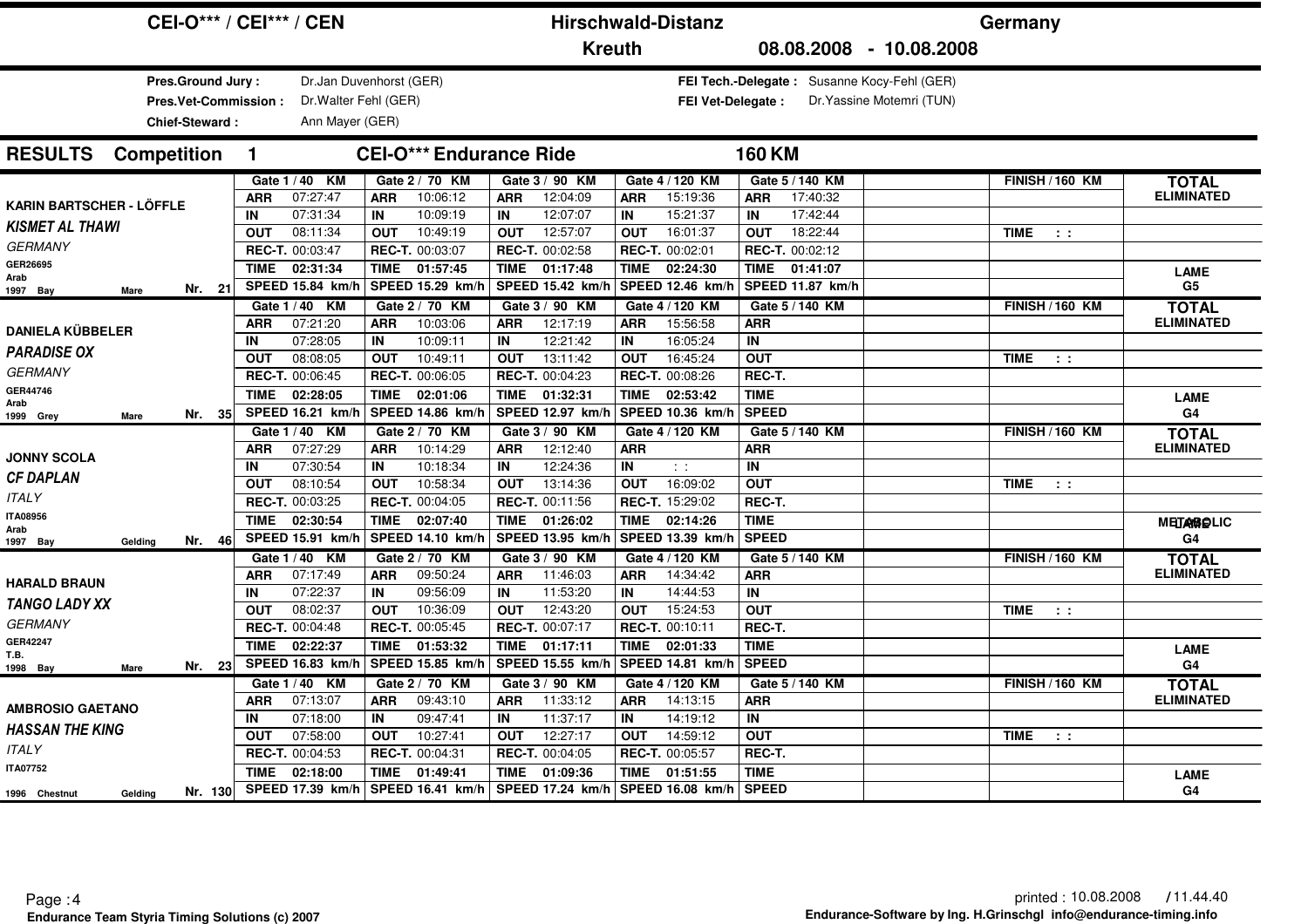|                                                                           | <b>CEI-O*** / CEI*** / CEN</b>           |                                |                         | <b>Hirschwald-Distanz</b> | Germany                                     |                                 |                   |
|---------------------------------------------------------------------------|------------------------------------------|--------------------------------|-------------------------|---------------------------|---------------------------------------------|---------------------------------|-------------------|
|                                                                           |                                          |                                | <b>Kreuth</b>           |                           | 08.08.2008 - 10.08.2008                     |                                 |                   |
| <b>Pres.Ground Jury:</b><br>Pres.Vet-Commission:<br><b>Chief-Steward:</b> | Dr. Walter Fehl (GER)<br>Ann Mayer (GER) | Dr.Jan Duvenhorst (GER)        |                         | <b>FEI Vet-Delegate:</b>  | FEI Tech.-Delegate: Susanne Kocy-Fehl (GER) | Dr. Yassine Motemri (TUN)       |                   |
| <b>Competition</b><br><b>RESULTS</b>                                      | $\mathbf{1}$                             | <b>CEI-O*** Endurance Ride</b> |                         |                           | <b>160 KM</b>                               |                                 |                   |
|                                                                           | Gate 1 / 40 KM                           | Gate 2 / 70 KM                 | Gate 3 / 90 KM          | Gate 4 / 120 KM           | Gate 5 / 140 KM                             | <b>FINISH / 160 KM</b>          | <b>TOTAL</b>      |
| <b>KAMILIA TOBIASZ</b>                                                    | 07:26:13<br>ARR                          | 10:16:49<br><b>ARR</b>         | 12:38:23<br><b>ARR</b>  | <b>ARR</b>                | <b>ARR</b>                                  |                                 | <b>ELIMINATED</b> |
|                                                                           | 07:40:45<br>IN                           | 10:29:18<br>IN                 | 13:01:05<br>IN          | IN                        | IN                                          |                                 |                   |
| <b>MU-ZAHRAT</b>                                                          | <b>OUT</b><br>08:20:45                   | 11:09:18<br><b>OUT</b>         | 13:51:05<br><b>OUT</b>  | <b>OUT</b>                | <b>OUT</b>                                  | <b>TIME</b><br>$\sim$ 100 $\pm$ |                   |
| <b>POLAND</b>                                                             | REC-T. 00:14:32                          | REC-T. 00:12:29                | REC-T. 00:22:42         | REC-T.                    | REC-T.                                      |                                 |                   |
| POL40223<br>Arab                                                          | TIME<br>02:40:45                         | 02:08:33<br><b>TIME</b>        | 01:51:47<br><b>TIME</b> | <b>TIME</b>               | <b>TIME</b>                                 |                                 | <b>LAME</b>       |
| Nr. 39<br>1999 Bay<br><b>Mare</b>                                         | SPEED 14.93 km/h                         | SPEED 14.00 km/h               | SPEED 10.74 km/h        | <b>SPEED</b>              | <b>SPEED</b>                                |                                 | G3                |
| 10028127                                                                  | Gate 1 / 40 KM                           | Gate 2 / 70 KM                 | Gate 3 / 90 KM          | Gate 4 / 120 KM           | Gate 5 / 140 KM                             | <b>FINISH / 160 KM</b>          | <b>TOTAL</b>      |
| <b>SONJA BULUSCHEK</b>                                                    | 07:27:38<br><b>ARR</b>                   | 10:10:44<br><b>ARR</b>         | 12:12:32<br><b>ARR</b>  | <b>ARR</b>                | <b>ARR</b>                                  |                                 | <b>ELIMINATED</b> |
|                                                                           | 07:32:39<br>IN                           | 10:18:40<br>IN                 | 12:20:59<br>IN          | IN                        | IN                                          |                                 |                   |
| DANDOLO 30                                                                | 08:12:39<br><b>OUT</b>                   | 10:58:40<br><b>OUT</b>         | <b>OUT</b><br>13:10:59  | <b>OUT</b>                | <b>OUT</b>                                  | <b>TIME</b><br>$\sim$ 100 $\pm$ |                   |
| <b>GERMANY</b>                                                            | REC-T. 00:05:01                          | REC-T. 00:07:56                | REC-T. 00:08:27         | REC-T.                    | REC-T.                                      |                                 |                   |
| GER22278<br>Shagya Arab                                                   | <b>TIME</b><br>02:32:39                  | <b>TIME</b><br>02:06:01        | <b>TIME</b><br>01:22:19 | <b>TIME</b>               | <b>TIME</b>                                 |                                 | <b>LAME</b>       |
| Nr. 25<br>1994 Grey<br>Geldina                                            | SPEED 15.72 km/h                         | SPEED 14.28 km/h               | SPEED 14.58 km/h        | <b>SPEED</b>              | <b>SPEED</b>                                |                                 | G <sub>3</sub>    |
|                                                                           | Gate 1 / 40 KM                           | Gate 2 / 70 KM                 | Gate 3 / 90 KM          | Gate 4 / 120 KM           | Gate 5 / 140 KM                             | <b>FINISH / 160 KM</b>          | <b>TOTAL</b>      |
| <b>ASTRID GÖTZ</b>                                                        | 07:12:06<br>ARR                          | 09:42:40<br><b>ARR</b>         | 11:33:01<br><b>ARR</b>  | ARR                       | <b>ARR</b>                                  |                                 | <b>ELIMINATED</b> |
|                                                                           | 07:13:59<br>IN                           | 09:44:21<br>IN                 | 11:36:50<br>IN          | IN                        | IN                                          |                                 |                   |
| <b>JARID</b>                                                              | 07:53:59<br><b>OUT</b>                   | 10:24:21<br><b>OUT</b>         | <b>OUT</b><br>12:26:50  | <b>OUT</b>                | <b>OUT</b>                                  | <b>TIME</b><br>$\sim$ 100 $\pm$ |                   |
| <b>GERMANY</b>                                                            | REC-T. 00:01:53                          | REC-T. 00:01:41                | REC-T. 00:03:49         | REC-T.                    | REC-T.                                      |                                 |                   |
| <b>GER7550</b><br>Arab                                                    | <b>TIME</b><br>02:13:59                  | <b>TIME</b><br>01:50:22        | <b>TIME</b><br>01:12:29 | <b>TIME</b>               | <b>TIME</b>                                 |                                 | <b>LAME</b>       |
| Nr. 31<br>1997 Grey<br>Geldina                                            | SPEED 17.91 km/h                         | SPEED 16.31 km/h               | SPEED 16.56 km/h        | <b>SPEED</b>              | <b>SPEED</b>                                |                                 | G <sub>3</sub>    |
|                                                                           | Gate 1 / 40 KM                           | Gate 2 / 70 KM                 | Gate 3 / 90 KM          | Gate 4 / 120 KM           | Gate 5 / 140 KM                             | <b>FINISH / 160 KM</b>          | <b>TOTAL</b>      |
| <b>MARTIN HERRMANN</b>                                                    | 07:40:06<br>ARR                          | 10:29:14<br><b>ARR</b>         | <b>ARR</b>              | ARR                       | <b>ARR</b>                                  |                                 | <b>ELIMINATED</b> |
|                                                                           | 07:42:10<br>IN                           | 10:32:02<br>IN                 | IN                      | IN                        | IN                                          |                                 |                   |
| <b><i>WHITNEY AUREA</i></b>                                               | 08:22:10<br><b>OUT</b>                   | 11:12:02<br><b>OUT</b>         | <b>OUT</b>              | <b>OUT</b>                | <b>OUT</b>                                  | <b>TIME</b><br>$\sim 100$       |                   |
| <b>GERMANY</b>                                                            | REC-T. 00:02:04                          | REC-T. 00:02:48                | REC-T.                  | REC-T.                    | REC-T.                                      |                                 |                   |
| GER25846<br>Württ.                                                        | 02:42:10<br><b>TIME</b>                  | <b>TIME</b><br>02:09:52        | <b>TIME</b>             | <b>TIME</b>               | <b>TIME</b>                                 |                                 | <b>LAME</b>       |
| Nr. $34$<br>1997 Bay<br>Mare                                              | SPEED 14.80 km/h                         | SPEED 13.86 km/h               | <b>SPEED</b>            | <b>SPEED</b>              | <b>SPEED</b>                                |                                 | G2                |
| 10013934                                                                  | Gate 1 / 40 KM                           | Gate 2 / 70 KM                 | Gate 3 / 90 KM          | Gate 4 / 120 KM           | Gate 5 / 140 KM                             | <b>FINISH / 160 KM</b>          | <b>TOTAL</b>      |
| <b>ANDREA IACCHELLI</b>                                                   | 07:27:32<br><b>ARR</b>                   | 10:06:00<br><b>ARR</b>         | <b>ARR</b>              | <b>ARR</b>                | <b>ARR</b>                                  |                                 | <b>RETIRED</b>    |
|                                                                           | 07:29:31<br>IN                           | 10:20:29<br>IN                 | IN                      | IN                        | IN                                          |                                 |                   |
| <b>DJAMINA</b>                                                            | 08:09:31<br><b>OUT</b>                   | <b>OUT</b><br>11:00:29         | <b>OUT</b>              | <b>OUT</b>                | <b>OUT</b>                                  | <b>TIME</b><br>$\sim 10$        |                   |
| <b>ITALY</b>                                                              | REC-T. 00:01:59                          | REC-T. 00:14:29                | REC-T.                  | REC-T.                    | REC-T.                                      |                                 |                   |
| <b>ITA09201</b>                                                           | 02:29:31<br><b>TIME</b>                  | <b>TIME</b><br>02:10:58        | <b>TIME</b>             | <b>TIME</b>               | <b>TIME</b>                                 |                                 | <b>LAME</b>       |
| Nr. 127<br>1998 Grey<br><b>Mare</b>                                       | SPEED 16.05 km/h                         | SPEED 13.74 km/h               | <b>SPEED</b>            | <b>SPEED</b>              | <b>SPEED</b>                                |                                 | G2                |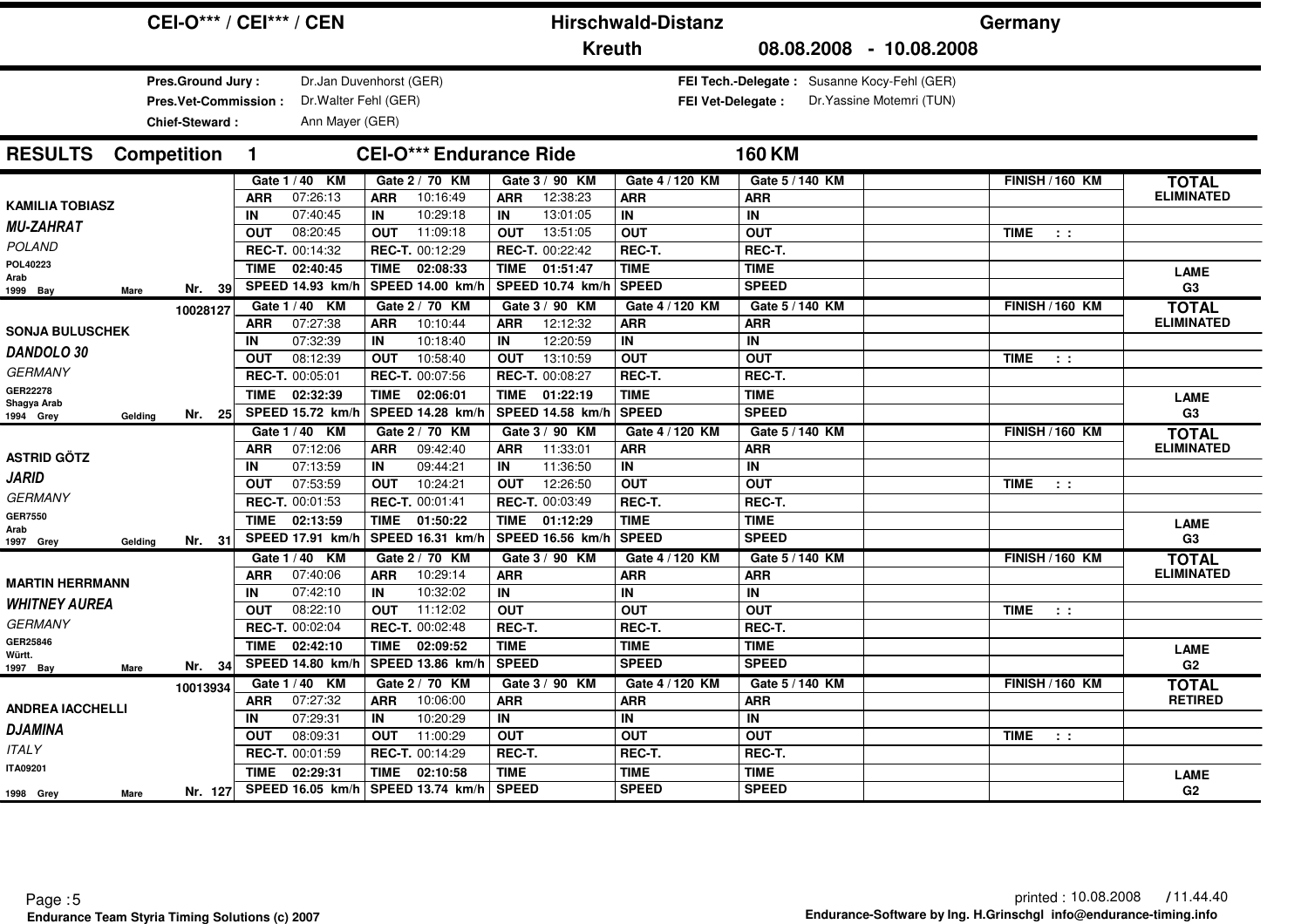| <b>CEI-O*** / CEI*** / CEN</b>                            |                                        | <b>Hirschwald-Distanz</b> |                                             | Germany                         |                   |
|-----------------------------------------------------------|----------------------------------------|---------------------------|---------------------------------------------|---------------------------------|-------------------|
|                                                           | <b>Kreuth</b>                          |                           | 08.08.2008 - 10.08.2008                     |                                 |                   |
| <b>Pres.Ground Jury:</b>                                  | Dr.Jan Duvenhorst (GER)                |                           | FEI Tech.-Delegate: Susanne Kocy-Fehl (GER) |                                 |                   |
| Dr. Walter Fehl (GER)<br><b>Pres.Vet-Commission:</b>      |                                        | <b>FEI Vet-Delegate:</b>  | Dr. Yassine Motemri (TUN)                   |                                 |                   |
| Ann Mayer (GER)<br>Chief-Steward:                         |                                        |                           |                                             |                                 |                   |
|                                                           |                                        |                           |                                             |                                 |                   |
| <b>Competition</b><br><b>RESULTS</b><br>$\mathbf{1}$      | <b>CEI-O*** Endurance Ride</b>         |                           | <b>160 KM</b>                               |                                 |                   |
| Gate 1 / 40 KM                                            | Gate 2 / 70 KM<br>Gate 3 / 90 KM       | Gate 4 / 120 KM           | Gate 5 / 140 KM                             | <b>FINISH / 160 KM</b>          | <b>TOTAL</b>      |
| 07:28:59<br><b>ARR</b><br><b>BÄRBEL BÜCHTING</b>          | 10:06:06<br><b>ARR</b><br><b>ARR</b>   | <b>ARR</b>                | <b>ARR</b>                                  |                                 | <b>ELIMINATED</b> |
| 07:32:00<br>IN<br>SAID <sub>11</sub>                      | 10:09:34<br>IN<br>IN                   | IN                        | IN                                          |                                 |                   |
| <b>OUT</b><br>08:12:00                                    | 10:49:34<br><b>OUT</b><br><b>OUT</b>   | <b>OUT</b>                | <b>OUT</b>                                  | <b>TIME</b><br>$\sim 100$       |                   |
| <b>GERMANY</b><br>REC-T. 00:03:01                         | REC-T. 00:03:28<br>REC-T.              | REC-T.                    | REC-T.                                      |                                 |                   |
| GER27669<br>TIME 02:32:00<br>Arab                         | TIME 01:57:34<br><b>TIME</b>           | <b>TIME</b>               | <b>TIME</b>                                 |                                 | <b>LAME</b>       |
| SPEED 15.79 km/h<br>Nr. 24<br>Gelding<br>1997 Grey        | <b>SPEED</b><br>SPEED 15.31 km/        | <b>SPEED</b>              | <b>SPEED</b>                                |                                 | G <sub>2</sub>    |
| Gate 1 / 40 KM                                            | Gate 2 / 70 KM<br>Gate 3 / 90 KM       | Gate 4 / 120 KM           | Gate 5 / 140 KM                             | <b>FINISH / 160 KM</b>          | <b>TOTAL</b>      |
| 07:26:10<br><b>ARR</b><br><b>TOBIASZ MARCIN</b>           | 10:05:39<br><b>ARR</b><br><b>ARR</b>   | <b>ARR</b>                | <b>ARR</b>                                  |                                 | <b>ELIMINATED</b> |
| 07:30:15<br>IN                                            | 10:07:30<br>IN<br>IN                   | IN                        | IN                                          |                                 |                   |
| <b>ESTER</b><br>08:10:15<br><b>OUT</b>                    | 10:47:30<br><b>OUT</b><br><b>OUT</b>   | <b>OUT</b>                | <b>OUT</b>                                  | <b>TIME</b><br>$\sim$ 100       |                   |
| <b>POLAND</b><br>REC-T. 00:04:05                          | REC-T. 00:01:51<br>REC-T.              | REC-T.                    | REC-T.                                      |                                 |                   |
| POL01149<br>02:30:15<br><b>TIME</b><br>Arab               | 01:57:15<br><b>TIME</b><br><b>TIME</b> | <b>TIME</b>               | <b>TIME</b>                                 |                                 | <b>LAME</b>       |
| SPEED 15.97 km/h<br>Nr. 40<br>1994 Grey<br>Gelding        | SPEED 15.35 km/h<br><b>SPEED</b>       | <b>SPEED</b>              | <b>SPEED</b>                                |                                 | G2                |
| Gate 1 / 40 KM                                            | Gate 2 / 70 KM<br>Gate 3 / 90 KM       | Gate 4 / 120 KM           | Gate 5 / 140 KM                             | <b>FINISH / 160 KM</b>          | <b>TOTAL</b>      |
| 07:37:50<br><b>ARR</b><br><b>MELISSA HUIJSMAN</b>         | <b>ARR</b><br><b>ARR</b>               | <b>ARR</b>                | <b>ARR</b>                                  |                                 | <b>ELIMINATED</b> |
| 07:50:22<br>IN                                            | IN<br>IN                               | IN                        | IN                                          |                                 |                   |
| <b>JOY LA VIE EN ROSE</b><br>08:30:22<br><b>OUT</b>       | <b>OUT</b><br><b>OUT</b>               | <b>OUT</b>                | <b>OUT</b>                                  | <b>TIME</b><br>$\sim 10$        |                   |
| THE NETHERLANDS<br>REC-T. 00:12:32                        | REC-T.<br>REC-T.                       | REC-T.                    | REC-T.                                      |                                 |                   |
| <b>NED04195</b><br>02:50:22<br><b>TIME</b><br><b>NRPS</b> | <b>TIME</b><br><b>TIME</b>             | <b>TIME</b>               | <b>TIME</b>                                 |                                 | <b>LAME</b>       |
| SPEED 14.09 km/h<br>Nr. 41<br>1989 Chestnut<br>Mare       | <b>SPEED</b><br><b>SPEED</b>           | <b>SPEED</b>              | <b>SPEED</b>                                |                                 | G1                |
| Gate 1 / 40 KM                                            | Gate 2 / 70 KM<br>Gate 3 / 90 KM       | Gate 4 / 120 KM           | Gate 5 / 140 KM                             | <b>FINISH / 160 KM</b>          | <b>TOTAL</b>      |
| 07:38:51<br><b>ARR</b><br><b>CHAMIL KIPOV</b>             | <b>ARR</b><br><b>ARR</b>               | <b>ARR</b>                | <b>ARR</b>                                  |                                 | <b>ELIMINATED</b> |
| 07:41:58<br>IN<br><b>TEREK</b>                            | IN<br>IN                               | IN.                       | IN                                          |                                 |                   |
| 08:21:58<br><b>OUT</b>                                    | <b>OUT</b><br><b>OUT</b>               | <b>OUT</b>                | <b>OUT</b>                                  | <b>TIME</b><br>$\sim 10$        |                   |
| <b>RUSSIA</b><br>REC-T. 00:03:07                          | REC-T.<br>REC-T.                       | REC-T.                    | REC-T.                                      |                                 |                   |
| <b>RUS40038</b><br>02:41:58<br>TIME<br>Kabardine          | <b>TIME</b><br><b>TIME</b>             | <b>TIME</b>               | <b>TIME</b>                                 |                                 | <b>LAME</b>       |
| SPEED 14.82 km/h<br>Nr. 26<br>Geldina<br>1998 Bay         | <b>SPEED</b><br><b>SPEED</b>           | <b>SPEED</b>              | <b>SPEED</b>                                |                                 | G1                |
| Gate 1 / 40 KM                                            | Gate 2 / 70 KM<br>Gate 3 / 90 KM       | Gate 4 / 120 KM           | Gate 5 / 140 KM                             | <b>FINISH / 160 KM</b>          | <b>TOTAL</b>      |
| 07:18:42<br><b>ARR</b><br><b>ANDREA STRIEGLER</b>         | <b>ARR</b><br><b>ARR</b>               | <b>ARR</b>                | <b>ARR</b>                                  |                                 | <b>ELIMINATED</b> |
| 07:23:46<br>IN<br><b>HAMANE</b>                           | IN<br>IN                               | IN                        | IN                                          |                                 |                   |
| 08:03:46<br><b>OUT</b>                                    | <b>OUT</b><br><b>OUT</b>               | <b>OUT</b>                | <b>OUT</b>                                  | <b>TIME</b><br>$\sim$ 100 $\pm$ |                   |
| <b>GERMANY</b><br>REC-T. 00:05:04                         | REC-T.<br>REC-T.                       | REC-T.                    | REC-T.                                      |                                 |                   |
| GER25870<br><b>TIME</b><br>02:23:46<br>Arab               | <b>TIME</b><br><b>TIME</b>             | <b>TIME</b>               | <b>TIME</b>                                 |                                 | <b>LAME</b>       |
| SPEED 16.69 km/h<br>Nr. 37<br>1996 Bay<br>Gelding         | <b>SPEED</b><br><b>SPEED</b>           | <b>SPEED</b>              | <b>SPEED</b>                                |                                 | G1                |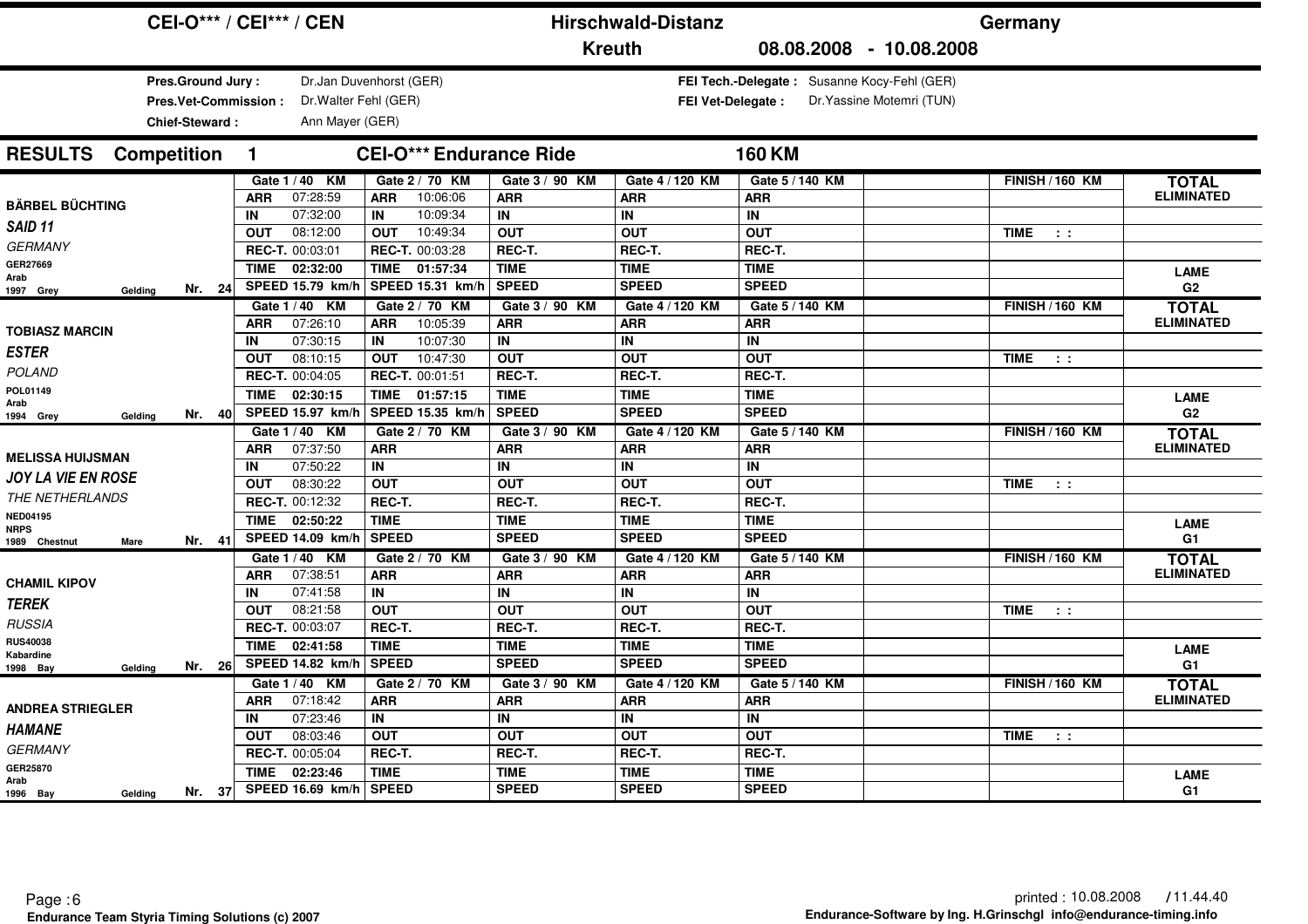| <b>CEI-O*** / CEI*** / CEN</b>                              |                                                                             |                                             | <b>Hirschwald-Distanz</b>                   |                                                                          | Germany                             |                                   |
|-------------------------------------------------------------|-----------------------------------------------------------------------------|---------------------------------------------|---------------------------------------------|--------------------------------------------------------------------------|-------------------------------------|-----------------------------------|
|                                                             |                                                                             | <b>Kreuth</b>                               |                                             | 08.08.2008 - 10.08.2008                                                  |                                     |                                   |
| Pres.Ground Jury:<br>Pres.Vet-Commission:<br>Chief-Steward: | Dr.Jan Duvenhorst (GER)<br>Dr. Walter Fehl (GER)<br>Ann Mayer (GER)         |                                             | <b>FEI Vet-Delegate:</b>                    | FEI Tech.-Delegate: Susanne Kocy-Fehl (GER)<br>Dr. Yassine Motemri (TUN) |                                     |                                   |
| <b>RESULTS</b> Competition<br>$\mathbf{1}$                  | <b>CEI-O*** Endurance Ride</b>                                              |                                             |                                             | <b>160 KM</b>                                                            |                                     |                                   |
|                                                             | Gate 1 / 40 KM<br>Gate 2 / 70 KM                                            | Gate 3 / 90 KM                              | Gate 4 / 120 KM                             | Gate 5 / 140 KM                                                          | <b>FINISH / 160 KM</b>              | <b>TOTAL</b>                      |
| <b>ARR</b><br><b>CHRISTINA GERLOFF</b>                      | <b>ARR</b>                                                                  | <b>ARR</b>                                  | <b>ARR</b>                                  | <b>ARR</b>                                                               |                                     | <b>ELIMINATED</b>                 |
| IN<br><b>MA DONA</b>                                        | IN                                                                          | IN                                          | IN                                          | IN                                                                       |                                     |                                   |
| <b>OUT</b><br><b>GERMANY</b>                                | <b>OUT</b>                                                                  | <b>OUT</b>                                  | <b>OUT</b>                                  | <b>OUT</b>                                                               | <b>TIME</b><br>$\sim 10$            |                                   |
| REC-T.                                                      | REC-T.                                                                      | REC-T.                                      | REC-T.                                      | REC-T.                                                                   |                                     |                                   |
| GER28372<br><b>TIME</b><br>Arab                             | <b>TIME</b>                                                                 | <b>TIME</b>                                 | <b>TIME</b>                                 | <b>TIME</b>                                                              |                                     | <b>LAME</b>                       |
| <b>SPEED</b><br>Nr. $30$<br>1998 Chestnut<br>Mare           | <b>SPEED</b>                                                                | <b>SPEED</b>                                | <b>SPEED</b>                                | <b>SPEED</b>                                                             |                                     | Pre Ride Insp.                    |
|                                                             | Gate 2 / 70 KM<br>Gate 1 / 40 KM                                            | Gate 3 / 90 KM                              | Gate 4 / 120 KM                             | Gate 5 / 140 KM                                                          | <b>FINISH / 160 KM</b>              | <b>TOTAL</b>                      |
| ARR<br><b>MELANIE ARNOLD</b>                                | 09:43:42<br>07:18:01<br><b>ARR</b>                                          | 11:34:41<br><b>ARR</b>                      | 14:23:58<br>ARR                             | 16:49:31<br><b>ARR</b>                                                   | <b>FINISH 19:24:23</b>              | <b>ELIMINATED</b>                 |
| IN<br><b>SHAIKA BINT KHEOMA OX</b>                          | 07:20:42<br>09:47:43<br>IN                                                  | 11:39:03<br>IN                              | 14:29:15<br>IN                              | 16:52:12<br>IN                                                           |                                     |                                   |
| <b>OUT</b><br><b>GERMANY</b>                                | 10:27:43<br>08:00:42<br><b>OUT</b>                                          | 12:29:03<br><b>OUT</b>                      | 15:09:15<br><b>OUT</b>                      | 17:32:12<br><b>OUT</b>                                                   | TIME 01:52:11                       |                                   |
| GER42843                                                    | REC-T. 00:02:41<br>REC-T. 00:04:01                                          | REC-T. 00:04:22                             | REC-T. 00:05:17                             | REC-T. 00:02:41                                                          | 19:32:26<br><b>VET</b>              |                                   |
| <b>TIME</b><br>Arab                                         | 02:20:42<br><b>TIME</b><br>01:47:01                                         | <b>TIME</b><br>01:11:20                     | <b>TIME</b><br>02:00:12                     | TIME<br>01:42:57                                                         | REC-T. 00:08:03                     | <b>LAME</b>                       |
| Nr. 20<br>2000 Black<br>Mare                                | SPEED 17.06 km/h<br>SPEED 16.82 km/                                         | SPEED 16.82 km/h                            | SPEED 14.98 km/l                            | SPEED 11.66 km/h                                                         | <b>SPEED 10.70 km/h</b>             | <b>Finish Line</b>                |
|                                                             | Gate 1 / 40 KM<br>Gate 2 / 70 KM                                            | Gate 3 / 90 KM                              | Gate 4 / 120 KM                             | Gate 5 / 140 KM                                                          | <b>FINISH / 160 KM</b>              | <b>TOTAL</b>                      |
| <b>ARR</b><br><b>JOSEFIN DODERER</b>                        | 10:05:53<br>07:24:33<br><b>ARR</b>                                          | 12:16:09<br><b>ARR</b>                      | 15:39:19<br><b>ARR</b>                      | 17:48:13<br><b>ARR</b>                                                   | <b>FINISH 20:05:11</b>              | <b>ELIMINATED</b>                 |
| IN<br>KAJA                                                  | 07:27:11<br>10:09:45<br>IN<br>08:07:11<br>10:49:45                          | 12:18:29<br>IN<br>13:08:29                  | 15:41:59<br>IN<br>16:21:59                  | 17:52:07<br>IN<br>18:32:07                                               |                                     |                                   |
| <b>OUT</b><br><b>GERMANY</b>                                | <b>OUT</b><br>REC-T. 00:02:38<br>REC-T. 00:03:52                            | <b>OUT</b><br>REC-T. 00:02:20               | <b>OUT</b><br>REC-T. 00:02:40               | <b>OUT</b><br>REC-T. 00:03:54                                            | TIME 01:33:04                       |                                   |
| GER22963                                                    |                                                                             |                                             |                                             |                                                                          | 20:15:49<br><b>VET</b>              |                                   |
| <b>TIME</b><br>Arab                                         | <b>TIME</b><br>02:27:11<br>02:02:34<br>SPEED 16.31 km/h<br>SPEED 14.69 km/h | <b>TIME</b><br>01:28:44<br>SPEED 13.52 km/h | <b>TIME</b><br>02:33:30<br>SPEED 11.73 km/l | TIME<br>01:30:08<br>SPEED 13.31 km/h                                     | REC-T. 00:10:38<br>SPEED 12.89 km/h | <b>LAME</b>                       |
| Nr. 28<br>1994 Chestnut<br>Mare                             |                                                                             |                                             |                                             |                                                                          |                                     | <b>Finish Line</b>                |
| 10020795                                                    | Gate 1 / 40 KM<br>Gate 2 / 70 KM                                            | Gate 3 / 90 KM                              | Gate 4 / 120 KM                             | Gate 5 / 140 KM                                                          | <b>FINISH / 160 KM</b>              | <b>TOTAL</b><br><b>ELIMINATED</b> |
| ARR<br><b>JEANNE LINNEWEEVER</b><br>IN                      | 07:36:45<br>10:29:22<br><b>ARR</b><br>07:43:06<br>10:34:00<br>IN            | 12:33:33<br><b>ARR</b><br>12:38:42<br>IN    | 15:40:02<br>ARR<br>15:45:47<br>IN           | 18:04:16<br><b>ARR</b><br>18:09:13<br>IN                                 | <b>FINISH 20:22:17</b>              |                                   |
| <b>RIKI'S MACHO MAN</b><br><b>OUT</b>                       | 08:23:06<br>11:14:00<br><b>OUT</b>                                          | 13:28:42<br><b>OUT</b>                      | 16:25:47<br><b>OUT</b>                      | 18:49:13<br><b>OUT</b>                                                   | 01:33:04<br><b>TIME</b>             |                                   |
| THE NETHERLANDS                                             | REC-T. 00:06:21<br><b>REC-T. 00:04:38</b>                                   | REC-T. 00:05:09                             | REC-T. 00:05:45                             | REC-T. 00:04:57                                                          | 20:32:54<br><b>VET</b>              |                                   |
| <b>NED06804</b><br><b>TIME</b>                              | <b>TIME</b><br>02:43:06<br>02:10:54                                         | <b>TIME</b><br>01:24:42                     | <b>TIME</b><br>02:17:05                     | TIME<br>01:43:26                                                         | REC-T. 00:10:37                     |                                   |
| Arab<br>Nr. 42                                              | SPEED 14.72 km/h<br>SPEED 13.75 km/                                         | <b>SPEED 14.17 km/h</b>                     | SPEED 13.13 km/l                            | SPEED 11.60 km/h                                                         | SPEED 12.89 km/h                    | <b>LAME</b><br><b>Finish Line</b> |
| 1993 Bay<br>Gelding                                         | Gate 1 / 40 KM<br>Gate 2 / 70 KM                                            | Gate 3 / 90 KM                              | Gate 4 / 120 KM                             | Gate 5 / 140 KM                                                          | <b>FINISH / 160 KM</b>              |                                   |
| <b>ARR</b>                                                  | 07:37:47<br>10:34:30<br><b>ARR</b>                                          | 12:36:50<br><b>ARR</b>                      | 15:54:08<br><b>ARR</b>                      | 18:08:20<br><b>ARR</b>                                                   | <b>FINISH 20:22:26</b>              | <b>TOTAL</b><br><b>ELIMINATED</b> |
| <b>SONJA FRITSCHI</b><br>IN                                 | 07:40:49<br>10:36:27<br>IN                                                  | 12:38:59<br>IN                              | 15:55:53<br>IN                              | 18:10:39<br>IN                                                           |                                     |                                   |
| <b>KIMBA II</b><br><b>OUT</b>                               | 08:20:49<br>11:16:27<br><b>OUT</b>                                          | 13:28:59<br><b>OUT</b>                      | 16:35:53<br><b>OUT</b>                      | 18:50:39<br><b>OUT</b>                                                   | <b>TIME</b><br>01:31:47             |                                   |
| SWITZERLAND                                                 | REC-T. 00:03:02<br>REC-T. 00:01:57                                          | REC-T. 00:02:09                             | REC-T. 00:01:45                             | REC-T. 00:02:19                                                          | <b>VET</b><br>20:28:30              |                                   |
| <b>SUI09464</b><br><b>TIME</b>                              | 02:40:49<br><b>TIME</b><br>02:15:38                                         | <b>TIME</b><br>01:22:32                     | TIME<br>02:26:54                            | TIME<br>01:34:46                                                         | <b>REC-T. 00:06:04</b>              | <b>LAME</b>                       |
| Arab<br>Nr. 49<br>1994 Bay<br>Mare                          | SPEED 14.92 km/h<br>SPEED 13.27 km/h                                        | SPEED 14.54 km/h                            | SPEED 12.25 km/h                            | SPEED 12.66 km/h                                                         | SPEED 13.07 km/h                    | <b>Finish Line</b>                |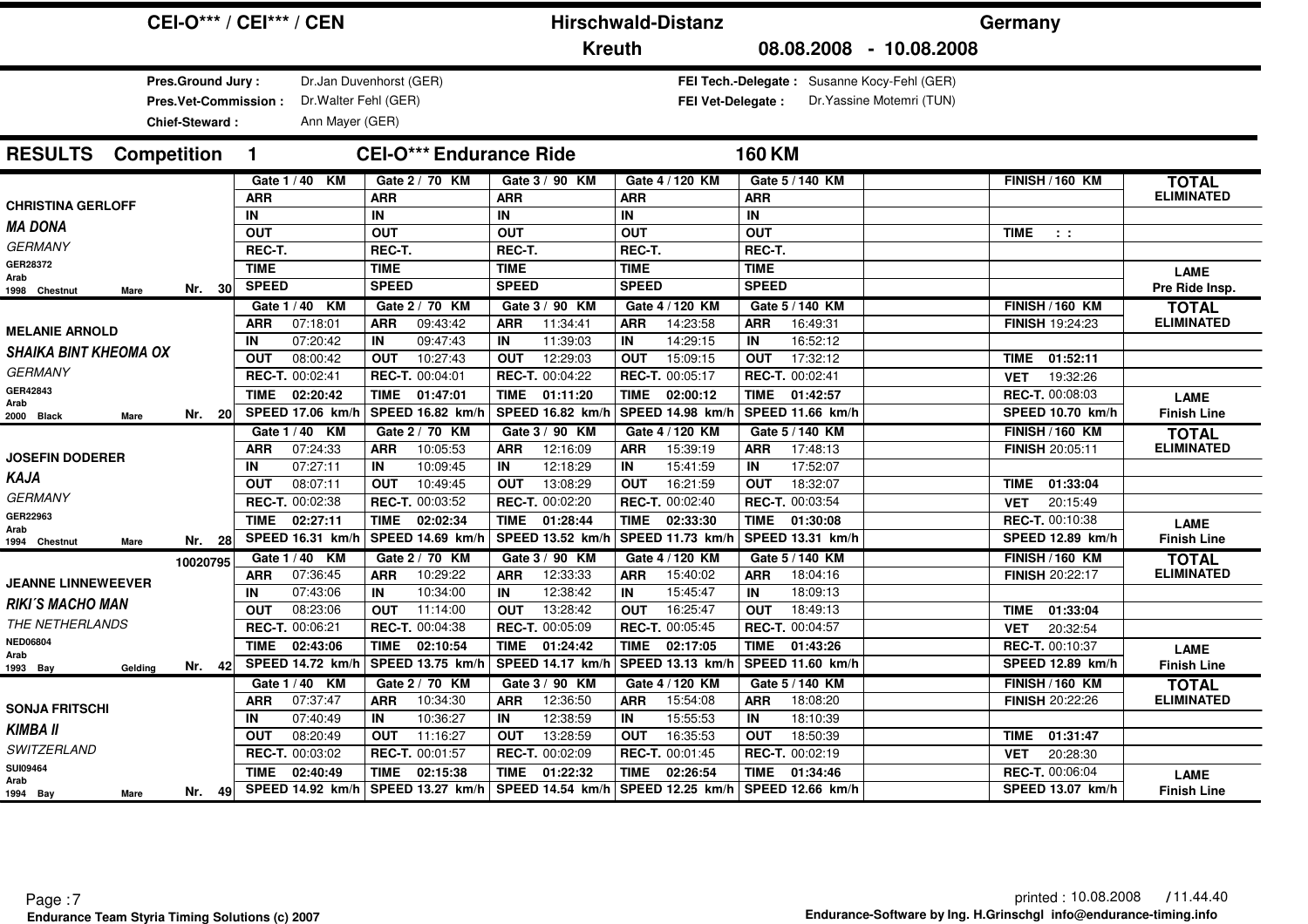|                                                             | <b>CEI-O*** / CEI*** / CEN</b>              |                                                 | <b>Hirschwald-Distanz</b>                   |                          | Germany                                                                  |                                                   |                                              |
|-------------------------------------------------------------|---------------------------------------------|-------------------------------------------------|---------------------------------------------|--------------------------|--------------------------------------------------------------------------|---------------------------------------------------|----------------------------------------------|
|                                                             |                                             |                                                 | <b>Kreuth</b>                               |                          | 08.08.2008 - 10.08.2008                                                  |                                                   |                                              |
| Pres.Ground Jury:<br>Pres.Vet-Commission:<br>Chief-Steward: | Dr. Walter Fehl (GER)<br>Ann Mayer (GER)    | Dr.Jan Duvenhorst (GER)                         |                                             | <b>FEI Vet-Delegate:</b> | FEI Tech.-Delegate: Susanne Kocy-Fehl (GER)<br>Dr. Yassine Motemri (TUN) |                                                   |                                              |
| <b>RESULTS</b><br><b>Competition</b>                        | $\mathbf{2}$                                | <b>CEI*** Endurance Ride</b>                    |                                             | <b>120 KM</b>            |                                                                          |                                                   |                                              |
| 1.<br><b>SYBILLE MARKERT - BAEUMER</b>                      | Gate 1 / 40 KM<br>07:37:28<br><b>ARR</b>    | Gate 2 / 70 KM<br>10:13:52<br><b>ARR</b>        | Gate 3 / 100 KM<br>13:16:00<br><b>ARR</b>   |                          |                                                                          | <b>FINISH / 120 KM</b><br><b>FINISH 15:26:07</b>  | <b>TOTAL</b>                                 |
| <b>GARIBHA</b>                                              | 07:41:45<br>IN<br>08:21:45<br><b>OUT</b>    | 10:16:35<br><b>IN</b><br><b>OUT</b><br>11:06:35 | 13:18:16<br>IN<br>14:08:16<br><b>OUT</b>    |                          |                                                                          | TIME 01:17:51                                     | 07:36:07<br><b>TIME</b><br>SPEED 15.785 km/h |
| <b>GERMANY</b><br>GER40816                                  | REC-T. 00:04:17<br><b>TIME</b><br>02:11:45  | REC-T. 00:02:43<br>TIME<br>01:54:50             | REC-T. 00:02:16<br><b>TIME</b><br>02:11:41  |                          |                                                                          | 15:41:16<br><b>VET</b><br>REC-T. 00:15:09         | REC-T. 00:09:16                              |
| Arab<br>Nr. 70<br>1999 Chestnut<br>Mare                     | SPEED 18.22 km/h                            | SPEED 15.67 km/h                                | SPEED 13.67 km/h                            |                          |                                                                          | <b>SPEED 15.41 km/h</b>                           |                                              |
| $\mathbf 2$<br><b>KATRIN MARIA FALKE - SCHMIDT</b>          | Gate 1 / 40 KM<br>07:39:57<br><b>ARR</b>    | Gate 2 / 70 KM<br>10:19:40<br><b>ARR</b>        | Gate 3 / 100 KM<br>13:17:53<br><b>ARR</b>   |                          |                                                                          | <b>FINISH / 120 KM</b><br><b>FINISH 15:26:08</b>  | <b>TOTAL</b>                                 |
| <b>OBELIX</b>                                               | 07:44:41<br>IN<br>08:24:41<br><b>OUT</b>    | 10:25:23<br>IN<br>11:15:23<br><b>OUT</b>        | 13:21:06<br>IN<br>14:11:06<br><b>OUT</b>    |                          |                                                                          | 01:15:02<br>TIME                                  | 07:36:08<br><b>TIME</b><br>SPEED 15.785 km/h |
| <b>GERMANY</b><br>GER24825                                  | REC-T. 00:04:44<br><b>TIME</b><br>02:14:41  | REC-T. 00:05:43<br>TIME<br>02:00:42             | REC-T. 00:03:13<br><b>TIME</b><br>02:05:43  |                          |                                                                          | 15:45:42<br><b>VET</b><br>REC-T. 00:19:34         | REC-T. 00:13:40                              |
| Arab<br>Nr. 63<br>1994 Grey<br>Gelding                      | SPEED 17.82 km/h                            | SPEED 14.91 km/h                                | SPEED 14.32 km/h                            |                          |                                                                          | SPEED 15.99 km/h                                  |                                              |
| 3                                                           | Gate 1 / 40 KM<br>07:54:40<br><b>ARR</b>    | Gate 2 / 70 KM<br>10:29:04<br><b>ARR</b>        | Gate 3 / 100 KM<br>13:26:52<br><b>ARR</b>   |                          |                                                                          | <b>FINISH / 120 KM</b><br>FINISH 15:27:41         | <b>TOTAL</b>                                 |
| <b>HEIKE BLÜMEL</b><br><b>VOILA KOSSACK</b>                 | 07:58:30<br>IN<br>08:38:30<br><b>OUT</b>    | 10:31:30<br>IN<br>11:21:30<br><b>OUT</b>        | 13:29:09<br>IN<br>14:19:09<br><b>OUT</b>    |                          |                                                                          | 01:08:32<br>TIME                                  | 07:37:41<br><b>TIME</b><br>SPEED 15.731 km/h |
| <b>GERMANY</b><br>CZE00724                                  | REC-T. 00:03:50                             | REC-T. 00:02:26                                 | REC-T. 00:02:17                             |                          |                                                                          | 15:34:55<br><b>VET</b>                            | REC-T. 00:08:33                              |
| Arab<br>Nr. 58<br>1998 Grey<br>Mare                         | <b>TIME</b><br>02:28:30<br>SPEED 16.16 km/h | TIME<br>01:53:00<br>SPEED 15.93 km/             | TIME<br>02:07:39<br><b>SPEED 14.10 km/h</b> |                          |                                                                          | REC-T. 00:07:14<br>SPEED 17.51 km/h               |                                              |
| 4                                                           | Gate 1 / 40 KM<br>07:37:18<br><b>ARR</b>    | Gate 2 / 70 KM<br><b>ARR</b><br>10:13:47        | Gate 3 / 100 KM<br>13:15:48<br><b>ARR</b>   |                          |                                                                          | <b>FINISH / 120 KM</b><br>FINISH 15:36:00         | <b>TOTAL</b>                                 |
| <b>MARCELLO CONTE</b><br><b>ROMARIO</b>                     | 07:40:38<br>IN<br>08:20:38<br><b>OUT</b>    | 10:17:02<br>IN<br>11:07:02<br><b>OUT</b>        | 13:20:39<br>IN<br>14:10:39                  |                          |                                                                          |                                                   | 07:46:00<br><b>TIME</b><br>SPEED 15.451 km/h |
| <b>ITALY</b>                                                | REC-T. 00:03:20                             | REC-T. 00:03:15                                 | <b>OUT</b><br>REC-T. 00:04:51               |                          |                                                                          | TIME<br>01:25:21<br>15:43:16<br><b>VET</b>        | REC-T. 00:11:26                              |
| <b>GER 42247</b><br>Nr. 60<br>1980 Bay                      | 02:10:38<br><b>TIME</b><br>SPEED 18.37 km/h | 01:56:24<br><b>TIME</b><br>SPEED 15.46 km/h     | 02:13:37<br><b>TIME</b><br>SPEED 13.47 km/h |                          |                                                                          | REC-T. 00:07:16<br>SPEED 14.06 km/h               |                                              |
| 5                                                           | Gate 1 / 40 KM                              | Gate 2 / 70 KM                                  | Gate 3 / 100 KM                             |                          |                                                                          | <b>FINISH / 120 KM</b>                            | <b>TOTAL</b>                                 |
| <b>MARTINA SOMMER</b>                                       | 07:55:16<br><b>ARR</b><br>08:02:40<br>IN    | 10:40:21<br><b>ARR</b><br>10:51:53<br>IN        | 13:33:29<br><b>ARR</b><br>13:45:06<br>IN    |                          |                                                                          | FINISH 15:38:19                                   | 07:48:19<br><b>TIME</b>                      |
| <b>WARANIO</b><br><b>GERMANY</b>                            | 08:42:40<br><b>OUT</b><br>REC-T. 00:07:24   | 11:41:53<br><b>OUT</b><br>REC-T. 00:11:32       | <b>OUT</b><br>14:35:06<br>REC-T. 00:11:37   |                          |                                                                          | 01:03:13<br><b>TIME</b><br>15:57:28<br><b>VET</b> | SPEED 15.374 km/h<br>REC-T. 00:30:33         |
| GER43486<br>Arab                                            | 02:32:40<br>TIME                            | 02:09:13<br>TIME                                | 02:03:13<br>TIME                            |                          |                                                                          | REC-T. 00:19:09                                   |                                              |
| Nr. 74<br>1999 Grey<br><b>Stallion</b>                      |                                             | SPEED 15.72 km/h   SPEED 13.93 km/h             | SPEED 14.61 km/h                            |                          |                                                                          | SPEED 18.98 km/h                                  |                                              |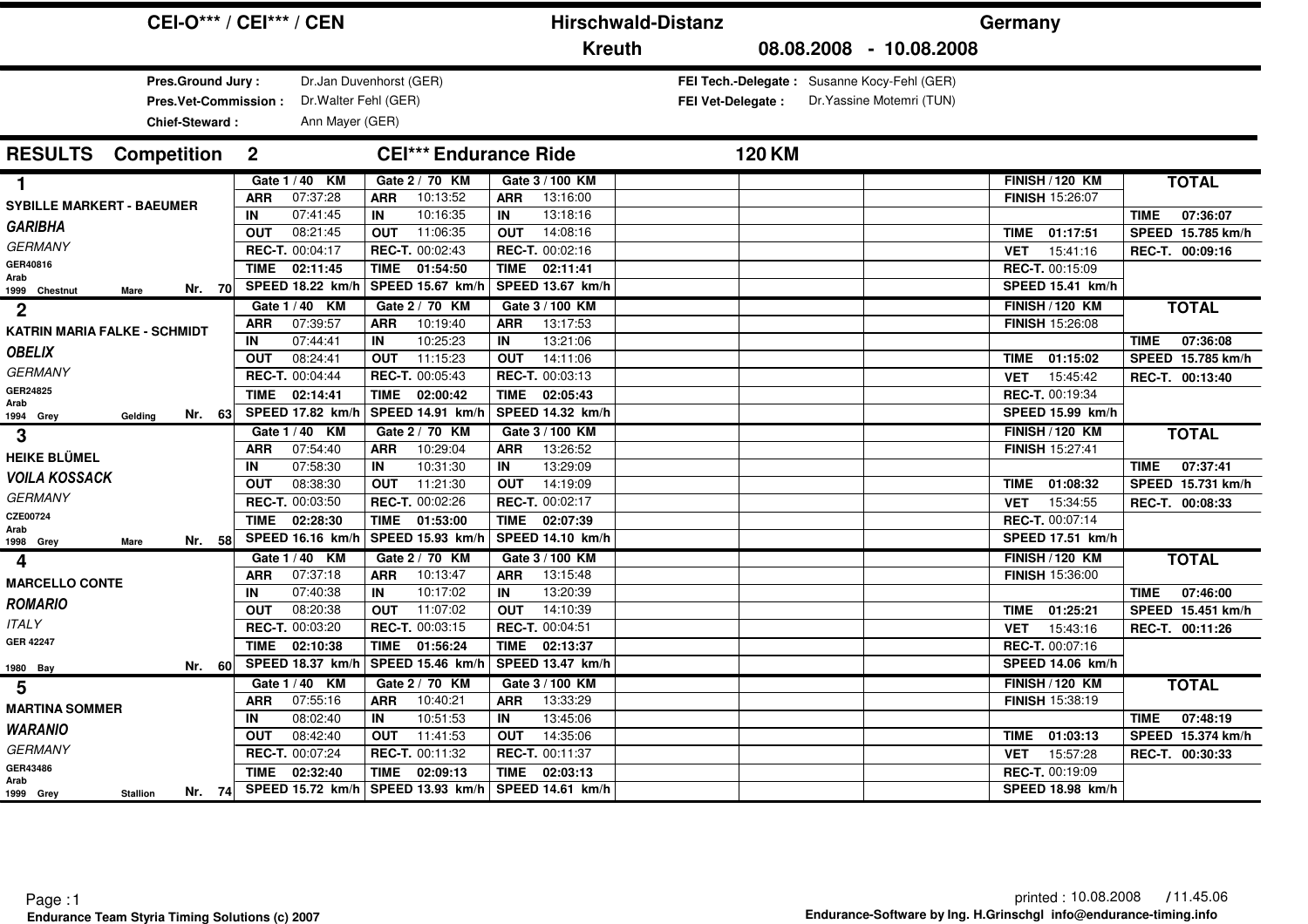|                             | <b>CEI-O*** / CEI*** / CEN</b>                              |                  |                                                                     |                         |                              | <b>Hirschwald-Distanz</b> |                      |               |                          |               | Germany |                                                                          |             |                         |             |                               |
|-----------------------------|-------------------------------------------------------------|------------------|---------------------------------------------------------------------|-------------------------|------------------------------|---------------------------|----------------------|---------------|--------------------------|---------------|---------|--------------------------------------------------------------------------|-------------|-------------------------|-------------|-------------------------------|
|                             |                                                             |                  |                                                                     |                         |                              |                           |                      | <b>Kreuth</b> |                          |               |         | 08.08.2008 - 10.08.2008                                                  |             |                         |             |                               |
|                             | Pres.Ground Jury:<br>Pres.Vet-Commission:<br>Chief-Steward: |                  | Dr.Jan Duvenhorst (GER)<br>Dr. Walter Fehl (GER)<br>Ann Mayer (GER) |                         |                              |                           |                      |               | <b>FEI Vet-Delegate:</b> |               |         | FEI Tech.-Delegate: Susanne Kocy-Fehl (GER)<br>Dr. Yassine Motemri (TUN) |             |                         |             |                               |
| <b>RESULTS</b>              | <b>Competition</b>                                          | $\mathbf{2}$     |                                                                     |                         | <b>CEI*** Endurance Ride</b> |                           |                      |               |                          | <b>120 KM</b> |         |                                                                          |             |                         |             |                               |
| 6                           |                                                             |                  | Gate 1 / 40 KM                                                      |                         | Gate 2 / 70 KM               |                           | Gate 3 / 100 KM      |               |                          |               |         |                                                                          |             | <b>FINISH / 120 KM</b>  |             | <b>TOTAL</b>                  |
| <b>ANNIKA GÄRTNER</b>       |                                                             | <b>ARR</b>       | 07:54:35                                                            | ARR                     | 10:35:59                     | <b>ARR</b>                | 13:29:50             |               |                          |               |         |                                                                          |             | <b>FINISH 15:48:07</b>  |             |                               |
| <b>GIANNA</b>               |                                                             | IN               | 08:02:18                                                            | <b>IN</b>               | 10:40:14                     | IN                        | 13:35:46             |               |                          |               |         |                                                                          |             |                         | <b>TIME</b> | 07:58:07                      |
| <b>GERMANY</b>              |                                                             | <b>OUT</b>       | 08:42:18                                                            | <b>OUT</b>              | 11:30:14                     | <b>OUT</b>                | 14:25:46             |               |                          |               |         |                                                                          | <b>TIME</b> | 01:22:21                |             | SPEED 15.059 km/h             |
| GER43278                    |                                                             |                  | REC-T. 00:07:43                                                     |                         | REC-T. 00:04:15              |                           | REC-T. 00:05:56      |               |                          |               |         |                                                                          | <b>VET</b>  | 16:02:42                |             | REC-T. 00:17:54               |
| Arab                        |                                                             | <b>TIME</b>      | 02:32:18                                                            | <b>TIME</b>             | 01:57:56                     | <b>TIME</b>               | 02:05:32             |               |                          |               |         |                                                                          |             | <b>REC-T. 00:14:35</b>  |             |                               |
| 1998 Chestnut<br>Mare       | Nr. 64                                                      |                  | SPEED 15.76 km/h                                                    |                         | SPEED 15.26 km/h             |                           | SPEED 14.34 km/h     |               |                          |               |         |                                                                          |             | SPEED 14.57 km/h        |             |                               |
| 7                           | 10029186                                                    |                  | Gate 1 / 40 KM                                                      |                         | Gate 2 / 70 KM               |                           | Gate 3 / 100 KM      |               |                          |               |         |                                                                          |             | <b>FINISH / 120 KM</b>  |             | <b>TOTAL</b>                  |
| <b>DANIELA ENTNER</b>       |                                                             | <b>ARR</b>       | 07:56:18                                                            | <b>ARR</b>              | 10:37:42                     | <b>ARR</b>                | 13:43:13<br>13:48:52 |               |                          |               |         |                                                                          |             | <b>FINISH 16:00:15</b>  |             |                               |
| <b>MINISHA AL QAHIRA</b>    |                                                             | IN<br><b>OUT</b> | 08:02:01<br>08:42:01                                                | <b>IN</b><br><b>OUT</b> | 10:42:08<br>11:32:08         | IN<br><b>OUT</b>          | 14:38:52             |               |                          |               |         |                                                                          | <b>TIME</b> | 01:21:23                | <b>TIME</b> | 08:10:15<br>SPEED 14.686 km/h |
| <b>AUSTRIA</b>              |                                                             |                  | REC-T. 00:05:43                                                     |                         | REC-T. 00:04:26              |                           | REC-T. 00:05:39      |               |                          |               |         |                                                                          | <b>VET</b>  | 16:12:25                |             |                               |
| AUT05597                    |                                                             | <b>TIME</b>      | 02:32:01                                                            | TIME                    | 02:00:07                     | <b>TIME</b>               | 02:16:44             |               |                          |               |         |                                                                          |             | REC-T. 00:12:10         |             | REC-T. 00:15:48               |
| Arab                        | Nr. 62                                                      |                  | SPEED 15.79 km/h                                                    |                         | SPEED 14.99 km/h             |                           | SPEED 13.16 km/h     |               |                          |               |         |                                                                          |             | SPEED 14.75 km/h        |             |                               |
| 1999 Grey<br>Mare           |                                                             |                  | Gate 1 / 40 KM                                                      |                         | Gate 2 / 70 KM               |                           | Gate 3 / 100 KM      |               |                          |               |         |                                                                          |             | <b>FINISH / 120 KM</b>  |             | <b>TOTAL</b>                  |
| 8                           |                                                             | <b>ARR</b>       | 07:56:23                                                            | <b>ARR</b>              | 10:37:46                     | ARR                       | 13:43:11             |               |                          |               |         |                                                                          |             | FINISH 16:00:16         |             |                               |
| <b>ISABEL BRAND</b>         |                                                             | IN               | 08:02:16                                                            | IN                      | 10:42:30                     | IN                        | 13:49:12             |               |                          |               |         |                                                                          |             |                         | <b>TIME</b> | 08:10:16                      |
| <b>MISS HOLLY GOLIGHTLY</b> |                                                             | <b>OUT</b>       | 08:42:16                                                            | <b>OUT</b>              | 11:32:30                     | <b>OUT</b>                | 14:39:12             |               |                          |               |         |                                                                          | TIME        | 01:21:04                |             | SPEED 14.686 km/h             |
| <b>AUSTRIA</b>              |                                                             |                  | REC-T. 00:05:53                                                     |                         | REC-T. 00:04:44              |                           | REC-T. 00:06:01      |               |                          |               |         |                                                                          | <b>VET</b>  | 16:12:28                |             | REC-T. 00:16:38               |
| AUT40952<br><b>PA31</b>     |                                                             | <b>TIME</b>      | 02:32:16                                                            | <b>TIME</b>             | 02:00:14                     | <b>TIME</b>               | 02:16:42             |               |                          |               |         |                                                                          |             | REC-T. 00:12:12         |             |                               |
| Arab<br>1998 Bay<br>Mare    | Nr. 59                                                      |                  | SPEED 15.76 km/h                                                    |                         | SPEED 14.97 km/h             |                           | SPEED 13.17 km/h     |               |                          |               |         |                                                                          |             | SPEED 14.80 km/h        |             |                               |
| 9                           |                                                             |                  | Gate 1 / 40 KM                                                      |                         | Gate 2 / 70 KM               |                           | Gate 3 / 100 KM      |               |                          |               |         |                                                                          |             | <b>FINISH / 120 KM</b>  |             | <b>TOTAL</b>                  |
|                             |                                                             | <b>ARR</b>       | 08:02:40                                                            | ARR                     | 10:57:43                     | <b>ARR</b>                | 13:51:27             |               |                          |               |         |                                                                          |             | <b>FINISH 16:28:07</b>  |             |                               |
| <b>MARTINA STANGIER</b>     |                                                             | IN               | 08:08:02                                                            | IN                      | 11:01:32                     | IN                        | 13:58:10             |               |                          |               |         |                                                                          |             |                         | <b>TIME</b> | 08:38:07                      |
| <b>EYWA</b>                 |                                                             | <b>OUT</b>       | 08:48:02                                                            | <b>OUT</b>              | 11:51:32                     | <b>OUT</b>                | 14:48:10             |               |                          |               |         |                                                                          | <b>TIME</b> | 01:39:57                |             | SPEED 13.896 km/h             |
| <b>GERMANY</b>              |                                                             |                  | REC-T. 00:05:22                                                     |                         | REC-T. 00:03:49              |                           | REC-T. 00:06:43      |               |                          |               |         |                                                                          | <b>VET</b>  | 16:35:08                |             | REC-T. 00:15:54               |
| GER44794<br>Arab            |                                                             | <b>TIME</b>      | 02:38:02                                                            | <b>TIME</b>             | 02:13:30                     | <b>TIME</b>               | 02:06:38             |               |                          |               |         |                                                                          |             | REC-T. 00:07:01         |             |                               |
| 1999 Grey<br>Mare           | Nr. 19                                                      |                  | SPEED 15.19 km/h                                                    |                         | SPEED 13.48 km/h             |                           | SPEED 14.21 km/h     |               |                          |               |         |                                                                          |             | <b>SPEED 12.01 km/h</b> |             |                               |
| 10                          |                                                             |                  | Gate 1 / 40 KM                                                      |                         | Gate 2 / 70 KM               |                           | Gate 3 / 100 KM      |               |                          |               |         |                                                                          |             | <b>FINISH / 120 KM</b>  |             | <b>TOTAL</b>                  |
| <b>KERSTIN BLEISCHWITZ</b>  |                                                             | <b>ARR</b>       | 07:57:14                                                            | <b>ARR</b>              | 10:49:14                     | <b>ARR</b>                | 13:51:35             |               |                          |               |         |                                                                          |             | <b>FINISH 16:28:14</b>  |             |                               |
| <b>SALINO</b>               |                                                             | IN               | 08:04:30                                                            | IN                      | 10:53:21                     | IN                        | 13:59:08             |               |                          |               |         |                                                                          |             |                         | <b>TIME</b> | 08:38:14                      |
|                             |                                                             | <b>OUT</b>       | 08:44:30                                                            | <b>OUT</b>              | 11:43:21                     | <b>OUT</b>                | 14:49:08             |               |                          |               |         |                                                                          | TIME        | 01:39:06                |             | SPEED 13.893 km/h             |
| <b>GERMANY</b><br>GER45716  |                                                             |                  | REC-T. 00:07:16                                                     |                         | REC-T. 00:04:07              |                           | REC-T. 00:07:33      |               |                          |               |         |                                                                          | VET         | 16:35:39                |             | REC-T. 00:18:56               |
| <b>WB</b>                   |                                                             | <b>TIME</b>      | 02:34:30                                                            | <b>TIME</b>             | 02:08:51                     | <b>TIME</b>               | 02:15:47             |               |                          |               |         |                                                                          |             | REC-T. 00:07:25         |             |                               |
| 1993 Black<br>Gelding       | Nr. 57                                                      |                  | SPEED 15.53 km/h                                                    |                         | SPEED 13.97 km/h             |                           | SPEED 13.26 km/h     |               |                          |               |         |                                                                          |             | SPEED 12.11 km/h        |             |                               |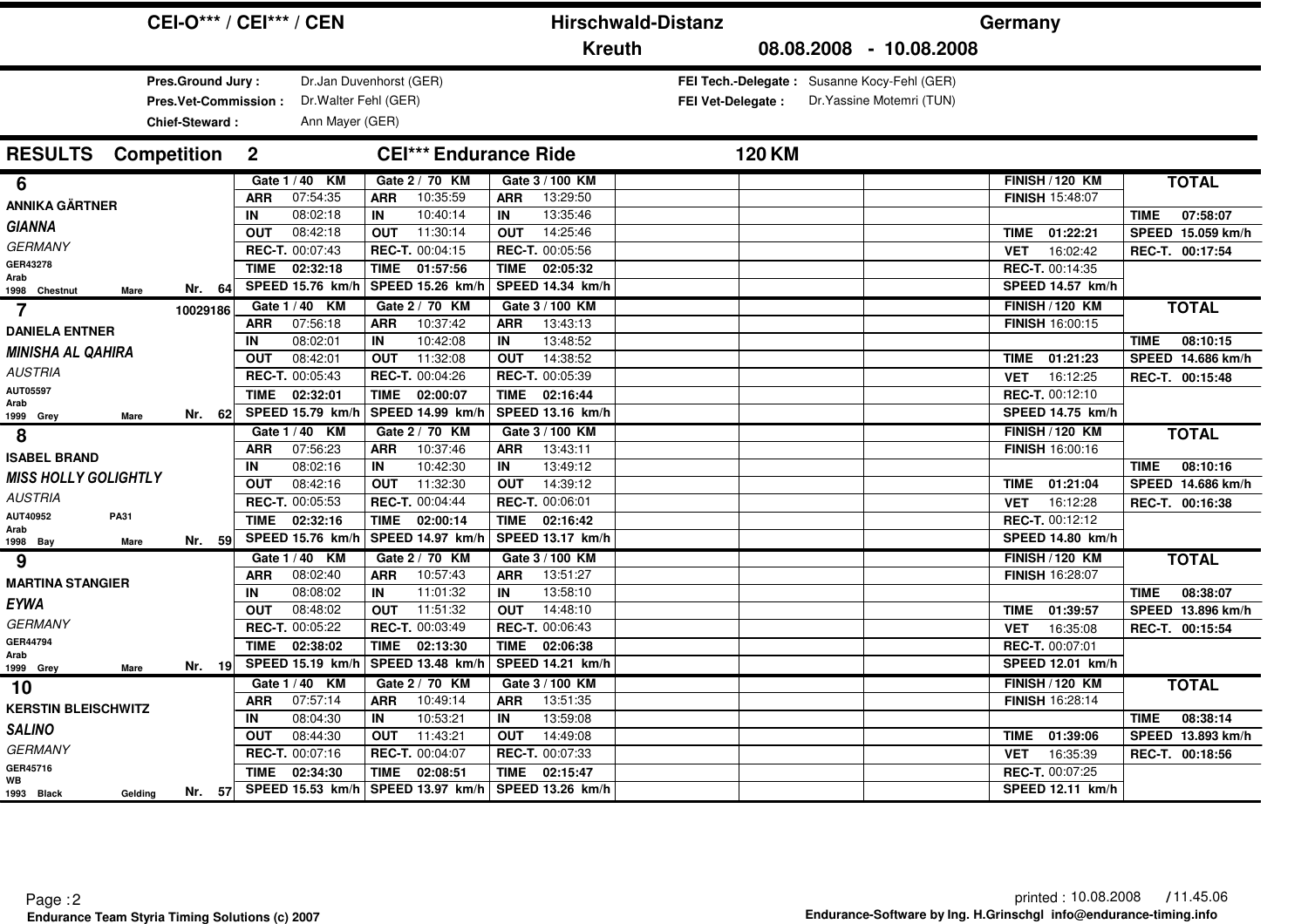|                                                  |                                                             | <b>CEI-O*** / CEI*** / CEN</b> |                                                                     |                  |                                    |                             | <b>Hirschwald-Distanz</b>           |  |                          |               |  | Germany                                                                  |                                                  |                  |                                              |
|--------------------------------------------------|-------------------------------------------------------------|--------------------------------|---------------------------------------------------------------------|------------------|------------------------------------|-----------------------------|-------------------------------------|--|--------------------------|---------------|--|--------------------------------------------------------------------------|--------------------------------------------------|------------------|----------------------------------------------|
|                                                  |                                                             |                                |                                                                     |                  |                                    |                             | <b>Kreuth</b>                       |  |                          |               |  | 08.08.2008 - 10.08.2008                                                  |                                                  |                  |                                              |
|                                                  | Pres.Ground Jury:<br>Pres.Vet-Commission:<br>Chief-Steward: |                                | Dr.Jan Duvenhorst (GER)<br>Dr. Walter Fehl (GER)<br>Ann Mayer (GER) |                  |                                    |                             |                                     |  | <b>FEI Vet-Delegate:</b> |               |  | FEI Tech.-Delegate: Susanne Kocy-Fehl (GER)<br>Dr. Yassine Motemri (TUN) |                                                  |                  |                                              |
| <b>RESULTS</b>                                   | <b>Competition</b>                                          | $\mathbf{2}$                   |                                                                     |                  | <b>CEI*** Endurance Ride</b>       |                             |                                     |  |                          | <b>120 KM</b> |  |                                                                          |                                                  |                  |                                              |
| 11<br><b>SILVIA BLASI</b>                        |                                                             | <b>ARR</b>                     | Gate 1 / 40 KM<br>07:37:43                                          | <b>ARR</b>       | Gate 2 / 70 KM<br>10:19:23         | <b>ARR</b>                  | Gate 3 / 100 KM<br>14:00:03         |  |                          |               |  |                                                                          | <b>FINISH / 120 KM</b><br><b>FINISH 16:56:41</b> |                  | <b>TOTAL</b>                                 |
| <b>HYDRA MERAVIGLIA</b>                          |                                                             | IN<br><b>OUT</b>               | 07:44:02<br>08:24:02                                                | IN<br><b>OUT</b> | 10:27:20<br>11:17:20               | IN<br><b>OUT</b>            | 14:18:05<br>15:08:05                |  |                          |               |  |                                                                          | TIME 01:48:36                                    |                  | 09:06:41<br><b>TIME</b><br>SPEED 13.170 km/h |
| <b>ITALY</b><br><b>ITA40178</b>                  |                                                             | <b>TIME</b>                    | REC-T. 00:06:19<br>02:14:02                                         | TIME             | REC-T. 00:07:57<br>02:03:18        | TIME                        | REC-T. 00:18:02<br>03:00:45         |  |                          |               |  |                                                                          | <b>VET</b><br>REC-T. 00:28:53                    | 17:25:34         | REC-T. 00:32:18                              |
| 1998 Grey<br><b>Mare</b>                         | Nr. 56                                                      |                                | SPEED 17.91 km/h<br>Gate 1 / 40 KM                                  |                  | SPEED 14.60 km/h<br>Gate 2 / 70 KM |                             | SPEED 9.959 km/h<br>Gate 3 / 100 KM |  |                          |               |  |                                                                          | <b>FINISH / 120 KM</b>                           | SPEED 11.05 km/h | <b>TOTAL</b>                                 |
| <b>ANNETTE NOTHHAFT</b><br><b>WALICE</b>         |                                                             | <b>ARR</b><br>IN               | 08:02:32<br>08:05:42                                                | <b>ARR</b><br>IN | 10:57:36<br>11:06:03               | <b>ARR</b><br>IN            |                                     |  |                          |               |  |                                                                          |                                                  |                  | <b>RETIRED</b>                               |
| <b>GERMANY</b>                                   |                                                             | <b>OUT</b>                     | 08:45:42<br>REC-T. 00:03:10                                         | <b>OUT</b>       | 11:56:03<br>REC-T. 00:08:27        | <b>OUT</b><br>REC-T.        |                                     |  |                          |               |  |                                                                          | <b>TIME</b>                                      | $\sim 100$       |                                              |
| unknown<br>2000 Bay<br>Mare                      | Nr. 71                                                      | <b>TIME</b>                    | 02:35:42<br>SPEED 15.41 km/h                                        |                  | TIME 02:20:21<br>SPEED 12.83 km/h  | <b>TIME</b><br><b>SPEED</b> |                                     |  |                          |               |  |                                                                          |                                                  |                  |                                              |
| <b>PETR JADLOVSKY</b>                            |                                                             | <b>ARR</b>                     | Gate 1 / 40 KM<br>07:57:18                                          | <b>ARR</b>       | Gate 2 / 70 KM<br>10:58:42         | <b>ARR</b>                  | Gate 3 / 100 KM                     |  |                          |               |  |                                                                          | <b>FINISH / 120 KM</b>                           |                  | <b>TOTAL</b><br><b>ELIMINATED</b>            |
| <b>ARSAN</b>                                     |                                                             | IN<br><b>OUT</b>               | 08:03:29<br>08:43:29                                                | IN<br><b>OUT</b> | 11:03:44<br>11:53:44               | IN<br><b>OUT</b>            |                                     |  |                          |               |  |                                                                          | <b>TIME</b>                                      | $\sim 10$        |                                              |
| CZE<br>Arab                                      |                                                             | <b>TIME</b>                    | REC-T. 00:06:11<br>02:33:29                                         | <b>TIME</b>      | REC-T. 00:05:02<br>02:20:15        | REC-T.<br><b>TIME</b>       |                                     |  |                          |               |  |                                                                          |                                                  |                  | <b>LAME</b>                                  |
| Gelding<br>1980 Bay                              | Nr. 66<br>10024918                                          |                                | SPEED 15.64 km/h<br>Gate 1 / 40 KM                                  |                  | SPEED 12.83 km/<br>Gate 2 / 70 KM  | <b>SPEED</b>                | Gate 3 / 100 KM                     |  |                          |               |  |                                                                          | <b>FINISH / 120 KM</b>                           |                  | G <sub>2</sub><br><b>TOTAL</b>               |
| <b>DANIELA SCHROEDER</b><br><b>TEMPETE</b>       |                                                             | <b>ARR</b><br>IN               | 07:55:22<br>08:03:10                                                | <b>ARR</b><br>IN | 10:40:29<br>10:45:53               | <b>ARR</b><br>IN            |                                     |  |                          |               |  |                                                                          |                                                  |                  | <b>ELIMINATED</b>                            |
| <b>GERMANY</b>                                   |                                                             | <b>OUT</b>                     | 08:43:10<br>REC-T. 00:07:48                                         | <b>OUT</b>       | 11:35:53<br>REC-T. 00:05:24        | <b>OUT</b><br>REC-T.        |                                     |  |                          |               |  |                                                                          | <b>TIME</b>                                      | $\sim 10$        |                                              |
| <b>GER0794</b><br>unknown<br>1997 Bay<br>Gelding | Nr. 73                                                      | <b>TIME</b>                    | 02:33:10<br>SPEED 15.67 km/h                                        | <b>TIME</b>      | 02:02:43<br>SPEED 14.67 km/h       | <b>TIME</b><br><b>SPEED</b> |                                     |  |                          |               |  |                                                                          |                                                  |                  | <b>LAME</b><br>G <sub>2</sub>                |
| <b>ARTUR LANDAU</b>                              | 10035703                                                    | <b>ARR</b>                     | Gate 1 / 40 KM<br>07:38:20                                          | <b>ARR</b>       | Gate 2 / 70 KM<br>10:25:10         | <b>ARR</b>                  | Gate 3 / 100 KM                     |  |                          |               |  |                                                                          | <b>FINISH / 120 KM</b>                           |                  | <b>TOTAL</b><br><b>ELIMINATED</b>            |
| <b>HINT</b>                                      |                                                             | IN<br><b>OUT</b>               | 07:42:04<br>08:22:04                                                | IN<br><b>OUT</b> | 10:30:04<br>11:20:04               | IN<br><b>OUT</b>            |                                     |  |                          |               |  |                                                                          | TIME                                             | $\sim$ 100 $\pm$ |                                              |
| <b>POLAND</b><br>POL01808<br>Arab                |                                                             | <b>TIME</b>                    | REC-T. 00:03:44<br>02:12:04                                         | <b>TIME</b>      | REC-T. 00:04:54<br>02:08:00        | REC-T.<br><b>TIME</b>       |                                     |  |                          |               |  |                                                                          |                                                  |                  | <b>LAME</b>                                  |
| 1997 Grey<br><b>Stallion</b>                     | Nr. 69                                                      |                                | <b>SPEED 18.17 km/h</b>                                             |                  | SPEED 14.06 km/h                   | <b>SPEED</b>                |                                     |  |                          |               |  |                                                                          |                                                  |                  | G2                                           |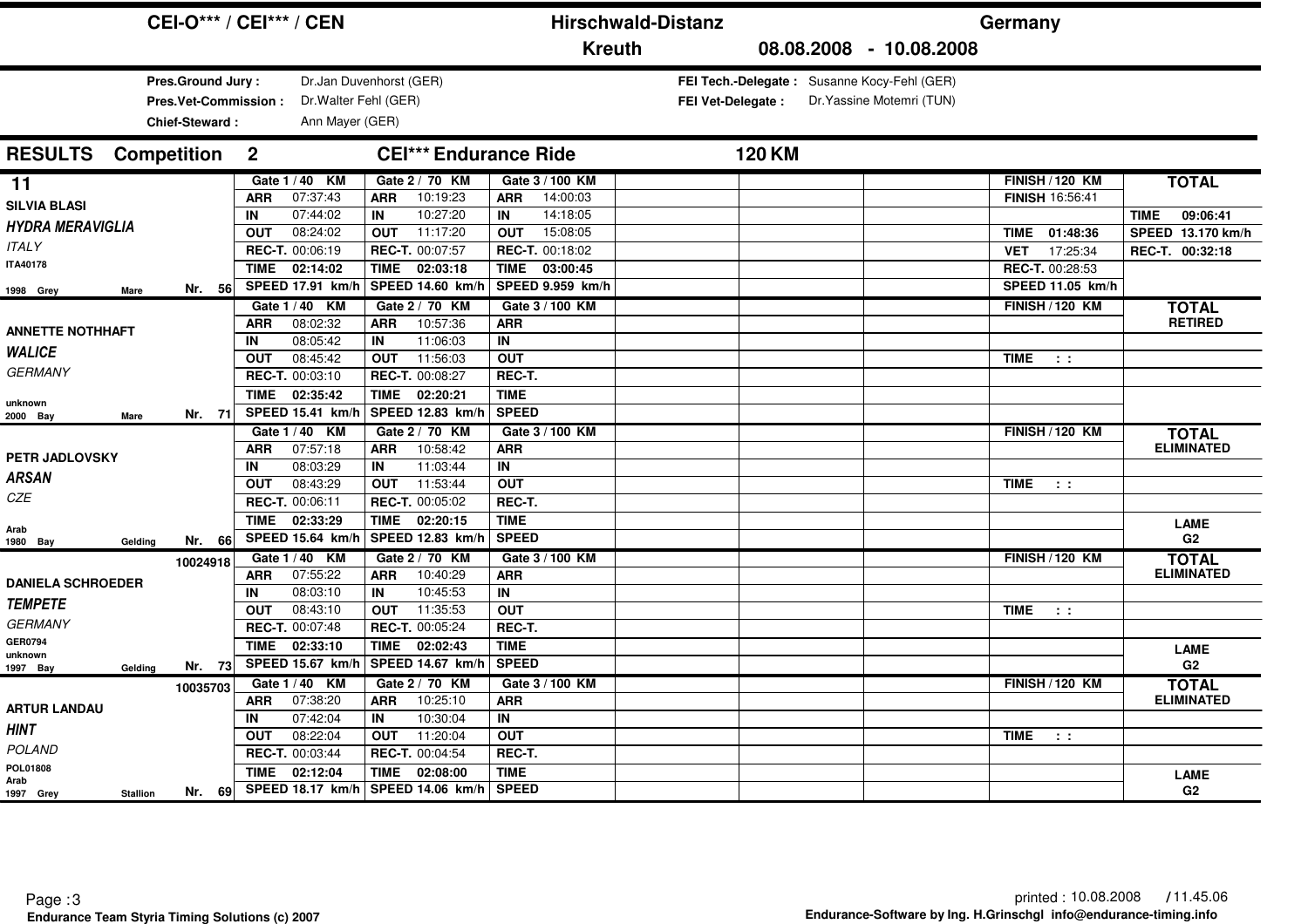|                                                |                                                   |        |                             | <b>CEI-O*** / CEI*** / CEN</b>                                      |                   |                                                                                |                  |                                                        | <b>Hirschwald-Distanz</b> |                                                                                |        |                           |                         | Germany                                                              |                                   |
|------------------------------------------------|---------------------------------------------------|--------|-----------------------------|---------------------------------------------------------------------|-------------------|--------------------------------------------------------------------------------|------------------|--------------------------------------------------------|---------------------------|--------------------------------------------------------------------------------|--------|---------------------------|-------------------------|----------------------------------------------------------------------|-----------------------------------|
|                                                |                                                   |        |                             |                                                                     |                   |                                                                                |                  | <b>Kreuth</b>                                          |                           |                                                                                |        |                           | 08.08.2008 - 10.08.2008 |                                                                      |                                   |
|                                                | <b>Pres.Ground Jury:</b><br><b>Chief-Steward:</b> |        | <b>Pres.Vet-Commission:</b> | Dr.Jan Duvenhorst (GER)<br>Dr. Walter Fehl (GER)<br>Ann Mayer (GER) |                   |                                                                                |                  |                                                        |                           | <b>FEI Tech.-Delegate:</b> Susanne Kocy-Fehl (GER)<br><b>FEI Vet-Delegate:</b> |        | Dr. Yassine Motemri (TUN) |                         |                                                                      |                                   |
| <b>RESULTS</b>                                 | <b>Competition 2</b>                              |        |                             |                                                                     |                   | <b>CEI*** Endurance Ride</b>                                                   |                  |                                                        |                           |                                                                                | 120 KM |                           |                         |                                                                      |                                   |
|                                                |                                                   |        | <b>ARR</b>                  | Gate 1/40 KM<br>08:25:10                                            | <b>ARR</b>        | Gate 2 / 70 KM<br>11:14:15                                                     | <b>ARR</b>       | Gate 3 / 100 KM<br>14:22:09                            |                           |                                                                                |        |                           |                         | <b>FINISH / 120 KM</b><br><b>FINISH 17:45:50</b>                     | <b>TOTAL</b><br><b>ELIMINATED</b> |
| <b>SEBASTIAN KOTTWITZ</b><br><b>ARFUR</b>      |                                                   |        | IN<br><b>OUT</b>            | 08:28:18<br>09:08:18                                                | IN.<br><b>OUT</b> | 11:17:13<br>12:07:13                                                           | IN<br><b>OUT</b> | 14:27:46<br>15:17:46                                   |                           |                                                                                |        |                           |                         | <b>TIME</b><br>02:28:04                                              |                                   |
| <b>GERMANY</b><br><b>RUS00910</b><br>Karbadine |                                                   | Nr. 68 | TIME                        | <b>REC-T. 00:03:08</b><br>02:58:18                                  |                   | <b>REC-T. 00:02:58</b><br>TIME 02:08:55<br>SPEED 13.46 km/h   SPEED 13.96 km/h | TIME             | <b>REC-T. 00:05:37</b><br>02:20:33<br>SPEED 12.81 km/h |                           |                                                                                |        |                           |                         | 17:53:13<br><b>VET</b><br><b>REC-T. 00:07:23</b><br>SPEED 8.104 km/h | <b>LAME</b><br><b>Finish Line</b> |
| 1997 Bay                                       | Gelding                                           |        |                             |                                                                     |                   |                                                                                |                  |                                                        |                           |                                                                                |        |                           |                         |                                                                      |                                   |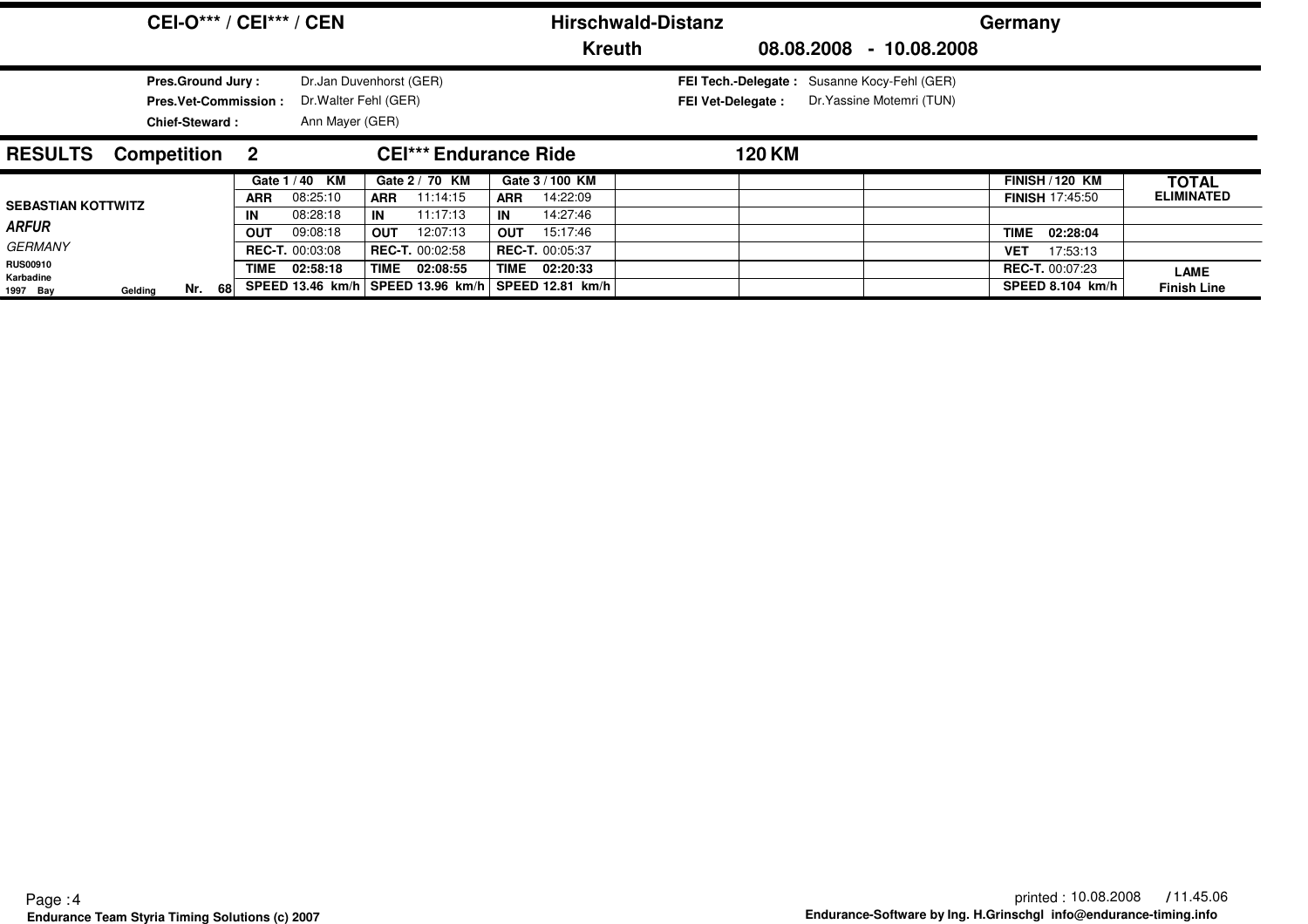| <b>CEI-O*** / CEI*** / CEN</b>                              |                                                                     | <b>Hirschwald-Distanz</b>                 |                                                                   |                           | Germany                                          |                                              |
|-------------------------------------------------------------|---------------------------------------------------------------------|-------------------------------------------|-------------------------------------------------------------------|---------------------------|--------------------------------------------------|----------------------------------------------|
|                                                             |                                                                     | <b>Kreuth</b>                             |                                                                   | 08.08.2008 - 10.08.2008   |                                                  |                                              |
| Pres.Ground Jury:<br>Pres.Vet-Commission:<br>Chief-Steward: | Dr.Jan Duvenhorst (GER)<br>Dr. Walter Fehl (GER)<br>Ann Mayer (GER) |                                           | FEI Tech.-Delegate: Susanne Kocy-Fehl (GER)<br>FEI Vet-Delegate : | Dr. Yassine Motemri (TUN) |                                                  |                                              |
| <b>Competition</b><br><b>RESULTS</b><br>3                   | <b>CEI-O-J-YR Endurance Ride</b>                                    |                                           | <b>120 KM</b>                                                     |                           |                                                  |                                              |
| Gate 1 / 40 KM<br>1.                                        | Gate 2 / 70 KM                                                      | Gate 3 / 100 KM                           |                                                                   |                           | <b>FINISH / 120 KM</b>                           | <b>TOTAL</b>                                 |
| <b>ARR</b><br><b>VERONIKA GRELL</b>                         | 08:24:41<br>11:03:28<br><b>ARR</b>                                  | 13:39:08<br><b>ARR</b>                    |                                                                   |                           | <b>FINISH 15:27:33</b>                           |                                              |
| IN<br><b>GITANA</b>                                         | 08:26:22<br>11:05:42<br>IN                                          | 13:43:41<br>IN                            |                                                                   |                           |                                                  | 07:07:33<br><b>TIME</b>                      |
| <b>OUT</b>                                                  | 09:06:22<br>11:55:42<br><b>OUT</b>                                  | 14:33:41<br><b>OUT</b>                    |                                                                   |                           | 00:53:52<br>TIME                                 | SPEED 16.840 km/h                            |
| <b>GERMANY</b><br>REC-T. 00:01:41                           | REC-T. 00:02:14                                                     | REC-T. 00:04:33                           |                                                                   |                           | 15:40:59<br><b>VET</b>                           | REC-T. 00:08:28                              |
| GER40329<br><b>TIME</b><br>Arab                             | 02:26:22<br>TIME 01:59:20                                           | <b>TIME</b><br>01:47:59                   |                                                                   |                           | REC-T. 00:13:26                                  |                                              |
| SPEED 16.40 km/h<br>Nr.<br>Mare<br>1999 Grey                | SPEED 15.08 km/h                                                    | SPEED 16.67 km/h                          |                                                                   |                           | SPEED 22.28 km/h                                 |                                              |
| Gate 1 / 40 KM<br>$\mathbf 2$                               | Gate 2 / 70 KM                                                      | Gate 3 / 100 KM                           |                                                                   |                           | <b>FINISH / 120 KM</b>                           | <b>TOTAL</b>                                 |
| <b>ARR</b><br><b>EMANUELE FONDI</b>                         | 08:21:24<br>11:00:47<br><b>ARR</b>                                  | 13:38:07<br><b>ARR</b>                    |                                                                   |                           | <b>FINISH 15:35:33</b>                           |                                              |
| IN<br><b>SCHANANDOA RIVER</b>                               | 08:24:17<br>11:05:51<br>IN                                          | 13:43:07<br>IN                            |                                                                   |                           |                                                  | 07:15:33<br><b>TIME</b>                      |
| <b>OUT</b><br><b>ITALY</b>                                  | 09:04:17<br>11:55:51<br><b>OUT</b>                                  | 14:33:07<br><b>OUT</b>                    |                                                                   |                           | 01:02:26<br>TIME                                 | SPEED 16.531 km/h                            |
| REC-T. 00:02:53<br><b>ITA41642</b>                          | REC-T. 00:05:04                                                     | REC-T. 00:05:00                           |                                                                   |                           | 15:45:30<br><b>VET</b>                           | REC-T. 00:12:57                              |
| TIME<br>Arab                                                | 02:24:17<br>TIME 02:01:34                                           | <b>TIME</b><br>01:47:16                   |                                                                   |                           | REC-T. 00:09:57                                  |                                              |
| SPEED 16.63 km/h<br>Nr. 128<br>Gelding<br>2000 Grey         | SPEED 14.81 km/h                                                    | SPEED 16.78 km/h                          |                                                                   |                           | SPEED 19.22 km/h                                 |                                              |
| Gate 1 / 40 KM<br>3                                         | Gate 2 / 70 KM                                                      | Gate 3 / 100 KM                           |                                                                   |                           | <b>FINISH / 120 KM</b>                           | <b>TOTAL</b>                                 |
| <b>ARR</b><br><b>ELISABETH LORESCH</b>                      | 08:23:20<br>11:03:45<br><b>ARR</b>                                  | 13:38:58<br><b>ARR</b>                    |                                                                   |                           | <b>FINISH 15:40:02</b>                           |                                              |
| IN<br><b>STEIN LINA</b><br><b>OUT</b>                       | 08:28:12<br>11:08:08<br>IN<br>11:58:08<br>09:08:12<br><b>OUT</b>    | 13:47:07<br>IN<br>14:37:07<br><b>OUT</b>  |                                                                   |                           | 01:02:55<br><b>TIME</b>                          | 07:20:02<br><b>TIME</b><br>SPEED 16.362 km/h |
| <b>GERMANY</b><br>REC-T. 00:04:52                           | REC-T. 00:04:23                                                     | REC-T. 00:08:09                           |                                                                   |                           | 15:59:23                                         |                                              |
| GER19208<br><b>TIME</b>                                     | 02:28:12<br>TIME<br>01:59:56                                        | <b>TIME</b><br>01:48:59                   |                                                                   |                           | <b>VET</b><br>REC-T. 00:19:21                    | REC-T. 00:17:24                              |
| <b>Trotter</b><br>SPEED 16.19 km/h                          | SPEED 15.01 km/h                                                    | SPEED 16.52 km/h                          |                                                                   |                           | SPEED 19.07 km/h                                 |                                              |
| Nr.<br>-6 I<br>2000 Bay<br>Mare                             |                                                                     |                                           |                                                                   |                           |                                                  |                                              |
| Gate 1 / 40 KM<br>4<br><b>ARR</b>                           | Gate 2 / 70 KM<br>08:23:38<br><b>ARR</b><br>11:03:37                | Gate 3 / 100 KM<br>13:39:30<br><b>ARR</b> |                                                                   |                           | <b>FINISH / 120 KM</b><br><b>FINISH 15:41:29</b> | <b>TOTAL</b>                                 |
| <b>STEPHANIE SCHRUMPF</b><br>IN                             | 08:27:46<br>11:05:27<br>IN                                          | IN<br>13:41:02                            |                                                                   |                           |                                                  | 07:21:29<br><b>TIME</b>                      |
| <b>MAHAL EL NIL</b><br><b>OUT</b>                           | 09:07:46<br>11:55:27<br><b>OUT</b>                                  | 14:31:02<br><b>OUT</b>                    |                                                                   |                           | 01:10:27<br><b>TIME</b>                          | SPEED 16.309 km/h                            |
| <b>GERMANY</b><br>REC-T. 00:04:08                           | REC-T. 00:01:50                                                     | REC-T. 00:01:32                           |                                                                   |                           | 15:44:26<br><b>VET</b>                           | REC-T. 00:07:30                              |
| <b>GER27587</b><br><b>TIME</b>                              | 02:27:46<br>TIME 01:57:41                                           | <b>TIME</b><br>01:45:35                   |                                                                   |                           | REC-T. 00:02:57                                  |                                              |
| Arab<br>SPEED 16.24 km/h<br>Nr.<br>9<br>Gelding             | SPEED 15.30 km/h                                                    | SPEED 17.05 km/h                          |                                                                   |                           | <b>SPEED 17.03 km/h</b>                          |                                              |
| 1995 Grey<br>Gate 1 / 40 KM                                 | Gate 2 / 70 KM                                                      | Gate 3 / 100 KM                           |                                                                   |                           | <b>FINISH / 120 KM</b>                           | <b>TOTAL</b>                                 |
| 5<br><b>ARR</b>                                             | 08:43:25<br>11:31:37<br><b>ARR</b>                                  | 14:16:52<br><b>ARR</b>                    |                                                                   |                           | <b>FINISH 16:32:47</b>                           |                                              |
| <b>SASKIA INDERGAND</b><br>IN                               | 11:33:45<br>08:45:46<br>IN                                          | 14:19:33<br>IN                            |                                                                   |                           |                                                  | 08:12:47<br><b>TIME</b>                      |
| <b>SWWANN</b><br><b>OUT</b>                                 | 09:25:46<br>12:23:45<br><b>OUT</b>                                  | 15:09:33<br><b>OUT</b>                    |                                                                   |                           | 01:23:14<br>TIME                                 | SPEED 14.611 km/h                            |
| <b>SWITZERLAND</b><br>REC-T. 00:02:21                       | REC-T. 00:02:08                                                     | REC-T. 00:02:41                           |                                                                   |                           | 16:40:41<br><b>VET</b>                           | REC-T. 00:07:10                              |
| FRA43452<br><b>TIME</b>                                     | 02:45:46<br>TIME<br>02:07:59                                        | <b>TIME</b><br>01:55:48                   |                                                                   |                           | REC-T. 00:07:54                                  |                                              |
| Arab<br>Nr. 65<br>Gelding<br>1999 Bay                       | SPEED 14.48 km/h   SPEED 14.06 km/h                                 | SPEED 15.54 km/h                          |                                                                   |                           | <b>SPEED 14.42 km/h</b>                          |                                              |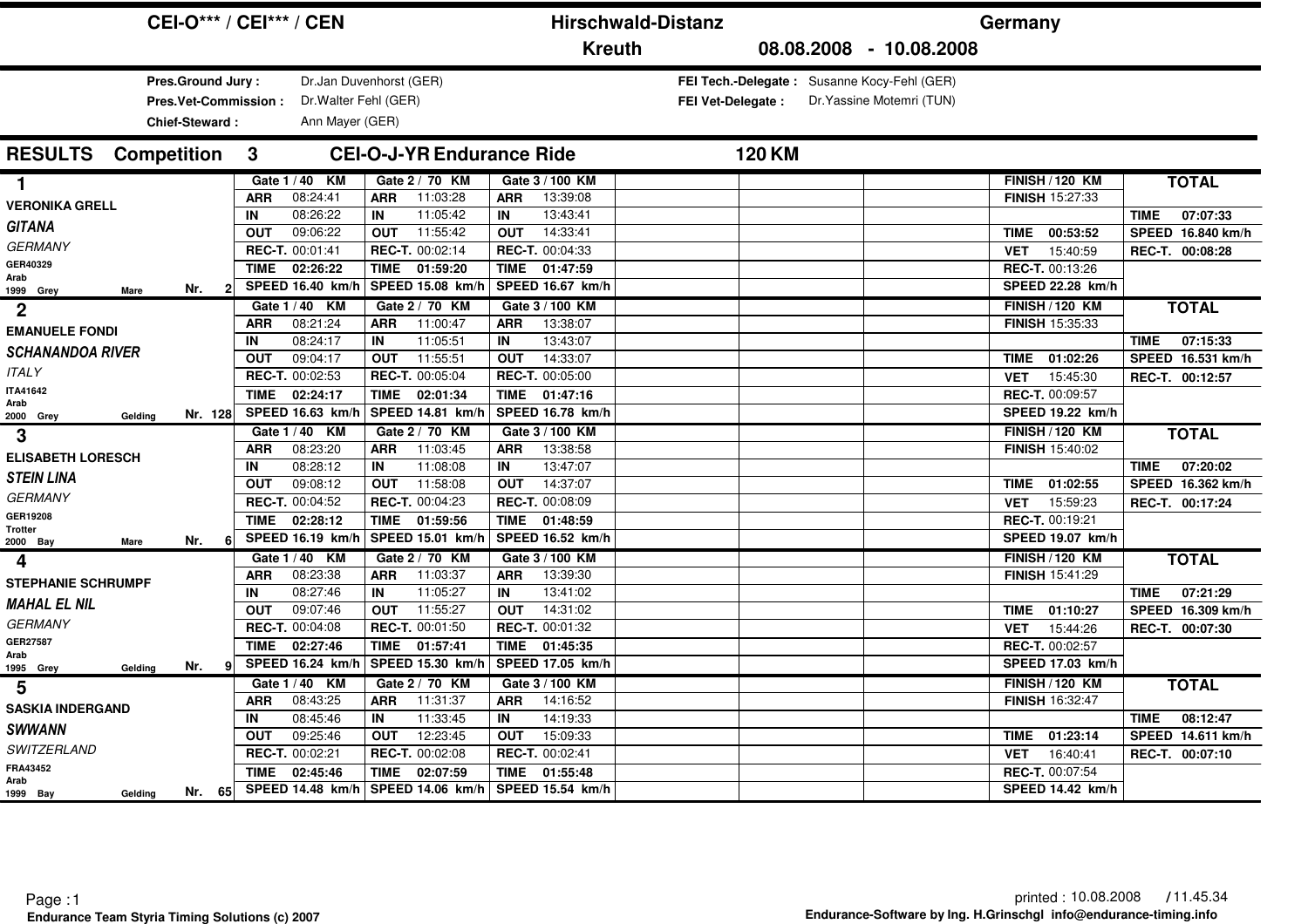|                                      | <b>CEI-O*** / CEI*** / CEN</b>                              |             |                                                                     |             |                                                        |             |                  | <b>Hirschwald-Distanz</b> |               |                                                                          | Germany     |                         |                         |
|--------------------------------------|-------------------------------------------------------------|-------------|---------------------------------------------------------------------|-------------|--------------------------------------------------------|-------------|------------------|---------------------------|---------------|--------------------------------------------------------------------------|-------------|-------------------------|-------------------------|
|                                      |                                                             |             |                                                                     |             |                                                        |             | <b>Kreuth</b>    |                           |               | 08.08.2008 - 10.08.2008                                                  |             |                         |                         |
|                                      | Pres.Ground Jury:<br>Pres.Vet-Commission:<br>Chief-Steward: |             | Dr.Jan Duvenhorst (GER)<br>Dr. Walter Fehl (GER)<br>Ann Mayer (GER) |             |                                                        |             |                  | <b>FEI Vet-Delegate:</b>  |               | FEI Tech.-Delegate: Susanne Kocy-Fehl (GER)<br>Dr. Yassine Motemri (TUN) |             |                         |                         |
| <b>Competition</b><br><b>RESULTS</b> |                                                             | 3           |                                                                     |             | <b>CEI-O-J-YR Endurance Ride</b>                       |             |                  |                           | <b>120 KM</b> |                                                                          |             |                         |                         |
| 6                                    |                                                             |             | Gate 1 / 40 KM                                                      |             | Gate 2 / 70 KM                                         |             | Gate 3 / 100 KM  |                           |               |                                                                          |             | <b>FINISH / 120 KM</b>  | <b>TOTAL</b>            |
| <b>HEDWIG KÖRFGEN</b>                |                                                             | <b>ARR</b>  | 08:35:42                                                            | <b>ARR</b>  | 11:20:11                                               | <b>ARR</b>  | 14:05:24         |                           |               |                                                                          |             | <b>FINISH 16:41:34</b>  |                         |
|                                      |                                                             | IN          | 08:42:20                                                            | IN          | 11:23:23                                               | IN          | 14:12:09         |                           |               |                                                                          |             |                         | 08:21:34<br><b>TIME</b> |
| <b>LANY5</b>                         |                                                             | <b>OUT</b>  | 09:22:20                                                            | OUT         | 12:13:23                                               | <b>OUT</b>  | 15:02:09         |                           |               |                                                                          |             | TIME 01:39:25           | SPEED 14.355 km/h       |
| <b>GERMANY</b>                       |                                                             |             | REC-T. 00:06:38                                                     |             | REC-T. 00:03:12                                        |             | REC-T. 00:06:45  |                           |               |                                                                          | <b>VET</b>  | 16:51:44                | REC-T. 00:16:35         |
| GER27897<br>Shagya Arab              |                                                             |             | TIME 02:42:20                                                       | TIME        | 02:01:03                                               | <b>TIME</b> | 01:58:46         |                           |               |                                                                          |             | REC-T. 00:10:10         |                         |
| 1997 Grey<br><b>Mare</b>             | Nr.<br>51                                                   |             | SPEED 14.78 km/h                                                    |             | SPEED 14.87 km/h                                       |             | SPEED 15.16 km/h |                           |               |                                                                          |             | <b>SPEED 12.07 km/h</b> |                         |
| 7                                    | 10029666                                                    |             | Gate 1 / 40 KM                                                      |             | Gate 2 / 70 KM                                         |             | Gate 3 / 100 KM  |                           |               |                                                                          |             | <b>FINISH / 120 KM</b>  | <b>TOTAL</b>            |
| <b>MIROSLAV JADLOVSKY</b>            |                                                             | <b>ARR</b>  | 08:30:58                                                            | <b>ARR</b>  | 11:14:08                                               | <b>ARR</b>  | 14:22:14         |                           |               |                                                                          |             | <b>FINISH 16:52:04</b>  |                         |
| <b>SIOUX DAKOTA</b>                  |                                                             | IN          | 08:34:11                                                            | IN          | 11:18:12                                               | IN          | 14:26:36         |                           |               |                                                                          |             |                         | 08:32:04<br><b>TIME</b> |
|                                      |                                                             | <b>OUT</b>  | 09:14:11                                                            | <b>OUT</b>  | 12:08:12                                               | <b>OUT</b>  | 15:16:36         |                           |               |                                                                          | TIME        | 01:35:28                | SPEED 14.061 km/h       |
| <b>CZECH REPUBLIC</b>                |                                                             |             | REC-T. 00:03:13                                                     |             | REC-T. 00:04:04                                        |             | REC-T. 00:04:22  |                           |               |                                                                          | <b>VET</b>  | 16:58:43                | REC-T. 00:11:39         |
| GER 25846<br>WB                      |                                                             | <b>TIME</b> | 02:34:11                                                            | TIME        | 02:04:01                                               | <b>TIME</b> | 02:18:24         |                           |               |                                                                          |             | REC-T. 00:06:39         |                         |
| 1980 Bay<br>Gelding                  | Nr.                                                         |             | SPEED 15.57 km/h                                                    |             | SPEED 14.51 km/h                                       |             | SPEED 13.01 km/h |                           |               |                                                                          |             | SPEED 12.57 km/h        |                         |
| 8                                    |                                                             |             | Gate 1 / 40 KM                                                      |             | Gate 2 / 70 KM                                         |             | Gate 3 / 100 KM  |                           |               |                                                                          |             | <b>FINISH / 120 KM</b>  | <b>TOTAL</b>            |
| <b>JENNY SCHRADER</b>                |                                                             | <b>ARR</b>  | 08:34:45                                                            | <b>ARR</b>  | 11:23:18                                               | <b>ARR</b>  | 14:24:24         |                           |               |                                                                          |             | <b>FINISH 17:22:22</b>  |                         |
| <b>RASHIID</b>                       |                                                             | IN          | 08:39:43                                                            | IN          | 11:31:14                                               | IN          | 14:29:50         |                           |               |                                                                          |             |                         | 09:02:22<br><b>TIME</b> |
|                                      |                                                             | <b>OUT</b>  | 09:19:43                                                            | <b>OUT</b>  | 12:21:14                                               | <b>OUT</b>  | 15:19:50         |                           |               |                                                                          | <b>TIME</b> | 02:02:32                | SPEED 13.275 km/h       |
| <b>GERMANY</b>                       |                                                             |             | REC-T. 00:04:58                                                     |             | REC-T. 00:07:56                                        |             | REC-T. 00:05:26  |                           |               |                                                                          | <b>VET</b>  | 17:29:41                | REC-T. 00:18:20         |
| GER45329<br>Arab Pb                  |                                                             | <b>TIME</b> | 02:39:43                                                            | TIME        | 02:11:31                                               | <b>TIME</b> | 02:08:36         |                           |               |                                                                          |             | REC-T. 00:07:19         |                         |
| 2000 Chestnut<br>Gelding             | Nr.                                                         |             | SPEED 15.03 km/h                                                    |             | SPEED 13.69 km/h                                       |             | SPEED 14.00 km/h |                           |               |                                                                          |             | SPEED 9.793 km/h        |                         |
| 9                                    |                                                             |             | Gate 1 / 40 KM                                                      |             | Gate 2 / 70 KM                                         |             | Gate 3 / 100 KM  |                           |               |                                                                          |             | <b>FINISH / 120 KM</b>  | <b>TOTAL</b>            |
| <b>JASMIN HACKER</b>                 |                                                             | <b>ARR</b>  | 08:43:39                                                            | <b>ARR</b>  | 11:41:06                                               | <b>ARR</b>  | 16:06:03         |                           |               |                                                                          |             | FINISH 19:44:22         |                         |
| <b>NUAGE DE PAYAU</b>                |                                                             | IN          | 08:51:17                                                            | IN          | 11:54:04                                               | IN          | 16:14:42         |                           |               |                                                                          |             |                         | 11:24:22<br><b>TIME</b> |
|                                      |                                                             | <b>OUT</b>  | 09:31:17                                                            | <b>OUT</b>  | 12:44:04                                               | <b>OUT</b>  | 17:04:42         |                           |               |                                                                          | <b>TIME</b> | 02:39:40                | SPEED 10.521 km/h       |
| <b>GERMANY</b>                       |                                                             |             | REC-T. 00:07:38                                                     |             | REC-T. 00:12:58                                        |             | REC-T. 00:08:39  |                           |               |                                                                          | <b>VET</b>  | 19:53:06                | REC-T. 00:29:15         |
| GER45245<br>Arab                     |                                                             | <b>TIME</b> | 02:51:17                                                            | <b>TIME</b> | 02:22:47                                               | <b>TIME</b> | 03:30:38         |                           |               |                                                                          |             | <b>REC-T. 00:08:44</b>  |                         |
| 2001 Bay<br>Gelding                  | Nr.                                                         |             | SPEED 14.01 km/h                                                    |             | SPEED 12.61 km/                                        |             | SPEED 8.546 km/h |                           |               |                                                                          |             | SPEED 7.516 km/h        |                         |
|                                      | 10019167                                                    |             | Gate 1/40 KM                                                        |             | Gate 2 / 70 KM                                         |             | Gate 3 / 100 KM  |                           |               |                                                                          |             | <b>FINISH / 120 KM</b>  | <b>TOTAL</b>            |
| <b>COSIMO BUNICELLI</b>              |                                                             | <b>ARR</b>  | 08:21:32                                                            | <b>ARR</b>  | 11:00:59                                               | <b>ARR</b>  | 14:13:44         |                           |               |                                                                          |             |                         | <b>RETIRED</b>          |
|                                      |                                                             | IN          | 08:27:48                                                            | IN          | 11:02:47                                               | IN          | 14:23:23         |                           |               |                                                                          |             |                         |                         |
| <b>DRUMS</b>                         |                                                             | <b>OUT</b>  | 09:07:48                                                            | <b>OUT</b>  | 11:52:47                                               | <b>OUT</b>  | 15:13:23         |                           |               |                                                                          | TIME        | $\sim 10$               |                         |
| <b>ITALY</b>                         |                                                             |             | REC-T. 00:06:16                                                     |             | <b>REC-T. 00:01:48</b>                                 |             | REC-T. 00:09:39  |                           |               |                                                                          |             |                         |                         |
| <b>ITA40100</b>                      |                                                             | TIME        | 02:27:48                                                            | <b>TIME</b> | 01:54:59                                               | <b>TIME</b> | 02:30:36         |                           |               |                                                                          |             |                         |                         |
| Gelding<br>1999 Chestnut             | Nr. $11$                                                    |             |                                                                     |             | SPEED 16.24 km/h   SPEED 15.65 km/h   SPEED 11.95 km/h |             |                  |                           |               |                                                                          |             |                         |                         |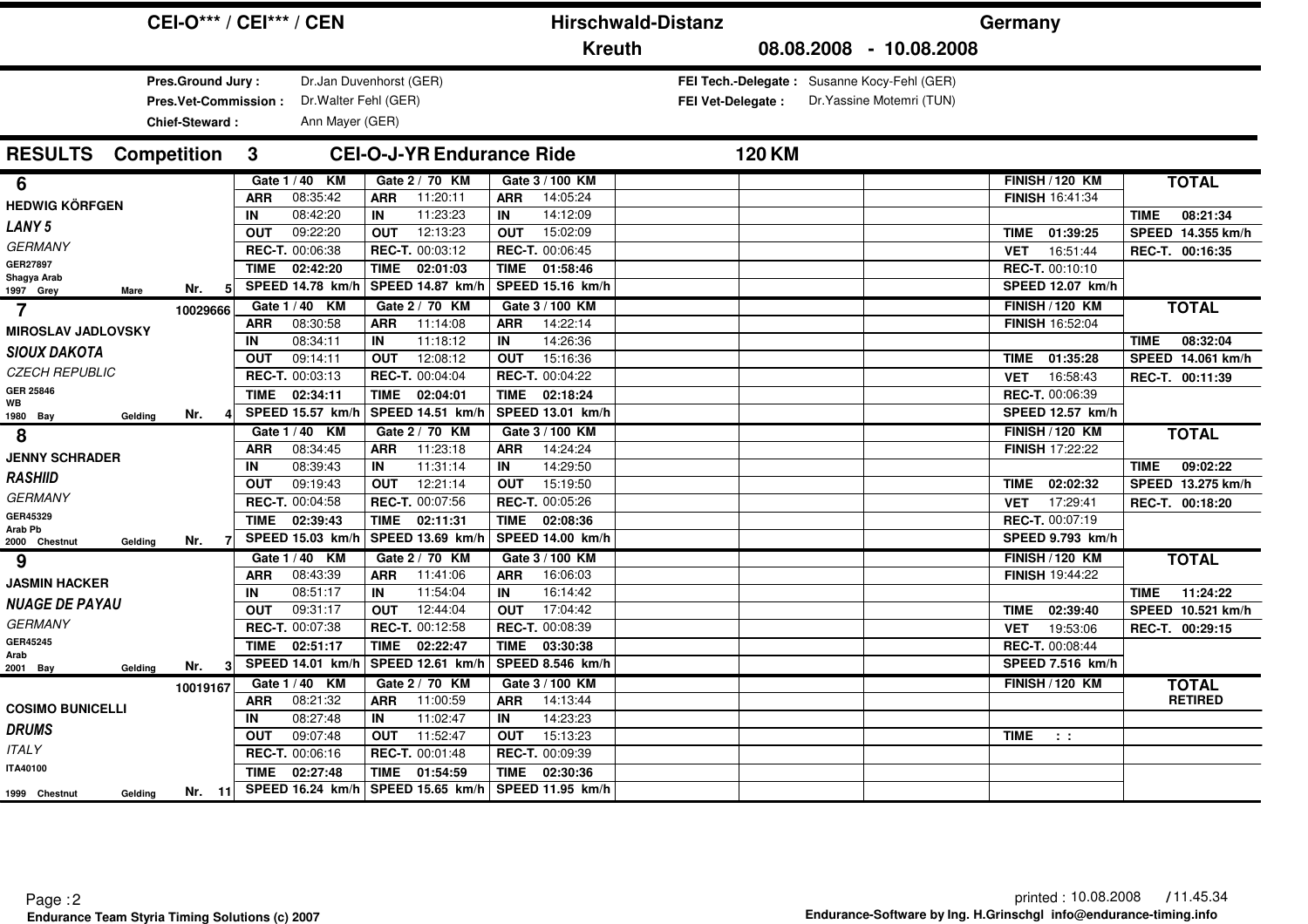|                                          | <b>CEI-O*** / CEI*** / CEN</b>              |                                                  |                             | <b>Hirschwald-Distanz</b> |                                             | Germany                   |                                   |
|------------------------------------------|---------------------------------------------|--------------------------------------------------|-----------------------------|---------------------------|---------------------------------------------|---------------------------|-----------------------------------|
|                                          |                                             |                                                  | <b>Kreuth</b>               |                           | 08.08.2008 - 10.08.2008                     |                           |                                   |
| <b>Pres.Ground Jury:</b>                 |                                             | Dr.Jan Duvenhorst (GER)                          |                             |                           | FEI Tech.-Delegate: Susanne Kocy-Fehl (GER) |                           |                                   |
| Pres.Vet-Commission:                     | Dr. Walter Fehl (GER)                       |                                                  |                             | <b>FEI Vet-Delegate:</b>  | Dr. Yassine Motemri (TUN)                   |                           |                                   |
| Chief-Steward:                           | Ann Mayer (GER)                             |                                                  |                             |                           |                                             |                           |                                   |
| <b>RESULTS</b> Competition               | $\mathbf{3}$                                | <b>CEI-O-J-YR Endurance Ride</b>                 |                             | <b>120 KM</b>             |                                             |                           |                                   |
|                                          | Gate 1 / 40 KM                              | Gate 2 / 70 KM                                   | Gate 3 / 100 KM             |                           |                                             | <b>FINISH / 120 KM</b>    | <b>TOTAL</b>                      |
| <b>ANNA - LENA WEIERSHÄUSER</b>          | <b>ARR</b><br>08:43:13                      | 11:31:25<br><b>ARR</b>                           | <b>ARR</b><br>14:12:52      |                           |                                             |                           | <b>ELIMINATED</b>                 |
|                                          | 08:46:11<br>IN                              | 11:33:32<br><b>IN</b>                            | 14:19:22<br>IN              |                           |                                             |                           |                                   |
| <b>SGW SHARIK OX</b>                     | 09:26:11<br><b>OUT</b>                      | 12:23:32<br><b>OUT</b>                           | 15:09:22<br><b>OUT</b>      |                           |                                             | TIME<br>$\sim$ 100 $\pm$  |                                   |
| <b>GERMANY</b>                           | REC-T. 00:02:58                             | REC-T. 00:02:07                                  | REC-T. 00:06:30             |                           |                                             |                           |                                   |
| <b>GER 28372</b><br>Arab                 | <b>TIME</b><br>02:46:11                     | <b>TIME</b><br>02:07:21                          | <b>TIME</b><br>01:55:50     |                           |                                             |                           | <b>LAME</b>                       |
| Nr. 10<br>1980 Chestnut<br>Gelding       | <b>SPEED 14.44 km/h</b>                     | SPEED 14.13 km/                                  | SPEED 15.54 km/h            |                           |                                             |                           | G <sub>3</sub>                    |
|                                          | Gate 1 / 40 KM                              | Gate 2 / 70 KM                                   | Gate 3 / 100 KM             |                           |                                             | <b>FINISH / 120 KM</b>    | <b>TOTAL</b>                      |
| <b>MILOTA MIHALIKOVA</b>                 | 08:25:36<br><b>ARR</b>                      | 11:05:18<br><b>ARR</b>                           | 13:48:45<br><b>ARR</b>      |                           |                                             |                           | <b>ELIMINATED</b>                 |
| <b>HAMADAN-20</b>                        | 08:27:56<br>IN                              | 11:07:37<br>IN                                   | 13:54:48<br>IN              |                           |                                             |                           |                                   |
| <b>SLOVAKIA</b>                          | 09:07:56<br><b>OUT</b>                      | 11:57:37<br><b>OUT</b>                           | <b>OUT</b><br>14:44:48      |                           |                                             | <b>TIME</b><br>$\sim 10$  |                                   |
| <b>SVK00285</b>                          | REC-T. 00:02:20                             | REC-T. 00:02:19                                  | REC-T. 00:06:03             |                           |                                             |                           |                                   |
| Shagya Arab                              | TIME 02:27:56                               | TIME 01:59:41                                    | 01:57:11<br>TIME            |                           |                                             |                           | <b>LAME</b>                       |
| Nr. 131<br>1997 Grey<br>mare             | SPEED 16.22 km/h                            | SPEED 15.04 km/h                                 | SPEED 15.36 km/h            |                           |                                             |                           | G <sub>3</sub>                    |
|                                          | Gate 1 / 40 KM                              | Gate 2 / 70 KM                                   | Gate 3 / 100 KM             |                           |                                             | <b>FINISH / 120 KM</b>    | <b>TOTAL</b>                      |
| <b>STEFANIE SCHRADER</b>                 | 08:34:40<br><b>ARR</b>                      | 11:23:21<br><b>ARR</b>                           | <b>ARR</b>                  |                           |                                             |                           | <b>ELIMINATED</b>                 |
| <b>IMAGE 15</b>                          | 08:39:45<br>IN                              | 11:31:16<br>IN                                   | IN                          |                           |                                             |                           |                                   |
| <b>GERMANY</b>                           | 09:19:45<br><b>OUT</b>                      | 12:21:16<br><b>OUT</b><br><b>REC-T. 00:07:55</b> | <b>OUT</b>                  |                           |                                             | <b>TIME</b><br>$\sim$ 100 |                                   |
| <b>GER5954</b>                           | REC-T. 00:05:05                             |                                                  | REC-T.                      |                           |                                             |                           |                                   |
| Anglo Arab                               | 02:39:45<br><b>TIME</b><br>SPEED 15.02 km/h | <b>TIME</b><br>02:11:31                          | <b>TIME</b><br><b>SPEED</b> |                           |                                             |                           | <b>LAME</b>                       |
| 8<br>Nr.<br>1996 Bay<br>Mare             |                                             | SPEED 13.69 km/h                                 |                             |                           |                                             |                           | G2                                |
| 10018347                                 | Gate 1 / 40 KM                              | Gate 2 / 70 KM                                   | Gate 3 / 100 KM             |                           |                                             | <b>FINISH / 120 KM</b>    | <b>TOTAL</b><br><b>ELIMINATED</b> |
| <b>JOANA AL SAMARRAIE</b>                | 08:22:23<br><b>ARR</b><br>08:28:52<br>IN    | <b>ARR</b><br>IN                                 | <b>ARR</b><br>IN            |                           |                                             |                           |                                   |
| <b>ARPAD AA</b>                          | 09:08:52<br><b>OUT</b>                      | <b>OUT</b>                                       | <b>OUT</b>                  |                           |                                             | <b>TIME</b><br>$\sim 10$  |                                   |
| <b>GERMANY</b>                           | REC-T. 00:06:29                             | REC-T.                                           | REC-T.                      |                           |                                             |                           |                                   |
| GER42401                                 | 02:28:52<br><b>TIME</b>                     | <b>TIME</b>                                      | <b>TIME</b>                 |                           |                                             |                           |                                   |
| Anglo Arab<br>Nr.<br>2000 Bay<br>Gelding | <b>SPEED 16.12 km/h</b>                     | <b>SPEED</b>                                     | <b>SPEED</b>                |                           |                                             |                           | <b>LAME</b><br>G1                 |
|                                          | Gate 1 / 40 KM                              | Gate 2 / 70 KM                                   | Gate 3 / 100 KM             |                           |                                             | <b>FINISH / 120 KM</b>    | <b>TOTAL</b>                      |
| <b>MARTINA VOGT</b>                      | <b>ARR</b>                                  | <b>ARR</b>                                       | <b>ARR</b>                  |                           |                                             |                           | <b>ELIMINATED</b>                 |
| <b>JOANNA</b>                            | IN                                          | IN                                               | IN                          |                           |                                             |                           |                                   |
|                                          | <b>OUT</b>                                  | <b>OUT</b>                                       | <b>OUT</b>                  |                           |                                             | TIME<br>$\sim$ 100        |                                   |
| SWITZERLAND                              | REC-T.                                      | REC-T.                                           | REC-T.                      |                           |                                             |                           |                                   |
| <b>SUI08438</b><br>Shagya Arab           | <b>TIME</b>                                 | <b>TIME</b>                                      | <b>TIME</b>                 |                           |                                             |                           | <b>LAME</b>                       |
| Nr. 75<br>1993 Grey<br>Mare              | <b>SPEED</b>                                | <b>SPEED</b>                                     | <b>SPEED</b>                |                           |                                             |                           | Pre Ride Insp.                    |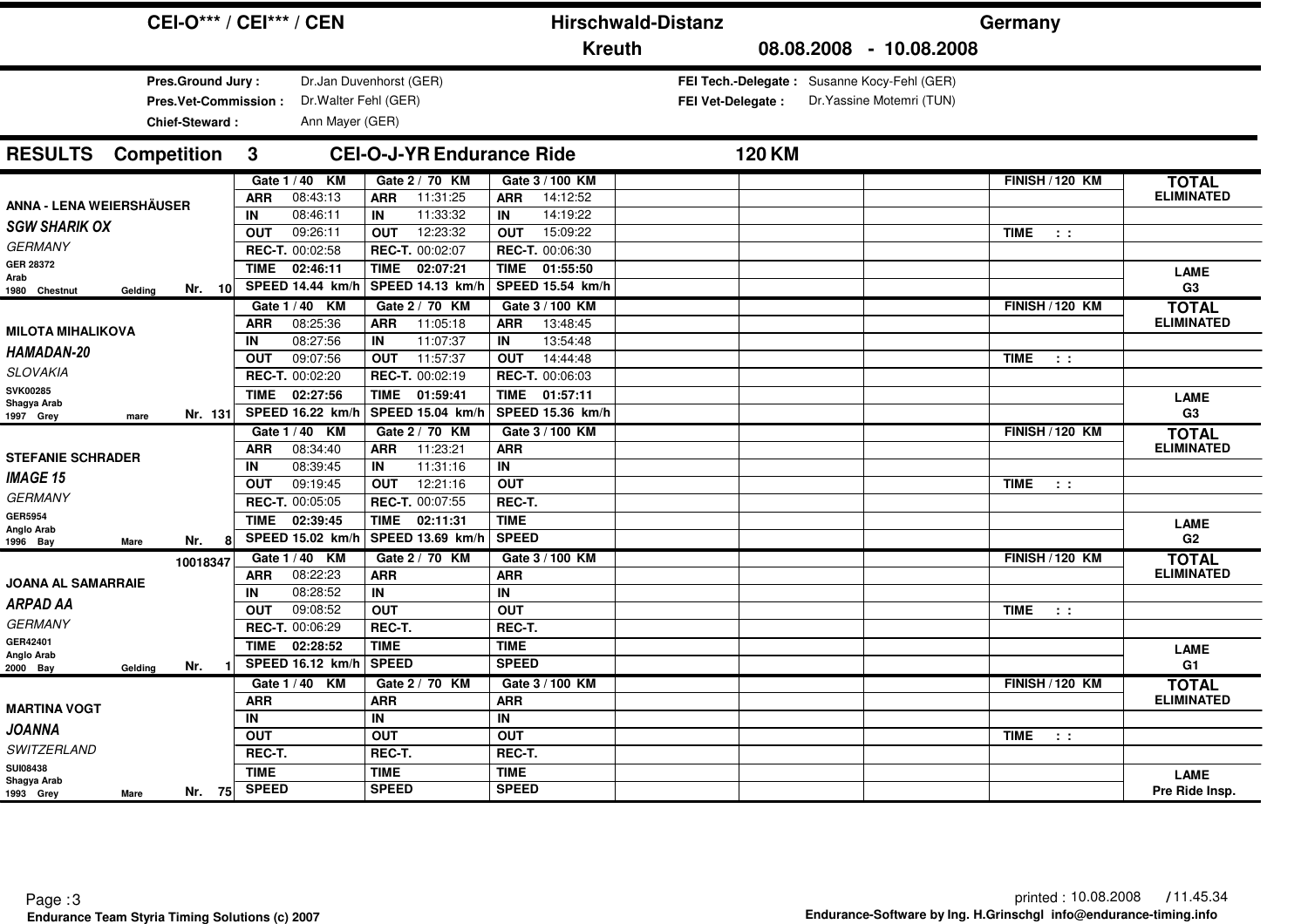|                                                             |          | <b>CEI-O*** / CEI*** / CEN</b>            |                                           | <b>Hirschwald-Distanz</b> |                          |                                                                          | Germany                                   |                         |
|-------------------------------------------------------------|----------|-------------------------------------------|-------------------------------------------|---------------------------|--------------------------|--------------------------------------------------------------------------|-------------------------------------------|-------------------------|
|                                                             |          |                                           |                                           | <b>Kreuth</b>             |                          | 08.08.2008 - 10.08.2008                                                  |                                           |                         |
| Pres.Ground Jury:<br>Pres.Vet-Commission:<br>Chief-Steward: |          | Dr. Walter Fehl (GER)<br>Ann Mayer (GER)  | Dr.Jan Duvenhorst (GER)                   |                           | <b>FEI Vet-Delegate:</b> | FEI Tech.-Delegate: Susanne Kocy-Fehl (GER)<br>Dr. Yassine Motemri (TUN) |                                           |                         |
| <b>RESULTS</b><br><b>Competition</b>                        |          | 4                                         | <b>CEI** Endurance Ride</b>               |                           | <b>80 KM</b>             |                                                                          |                                           |                         |
| 1                                                           |          | Gate 1 / 30 KM                            | Gate 2 / 60 KM                            |                           |                          |                                                                          | FINISH / 80 KM                            | <b>TOTAL</b>            |
| <b>MARION BOSMAN</b>                                        |          | 08:49:55<br><b>ARR</b>                    | 11:20:27<br><b>ARR</b>                    |                           |                          |                                                                          | <b>FINISH 13:27:35</b>                    |                         |
| <b><i>WANIRAH</i></b>                                       |          | 08:55:49<br>IN                            | 11:27:39<br>IN                            |                           |                          |                                                                          |                                           | 04:57:35<br>TIME        |
| <b>AUSTRIA</b>                                              |          | 09:35:49<br><b>OUT</b><br>REC-T. 00:05:54 | 12:17:39<br><b>OUT</b><br>REC-T. 00:07:12 |                           |                          |                                                                          | 01:09:56<br>TIME                          | SPEED 16.130 km/h       |
| GER41388                                                    |          | 01:55:49                                  | TIME 01:51:50                             |                           |                          |                                                                          | 13:38:15<br><b>VET</b><br>REC-T. 00:10:40 | REC-T. 00:13:06         |
| Arab                                                        |          | <b>TIME</b><br>SPEED 15.54 km/h           | <b>SPEED 16.10 km/h</b>                   |                           |                          |                                                                          | SPEED 17.16 km/h                          |                         |
| 2000 Chestnut<br>Mare                                       | Nr. 81   |                                           |                                           |                           |                          |                                                                          |                                           |                         |
| $\boldsymbol{2}$                                            | 10018710 | Gate 1 / 30 KM<br>09:01:33<br><b>ARR</b>  | Gate 2 / 60 KM<br>11:46:35<br><b>ARR</b>  |                           |                          |                                                                          | FINISH / 80 KM<br><b>FINISH 13:38:38</b>  | <b>TOTAL</b>            |
| <b>LUCIA STAROVECKA</b>                                     |          | 09:04:40<br>IN                            | 11:50:45<br>IN                            |                           |                          |                                                                          |                                           | TIME<br>05:08:38        |
| <b>SATEN</b>                                                |          | 09:44:40<br><b>OUT</b>                    | 12:40:45<br><b>OUT</b>                    |                           |                          |                                                                          | 00:57:53<br>TIME                          | SPEED 15.552 km/h       |
| <b>SLOVAK REPUBLIC</b>                                      |          | REC-T. 00:03:07                           | REC-T. 00:04:10                           |                           |                          |                                                                          | 13:45:57<br><b>VET</b>                    | REC-T. 00:07:17         |
| SVK40113                                                    |          | <b>TIME</b><br>02:04:40                   | TIME<br>02:06:05                          |                           |                          |                                                                          | REC-T. 00:07:19                           |                         |
| Arab<br>2001 Bay<br>Gelding                                 | Nr. 96   | SPEED 14.44 km/h                          | SPEED 14.28 km/h                          |                           |                          |                                                                          | SPEED 20.73 km/h                          |                         |
| 3                                                           |          | Gate 1 / 30 KM                            | Gate 2 / 60 KM                            |                           |                          |                                                                          | FINISH / 80 KM                            | <b>TOTAL</b>            |
|                                                             |          | 08:51:41<br><b>ARR</b>                    | 11:39:11<br><b>ARR</b>                    |                           |                          |                                                                          | <b>FINISH 13:46:18</b>                    |                         |
| <b>ANGELA MERSCH</b>                                        |          | 09:00:07<br>IN                            | 11:46:59<br>IN                            |                           |                          |                                                                          |                                           | 05:16:18<br>TIME        |
| <b>GARTAL</b>                                               |          | 09:40:07<br><b>OUT</b>                    | 12:36:59<br><b>OUT</b>                    |                           |                          |                                                                          | 01:09:19<br><b>TIME</b>                   | SPEED 15.175 km/h       |
| <b>GERMANY</b>                                              |          | REC-T. 00:08:26                           | <b>REC-T. 00:07:48</b>                    |                           |                          |                                                                          | 14:02:35<br><b>VET</b>                    | REC-T. 00:16:14         |
| GER43508                                                    |          | 02:00:07<br><b>TIME</b>                   | TIME<br>02:06:52                          |                           |                          |                                                                          | REC-T. 00:16:17                           |                         |
| Karab.<br><b>Stallion</b><br>2000 Chestnut                  | Nr. 93   | SPEED 14.99 km/h                          | SPEED 14.19 km/h                          |                           |                          |                                                                          | SPEED 17.31 km/h                          |                         |
| 4                                                           |          | Gate 1 / 30 KM                            | Gate 2 / 60 KM                            |                           |                          |                                                                          | FINISH / 80 KM                            | <b>TOTAL</b>            |
|                                                             |          | 08:51:10<br><b>ARR</b>                    | <b>ARR</b><br>11:41:23                    |                           |                          |                                                                          | <b>FINISH 13:50:28</b>                    |                         |
| <b>HEIDI HOFMANN</b>                                        |          | 08:56:36<br>IN                            | 11:48:25<br>IN                            |                           |                          |                                                                          |                                           | 05:20:28<br><b>TIME</b> |
| <b>PANDIAMA</b>                                             |          | 09:36:36<br><b>OUT</b>                    | <b>OUT</b><br>12:38:25                    |                           |                          |                                                                          | 01:12:03<br><b>TIME</b>                   | SPEED 14.978 km/h       |
| <b>GERMANY</b>                                              |          | REC-T. 00:05:26                           | REC-T. 00:07:02                           |                           |                          |                                                                          | 14:06:52<br><b>VET</b>                    | REC-T. 00:12:28         |
| GER43498<br><b>Trakehner</b>                                |          | 01:56:36<br><b>TIME</b>                   | TIME<br>02:11:49                          |                           |                          |                                                                          | REC-T. 00:16:24                           |                         |
| Mare<br>1994 Bay                                            | Nr. 86   | SPEED 15.44 km/h                          | SPEED 13.66 km/h                          |                           |                          |                                                                          | <b>SPEED 16.66 km/h</b>                   |                         |
| 5                                                           |          | Gate 1 / 30 KM                            | Gate 2 / 60 KM                            |                           |                          |                                                                          | FINISH / 80 KM                            | <b>TOTAL</b>            |
| <b>NICOLE GALL - SINAST</b>                                 |          | 08:51:04<br><b>ARR</b>                    | 11:41:18<br><b>ARR</b>                    |                           |                          |                                                                          | <b>FINISH 13:50:29</b>                    |                         |
|                                                             |          | 08:56:21<br>IN                            | 11:45:26<br>IN                            |                           |                          |                                                                          |                                           | 05:20:29<br>TIME        |
| <b>BENARAB</b>                                              |          | <b>OUT</b><br>09:36:21                    | 12:35:26<br><b>OUT</b>                    |                           |                          |                                                                          | 01:15:03<br><b>TIME</b>                   | SPEED 14.977 km/h       |
| <b>GERMANY</b>                                              |          | REC-T. 00:05:17                           | <b>REC-T. 00:04:08</b>                    |                           |                          |                                                                          | 14:03:12<br><b>VET</b>                    | REC-T. 00:09:25         |
| Arab                                                        |          | 01:56:21<br><b>TIME</b>                   | 02:09:05<br><b>TIME</b>                   |                           |                          |                                                                          | REC-T. 00:12:43                           |                         |
| 1998 Chestnut<br>Gelding                                    | Nr. $84$ | SPEED 15.47 km/h SPEED 13.94 km/h         |                                           |                           |                          |                                                                          | SPEED 15.99 km/h                          |                         |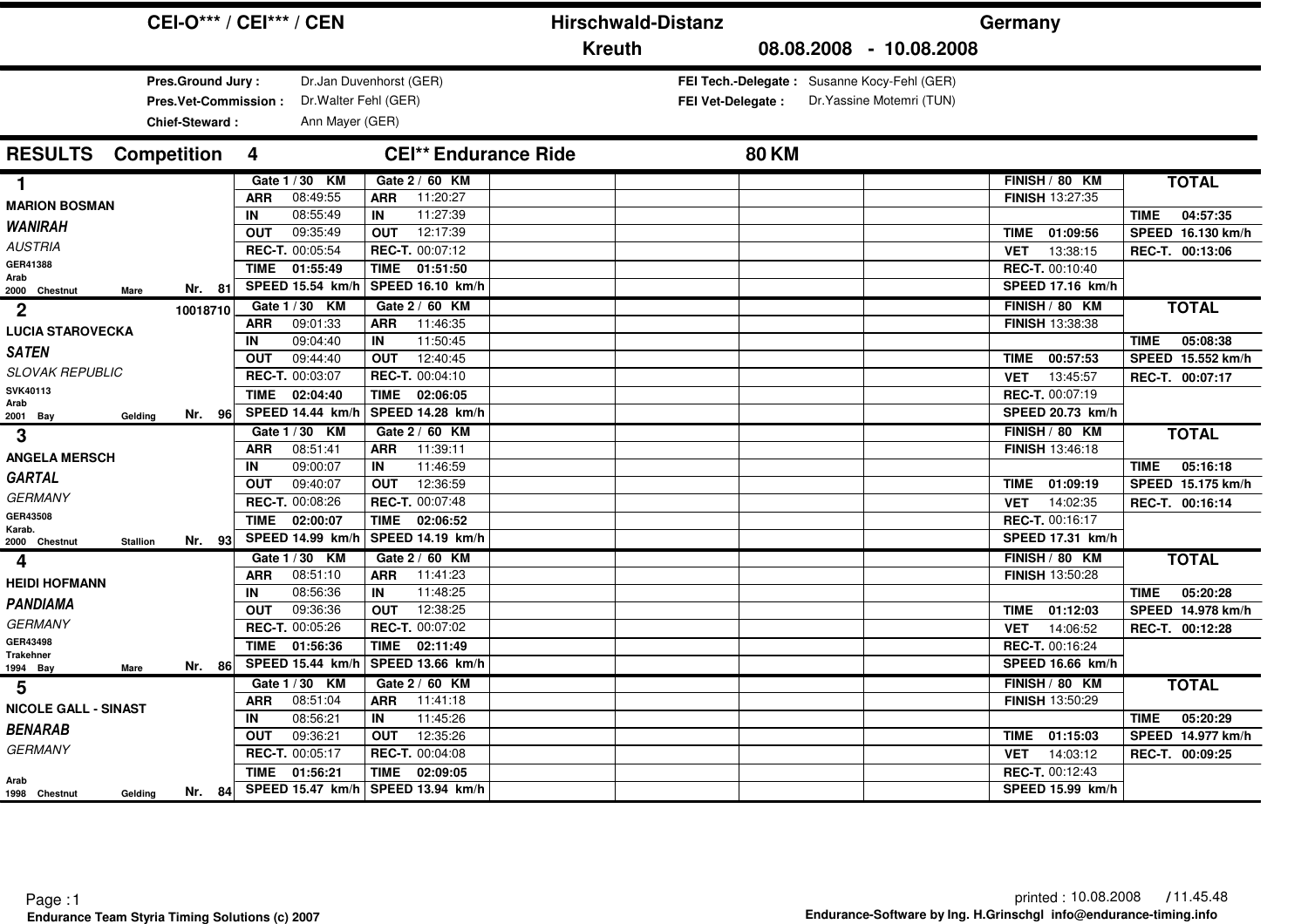|                                                             | <b>CEI-O*** / CEI*** / CEN</b>                                                                                           | <b>Hirschwald-Distanz</b>   |                          |                                                                          | Germany                                          |                                              |
|-------------------------------------------------------------|--------------------------------------------------------------------------------------------------------------------------|-----------------------------|--------------------------|--------------------------------------------------------------------------|--------------------------------------------------|----------------------------------------------|
|                                                             |                                                                                                                          | <b>Kreuth</b>               |                          | 08.08.2008 - 10.08.2008                                                  |                                                  |                                              |
| Pres.Ground Jury:<br>Pres.Vet-Commission:<br>Chief-Steward: | Dr.Jan Duvenhorst (GER)<br>Dr. Walter Fehl (GER)<br>Ann Mayer (GER)                                                      |                             | <b>FEI Vet-Delegate:</b> | FEI Tech.-Delegate: Susanne Kocy-Fehl (GER)<br>Dr. Yassine Motemri (TUN) |                                                  |                                              |
| <b>RESULTS</b><br><b>Competition</b>                        | 4                                                                                                                        | <b>CEI** Endurance Ride</b> | <b>80 KM</b>             |                                                                          |                                                  |                                              |
| 6<br><b>KARIN STROTHENKE</b>                                | Gate 1 / 30 KM<br>Gate 2 / 60 KM<br>09:00:40<br>11:49:12<br><b>ARR</b><br><b>ARR</b><br>09:05:24<br>11:53:00<br>IN<br>IN |                             |                          |                                                                          | FINISH / 80 KM<br><b>FINISH 14:00:06</b>         | <b>TOTAL</b><br>05:30:06<br><b>TIME</b>      |
| <b>DF ALIDAEI OX</b><br><b>GERMANY</b>                      | 09:45:24<br>12:43:00<br><b>OUT</b><br><b>OUT</b><br>REC-T. 00:04:44<br><b>REC-T. 00:03:48</b>                            |                             |                          |                                                                          | 01:17:06<br><b>TIME</b><br><b>VET</b>            | SPEED 14.541 km/h                            |
| GER26242<br>Arab<br>Nr. 97                                  | 02:05:24<br>TIME 02:07:36<br><b>TIME</b><br>SPEED 14.35 km/h<br>SPEED 14.11 km/h                                         |                             |                          |                                                                          | 14:05:55<br>REC-T. 00:05:49<br>SPEED 15.56 km/h  | REC-T. 00:08:32                              |
| 1999 Grey<br>Gelding<br>$\overline{7}$<br>10018721          | Gate 1 / 30 KM<br>Gate 2 / 60 KM<br>09:00:31<br>11:49:07<br><b>ARR</b><br><b>ARR</b>                                     |                             |                          |                                                                          | FINISH / 80 KM<br>FINISH 14:00:07                | <b>TOTAL</b>                                 |
| <b>ANNA GUGUNAVA</b><br><b>FLIRT</b>                        | 09:06:34<br>11:56:02<br>IN<br>IN<br>09:46:34<br>12:46:02<br><b>OUT</b><br><b>OUT</b>                                     |                             |                          |                                                                          | 01:14:05<br>TIME                                 | 05:30:07<br><b>TIME</b><br>SPEED 14.540 km/h |
| <b>GEORGIA</b><br>GER45592                                  | REC-T. 00:06:03<br><b>REC-T. 00:06:55</b><br><b>TIME</b><br>02:06:34<br>TIME<br>02:09:28                                 |                             |                          |                                                                          | 14:10:31<br><b>VET</b><br>REC-T. 00:10:24        | REC-T. 00:12:58                              |
| Kabardine<br>Nr. 134<br>1998 Black<br>Geldina               | SPEED 14.22 km/h<br>SPEED 13.90 km/h                                                                                     |                             |                          |                                                                          | SPEED 16.20 km/h                                 |                                              |
| 8<br><b>SILKE BEHLING</b>                                   | Gate 1 / 30 KM<br>Gate 2 / 60 KM<br>11:54:30<br>09:13:01<br><b>ARR</b><br><b>ARR</b>                                     |                             |                          |                                                                          | FINISH / 80 KM<br><b>FINISH 14:14:08</b>         | <b>TOTAL</b>                                 |
| <b>EL SANTEE</b><br><b>GERMANY</b>                          | 09:15:54<br>11:56:56<br>IN<br>IN<br>09:55:54<br>12:46:56<br><b>OUT</b><br><b>OUT</b>                                     |                             |                          |                                                                          | 01:27:12<br>TIME                                 | 05:44:08<br><b>TIME</b><br>SPEED 13.948 km/h |
| Arab                                                        | REC-T. 00:02:53<br>REC-T. 00:02:26<br>02:15:54<br><b>TIME</b><br>TIME<br>02:01:02                                        |                             |                          |                                                                          | 14:23:11<br><b>VET</b><br>REC-T. 00:09:03        | REC-T. 00:05:19                              |
| Nr. 77<br>1995 Grey<br>Gelding<br>9                         | SPEED 13.25 km/h<br>SPEED 14.87 km/h<br>Gate 1 / 30 KM<br>Gate 2 / 60 KM                                                 |                             |                          |                                                                          | SPEED 13.76 km/h<br>FINISH / 80 KM               | <b>TOTAL</b>                                 |
| <b>ANTJE - STEPHAN DECKER</b>                               | 09:12:59<br>12:06:13<br><b>ARR</b><br><b>ARR</b><br>09:16:34<br>IN<br>12:09:24<br>IN                                     |                             |                          |                                                                          | <b>FINISH 14:14:10</b>                           | 05:44:10<br><b>TIME</b>                      |
| <b>CHADDAH BINT SHEIK</b><br><b>GERMANY</b>                 | 09:56:34<br>12:59:24<br><b>OUT</b><br><b>OUT</b><br>REC-T. 00:03:35<br>REC-T. 00:03:11                                   |                             |                          |                                                                          | 01:14:46<br>TIME<br>14:25:51<br><b>VET</b>       | SPEED 13.947 km/h<br>REC-T. 00:06:46         |
| Arab<br>Nr. 83<br>2000 Grey<br><b>Mare</b>                  | 02:16:34<br><b>TIME</b><br><b>TIME</b><br>02:12:50<br>SPEED 13.18 km/h<br>SPEED 13.55 km/h                               |                             |                          |                                                                          | REC-T. 00:11:41<br>SPEED 16.05 km/h              |                                              |
| 10<br>DÖRTHE KRUPINSKI - NEGWER                             | Gate 1 / 30 KM<br>Gate 2 / 60 KM<br>09:15:46<br>12:12:15<br><b>ARR</b><br><b>ARR</b>                                     |                             |                          |                                                                          | FINISH / 80 KM<br><b>FINISH 14:22:52</b>         | <b>TOTAL</b>                                 |
| <b>WIELA S</b>                                              | 09:18:51<br>12:15:26<br>IN<br>IN<br>09:58:51<br>13:05:26<br><b>OUT</b><br><b>OUT</b>                                     |                             |                          |                                                                          | 01:17:26<br>TIME                                 | 05:52:52<br><b>TIME</b><br>SPEED 13.603 km/h |
| <b>GERMANY</b>                                              | REC-T. 00:03:05<br>REC-T. 00:03:11<br>02:18:51<br><b>TIME</b><br>TIME<br>02:16:35                                        |                             |                          |                                                                          | 14:31:12<br><b>VET</b><br><b>REC-T. 00:08:20</b> | REC-T. 00:06:16                              |
| Arab<br>Nr. 91<br>2001 Grey<br>Mare                         | SPEED 12.96 km/h   SPEED 13.18 km/h                                                                                      |                             |                          |                                                                          | <b>SPEED 15.50 km/h</b>                          |                                              |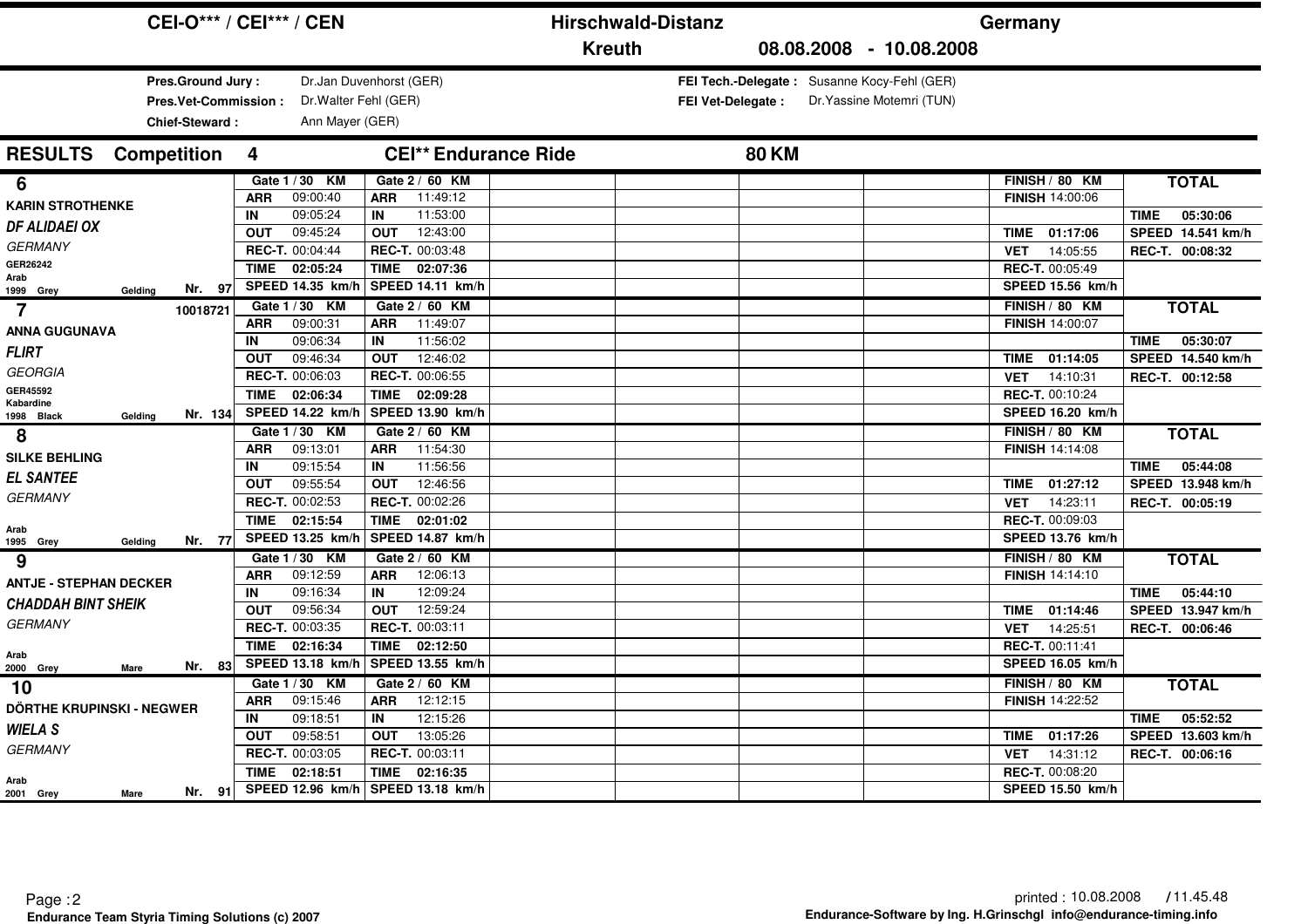|                                                                    | <b>CEI-O*** / CEI*** / CEN</b>                                                               | <b>Hirschwald-Distanz</b>                                        |                                                                                                | Germany                                                                                  |                                         |
|--------------------------------------------------------------------|----------------------------------------------------------------------------------------------|------------------------------------------------------------------|------------------------------------------------------------------------------------------------|------------------------------------------------------------------------------------------|-----------------------------------------|
|                                                                    |                                                                                              | <b>Kreuth</b>                                                    | 08.08.2008 - 10.08.2008                                                                        |                                                                                          |                                         |
| Pres.Ground Jury:<br><b>Pres.Vet-Commission:</b><br>Chief-Steward: | Dr.Jan Duvenhorst (GER)<br>Dr. Walter Fehl (GER)<br>Ann Mayer (GER)                          |                                                                  | FEI Tech.-Delegate: Susanne Kocy-Fehl (GER)<br>FEI Vet-Delegate :<br>Dr. Yassine Motemri (TUN) |                                                                                          |                                         |
| <b>RESULTS</b><br><b>Competition</b>                               | 4                                                                                            | <b>CEI** Endurance Ride</b>                                      | <b>80 KM</b>                                                                                   |                                                                                          |                                         |
| 11<br><b>MARTINA DR. KIMMICH</b><br><b>DONNA SAYDA M</b>           | Gate 1 / 30 KM<br>09:15:49<br><b>ARR</b><br><b>ARR</b><br>09:20:47<br>IN<br>IN               | Gate 2 / 60 KM<br>12:12:21<br>12:16:19                           |                                                                                                | FINISH / 80 KM<br>FINISH 14:23:01                                                        | <b>TOTAL</b><br>05:53:01<br><b>TIME</b> |
| <b>GERMANY</b><br>GER45101<br>Arab<br>Nr. 89                       | 10:00:47<br><b>OUT</b><br><b>OUT</b><br>REC-T. 00:04:58<br>TIME 02:20:47<br>SPEED 12.79 km/h | 13:06:19<br>REC-T. 00:03:58<br>TIME 02:15:32<br>SPEED 13.28 km/h |                                                                                                | 01:16:42<br>TIME<br>14:33:14<br><b>VET</b><br><b>REC-T. 00:10:13</b><br>SPEED 15.65 km/h | SPEED 13.597 km/h<br>REC-T. 00:08:56    |
| 2001 Grey<br>Mare<br>12<br><b>MANDY KRAMBO</b>                     | Gate 1 / 30 KM<br>09:15:36<br><b>ARR</b><br><b>ARR</b><br>09:20:50<br>IN<br>IN               | Gate 2 / 60 KM<br>12:12:26<br>12:16:23                           |                                                                                                | FINISH / 80 KM<br>FINISH 14:33:02                                                        | <b>TOTAL</b><br>06:03:02<br><b>TIME</b> |
| <b>RAISSA</b><br><b>GERMANY</b>                                    | 10:00:50<br><b>OUT</b><br><b>OUT</b><br>REC-T. 00:05:14                                      | 13:06:23<br>REC-T. 00:03:57                                      |                                                                                                | 01:26:39<br>TIME<br>14:42:49<br><b>VET</b>                                               | SPEED 13.222 km/h<br>REC-T. 00:09:11    |
| Shagya Arab<br>Nr. 90<br>2001 Grey<br>Mare                         | <b>TIME</b><br>02:20:50<br>SPEED 12.78 km/h<br>Gate 1 / 30 KM                                | TIME 02:15:33<br>SPEED 13.28 km/h<br>Gate 2 / 60 KM              |                                                                                                | REC-T. 00:09:47<br>SPEED 13.85 km/h<br>FINISH / 80 KM                                    | <b>TOTAL</b>                            |
| 13<br><b>NICOLA BOHN</b><br><b>ZBARAZ</b>                          | 09:01:30<br><b>ARR</b><br>ARR<br>09:05:19<br>IN<br>IN                                        | 12:04:03<br>12:10:10                                             |                                                                                                | FINISH 14:47:26                                                                          | 06:17:26<br><b>TIME</b>                 |
| <b>GERMANY</b><br>GER44380                                         | 09:45:19<br><b>OUT</b><br><b>OUT</b><br>REC-T. 00:03:49<br><b>TIME</b><br>02:05:19<br>TIME   | 13:00:10<br>REC-T. 00:06:07<br>02:24:51                          |                                                                                                | 01:47:16<br>TIME<br>14:58:06<br><b>VET</b><br>REC-T. 00:10:40                            | SPEED 12.717 km/h<br>REC-T. 00:09:56    |
| Arab<br>Nr. 79<br>1997 Bay<br>Gelding<br>14                        | SPEED 14.36 km/h<br>Gate 1 / 30 KM                                                           | SPEED 12.43 km/h<br>Gate 2 / 60 KM                               |                                                                                                | SPEED 11.19 km/h<br>FINISH / 80 KM                                                       | <b>TOTAL</b>                            |
| <b>STEFANIE BONETSMÜLLER</b>                                       | 09:01:25<br><b>ARR</b><br><b>ARR</b><br>09:07:13<br>IN<br>IN                                 | 12:03:57<br>12:11:30                                             |                                                                                                | <b>FINISH 14:47:27</b>                                                                   | 06:17:27<br><b>TIME</b>                 |
| <b>NURI</b><br><b>GERMANY</b>                                      | 09:47:13<br><b>OUT</b><br><b>OUT</b><br>REC-T. 00:05:48                                      | 13:01:30<br>REC-T. 00:07:33                                      |                                                                                                | 01:45:57<br><b>TIME</b><br>14:58:02<br><b>VET</b>                                        | SPEED 12.717 km/h<br>REC-T. 00:13:21    |
| Arab<br>Nr. 80<br>1996 Chestnut<br>Gelding                         | <b>TIME</b><br>02:07:13<br>TIME<br>SPEED 14.15 km/h                                          | 02:24:17<br>SPEED 12.48 km/h                                     |                                                                                                | <b>REC-T. 00:10:35</b><br>SPEED 11.33 km/h                                               |                                         |
| 15<br><b>BORBÁLA MALETICS</b>                                      | Gate 1 / 30 KM<br>09:08:40<br><b>ARR</b><br><b>ARR</b><br>09:11:56<br>IN<br>IN               | Gate 2 / 60 KM<br>12:31:20<br>12:39:05                           |                                                                                                | FINISH / 80 KM<br><b>FINISH 15:42:41</b>                                                 | <b>TOTAL</b><br>07:12:41<br><b>TIME</b> |
| <b>DAHHMANY BAGDADY</b><br><b>HUNGARY</b><br><b>HUN40605</b>       | <b>OUT</b><br>09:51:56<br><b>OUT</b><br>REC-T. 00:03:16                                      | 13:29:05<br>REC-T. 00:07:45                                      |                                                                                                | 02:13:36<br>TIME<br>15:53:40<br><b>VET</b>                                               | SPEED 11.094 km/h<br>REC-T. 00:11:01    |
| Arab<br>Nr. 92<br><b>Stallion</b><br>2001 Chestnut                 | 02:11:56<br>TIME<br>TIME<br>SPEED 13.64 km/h   SPEED 10.77 km/h                              | 02:47:09                                                         |                                                                                                | REC-T. 00:10:59<br>SPEED 8.982 km/h                                                      |                                         |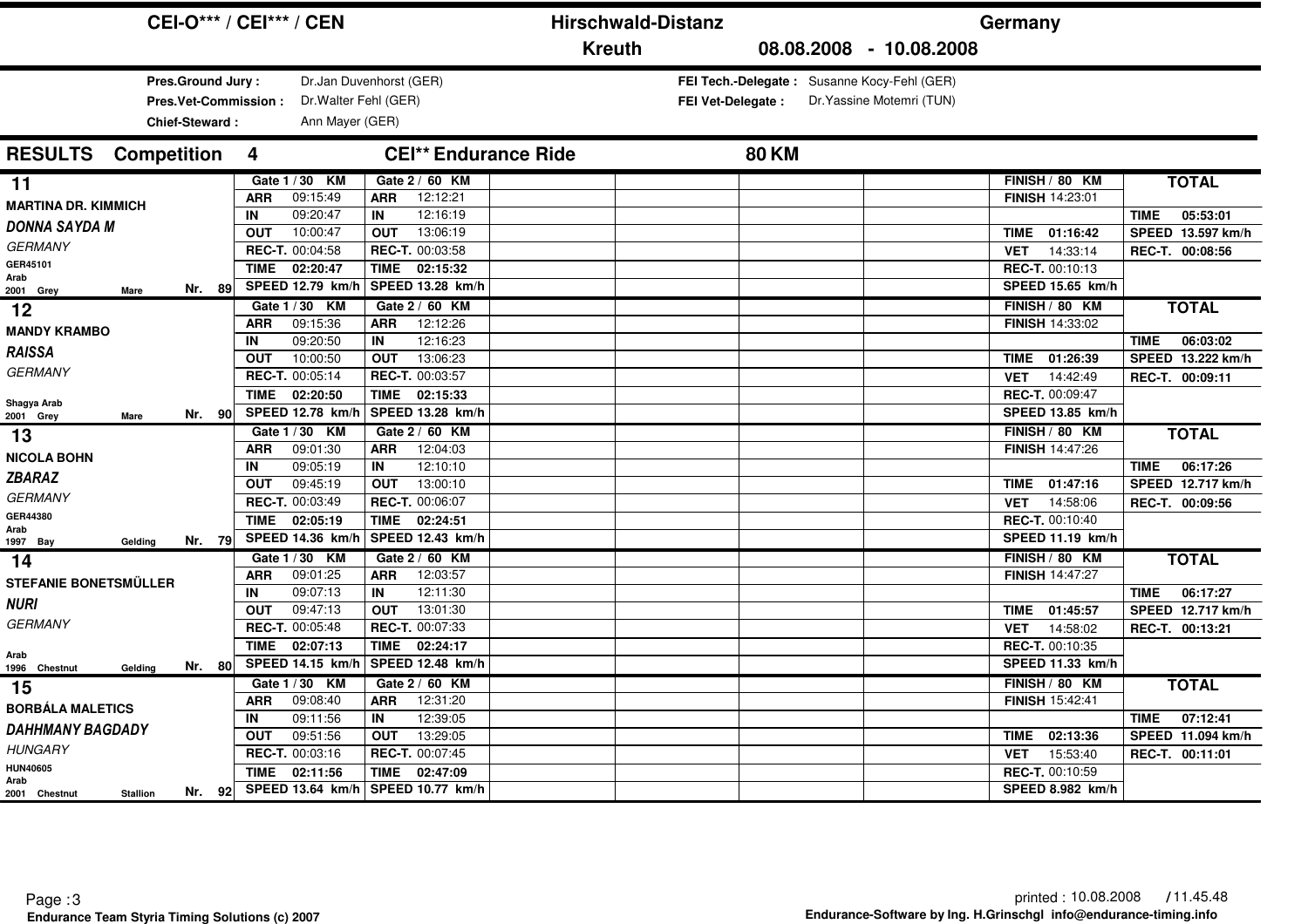| <b>CEI-O*** / CEI*** / CEN</b>        |                                                        | <b>Hirschwald-Distanz</b>                   | Germany                                   |  |
|---------------------------------------|--------------------------------------------------------|---------------------------------------------|-------------------------------------------|--|
|                                       |                                                        | <b>Kreuth</b>                               | 08.08.2008 - 10.08.2008                   |  |
| Pres.Ground Jury:                     | Dr.Jan Duvenhorst (GER)                                | FEI Tech.-Delegate: Susanne Kocy-Fehl (GER) |                                           |  |
| Pres.Vet-Commission:                  | Dr. Walter Fehl (GER)                                  | <b>FEI Vet-Delegate:</b>                    | Dr. Yassine Motemri (TUN)                 |  |
| Chief-Steward:                        | Ann Mayer (GER)                                        |                                             |                                           |  |
|                                       |                                                        |                                             |                                           |  |
| <b>RESULTS</b><br><b>Competition</b>  | <b>CEI** Endurance Ride</b><br>$\overline{\mathbf{4}}$ | <b>80 KM</b>                                |                                           |  |
| 16<br>10014508                        | Gate 1 / 30 KM<br>Gate 2 / 60 KM                       |                                             | FINISH / 80 KM<br><b>TOTAL</b>            |  |
| <b>KATA VARGA</b>                     | 09:08:35<br>12:31:09<br><b>ARR</b><br><b>ARR</b>       |                                             | FINISH 15:42:45                           |  |
| <b>ARABELLA</b>                       | 09:11:58<br>12:34:52<br>IN<br>IN                       |                                             | 07:12:45<br><b>TIME</b>                   |  |
|                                       | 09:51:58<br>13:24:52<br><b>OUT</b><br><b>OUT</b>       |                                             | SPEED 11.092 km/h<br>TIME 02:17:53        |  |
| <b>HUNGARY</b>                        | REC-T. 00:03:23<br>REC-T. 00:03:43                     |                                             | 15:53:45<br>REC-T. 00:07:06<br><b>VET</b> |  |
| <b>HUN40604</b><br>Arab               | TIME 02:11:58<br>TIME 02:42:54                         |                                             | REC-T. 00:11:00                           |  |
| Nr. 99<br>1999 Grey<br>Mare           | SPEED 13.64 km/h<br>SPEED 11.05 km/h                   |                                             | SPEED 8.703 km/h                          |  |
|                                       | Gate 1 / 30 KM<br>Gate 2 / 60 KM                       |                                             | FINISH / 80 KM<br><b>TOTAL</b>            |  |
| <b>MIRANDA KAYSER - KEPPEL</b>        | 09:06:09<br>12:26:20<br><b>ARR</b><br><b>ARR</b>       |                                             | <b>RETIRED</b>                            |  |
| <b>KORIDA DE BOBIHEN</b>              | 09:13:07<br>13:16:20<br>IN<br>IN                       |                                             |                                           |  |
|                                       | 09:53:07<br>14:06:20<br><b>OUT</b><br><b>OUT</b>       |                                             | <b>TIME</b><br>$\sim 100$                 |  |
| LUX                                   | REC-T. 00:06:58<br>REC-T. 00:50:00                     |                                             |                                           |  |
| LUX40031<br>Arab                      | <b>TIME</b><br>02:13:07<br>TIME<br>03:23:13            |                                             |                                           |  |
| Nr. 88<br>1998 Grey<br>Mare           | SPEED 13.52 km/h<br>SPEED 8.86 km/h                    |                                             |                                           |  |
|                                       | Gate 1 / 30 KM<br>Gate 2 / 60 KM                       |                                             | FINISH / 80 KM<br><b>TOTAL</b>            |  |
| <b>SUZANNE VAN RIJSWIJK</b>           | 09:26:15<br>13:10:27<br><b>ARR</b><br><b>ARR</b>       |                                             | <b>ELIMINATED</b>                         |  |
| <b>YORDAN</b>                         | 09:33:11<br>13:13:29<br>IN<br>IN                       |                                             |                                           |  |
|                                       | 10:13:11<br>14:03:29<br><b>OUT</b><br><b>OUT</b>       |                                             | <b>TIME</b><br>$\sim 10$                  |  |
| THE NETHERLANDS                       | REC-T. 00:06:56<br>REC-T. 00:03:02                     |                                             |                                           |  |
| <b>NED41994</b><br>Arab               | 02:33:11<br><b>TIME</b><br>03:00:18<br><b>TIME</b>     |                                             | <b>LAME</b>                               |  |
| Nr. 98<br>2001 Chestnut<br>Gelding    | SPEED 11.75 km/h<br>SPEED 9.98 km/h                    |                                             | G <sub>2</sub>                            |  |
|                                       | Gate 1 / 30 KM<br>Gate 2 / 60 KM                       |                                             | FINISH / 80 KM<br><b>TOTAL</b>            |  |
| <b>REGULA BUCK</b>                    | 11:55:24<br>09:06:04<br><b>ARR</b><br><b>ARR</b>       |                                             | <b>ELIMINATED</b>                         |  |
| <b>FLASH FURLONG</b>                  | 09:10:25<br>12:01:36<br>IN<br>IN                       |                                             |                                           |  |
|                                       | 09:50:25<br>12:51:36<br><b>OUT</b><br><b>OUT</b>       |                                             | <b>TIME</b><br>$\sim 10$                  |  |
| SWITZERLAND                           | REC-T. 00:04:21<br><b>REC-T. 00:06:12</b>              |                                             |                                           |  |
| SUI40602<br><b>IRL Poney</b>          | 02:10:25<br><b>TIME</b><br>TIME<br>02:11:11            |                                             | <b>LAME</b>                               |  |
| Nr. 82<br>Gelding<br>1996 Isabel      | SPEED 13.80 km/h<br>SPEED 13.72 km/h                   |                                             | G <sub>2</sub>                            |  |
|                                       | Gate 1 / 30 KM<br>Gate 2 / 60 KM                       |                                             | FINISH / 80 KM<br><b>TOTAL</b>            |  |
| <b>BARBARA MÜLLER</b>                 | 08:50:00<br>11:31:44<br><b>ARR</b><br><b>ARR</b>       |                                             | <b>ELIMINATED</b>                         |  |
|                                       | 08:54:07<br>11:46:14<br>IN<br>IN                       |                                             |                                           |  |
| <b>DUBAI</b>                          | 09:34:07<br>12:36:14<br><b>OUT</b><br><b>OUT</b>       |                                             | <b>TIME</b><br>$\sim 10$                  |  |
| <b>AUSTRIA</b>                        | REC-T. 00:04:07<br><b>REC-T. 00:14:30</b>              |                                             |                                           |  |
| P882<br>Arab                          | <b>TIME</b><br>01:54:07<br>TIME<br>02:12:07            |                                             | <b>LAME</b>                               |  |
| Nr. 94<br>1996 Bay<br><b>Stallion</b> | SPEED 15.77 km/h   SPEED 13.62 km/h                    |                                             | G2                                        |  |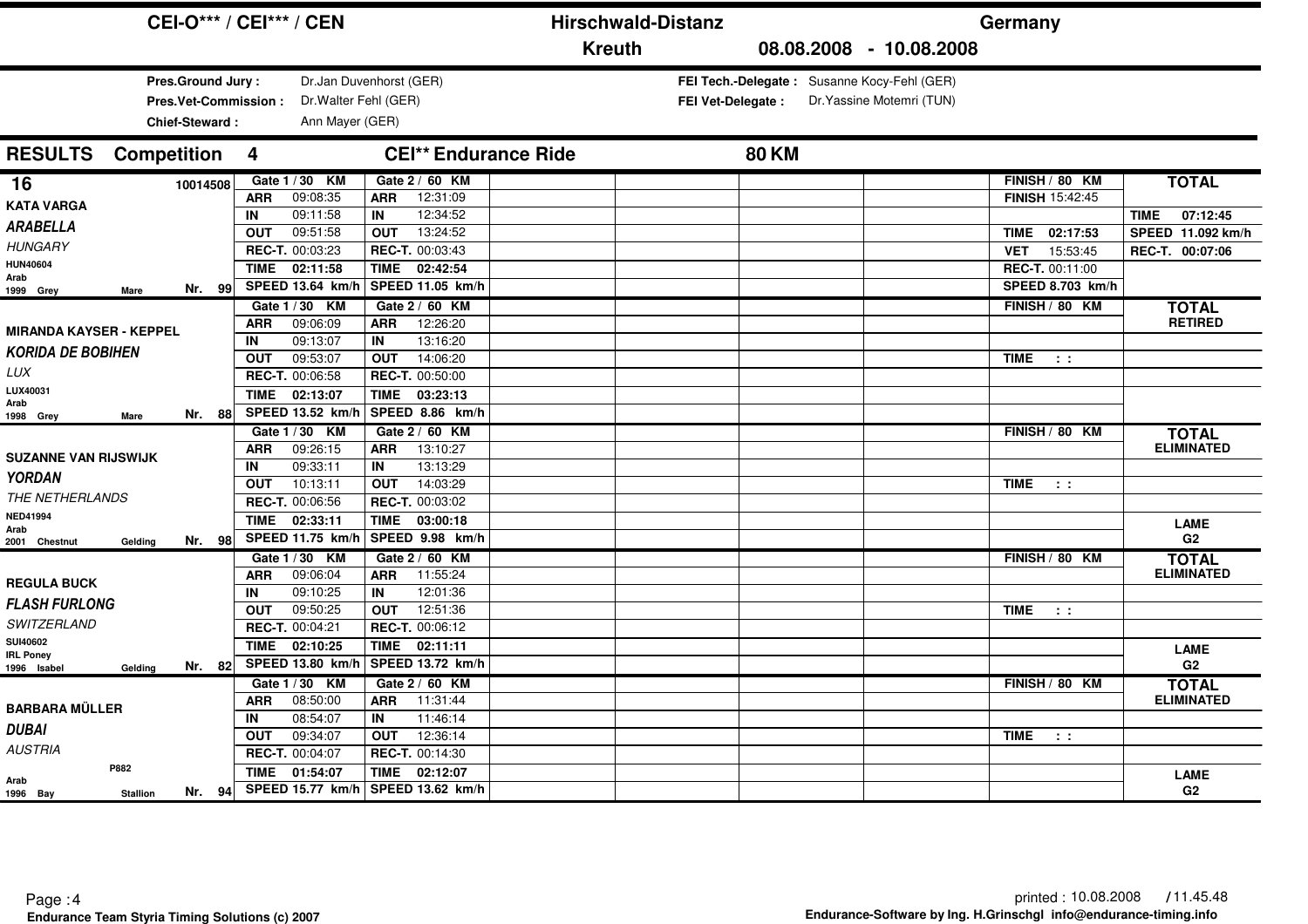|                                     |                 | <b>CEI-O*** / CEI*** / CEN</b>                                                   |                  |                                                                     |                  |                                                |                             | <b>Hirschwald-Distanz</b> |                                             |                           | Germany                                           |                                   |
|-------------------------------------|-----------------|----------------------------------------------------------------------------------|------------------|---------------------------------------------------------------------|------------------|------------------------------------------------|-----------------------------|---------------------------|---------------------------------------------|---------------------------|---------------------------------------------------|-----------------------------------|
|                                     |                 |                                                                                  |                  |                                                                     |                  |                                                | <b>Kreuth</b>               |                           |                                             | 08.08.2008 - 10.08.2008   |                                                   |                                   |
|                                     |                 | <b>Pres.Ground Jury:</b><br><b>Pres.Vet-Commission:</b><br><b>Chief-Steward:</b> |                  | Dr.Jan Duvenhorst (GER)<br>Dr. Walter Fehl (GER)<br>Ann Mayer (GER) |                  |                                                |                             | FEI Vet-Delegate :        | FEI Tech.-Delegate: Susanne Kocy-Fehl (GER) | Dr. Yassine Motemri (TUN) |                                                   |                                   |
| <b>RESULTS</b>                      |                 | <b>Competition</b>                                                               | $\overline{4}$   |                                                                     |                  |                                                | <b>CEI** Endurance Ride</b> |                           | <b>80 KM</b>                                |                           |                                                   |                                   |
| <b>KLAUDIA AL SAMARRAIE</b>         |                 | 10017563                                                                         | <b>ARR</b>       | Gate 1/30 KM<br>08:41:10                                            | <b>ARR</b>       | Gate 2 / 60 KM<br>11:17:58                     |                             |                           |                                             |                           | FINISH / 80 KM                                    | <b>TOTAL</b><br><b>ELIMINATED</b> |
| <b>KOMET</b><br><b>GERMANY</b>      |                 |                                                                                  | IN<br><b>OUT</b> | 08:49:04<br>09:29:04<br>REC-T. 00:07:54                             | IN<br><b>OUT</b> | 11:27:04<br>12:17:04<br><b>REC-T. 00:09:06</b> |                             |                           |                                             |                           | <b>TIME</b><br>$\sim 100$                         |                                   |
| Shagya Arab<br>2001 Grey            | <b>Stallion</b> | Nr.<br>- 76                                                                      | <b>TIME</b>      | 01:49:04<br>SPEED 16.50 km/h                                        |                  | TIME 01:58:00<br>SPEED 15.25 km/h              |                             |                           |                                             |                           |                                                   | <b>LAME</b><br>G2                 |
| <b>BARBARA ZEUßEL</b>               |                 |                                                                                  | <b>ARR</b>       | Gate 1 / 30 KM<br>08:36:38<br>08:42:17                              | <b>ARR</b>       | Gate 2 / 60 KM<br>11:07:25<br>11:11:43         |                             |                           |                                             |                           | FINISH / 80 KM<br><b>FINISH 13:13:22</b>          | <b>TOTAL</b><br><b>ELIMINATED</b> |
| <b>TITAN 130</b><br><b>GERMANY</b>  |                 |                                                                                  | IN<br>OUT        | 09:22:17<br><b>REC-T. 00:05:39</b>                                  | IN<br><b>OUT</b> | 12:01:43<br><b>REC-T. 00:04:18</b>             |                             |                           |                                             |                           | 01:11:39<br><b>TIME</b><br>13:27:34<br><b>VET</b> |                                   |
| GER40356<br>Shagya Arab<br>1999 Bay | Geldina         | Nr. 100                                                                          | <b>TIME</b>      | 01:42:17<br>SPEED 17.60 km/h                                        |                  | TIME 01:49:26<br>SPEED 16.45 km/h              |                             |                           |                                             |                           | REC-T. 00:14:12<br>SPEED 16.75 km/h               | <b>LAME</b><br><b>Finish Line</b> |
| <b>JOCHEN REIN</b>                  |                 |                                                                                  | <b>ARR</b>       | Gate 1 / 30 KM<br>09:12:37                                          | <b>ARR</b>       | Gate 2 / 60 KM<br>12:06:20                     |                             |                           |                                             |                           | FINISH / 80 KM<br><b>FINISH 14:14:09</b>          | <b>TOTAL</b><br><b>ELIMINATED</b> |
| <b>ORSA</b>                         |                 |                                                                                  | IN<br><b>OUT</b> | 09:16:50<br>09:56:50                                                | IN<br><b>OUT</b> | 12:09:17<br>12:59:17                           |                             |                           |                                             |                           | 01:14:52<br><b>TIME</b>                           |                                   |
| <b>GERMANY</b><br>Arab              |                 |                                                                                  | <b>TIME</b>      | REC-T. 00:04:13<br>02:16:50                                         |                  | REC-T. 00:02:57<br>TIME 02:12:27               |                             |                           |                                             |                           | 14:25:43<br><b>VET</b><br>REC-T. 00:11:34         | <b>LAME</b>                       |
| 2001 Grey                           | Mare            | Nr. 95                                                                           |                  | SPEED 13.16 km/h   SPEED 13.59 km/h                                 |                  |                                                |                             |                           |                                             |                           | <b>SPEED 16.03 km/h</b>                           | <b>Finish Line</b>                |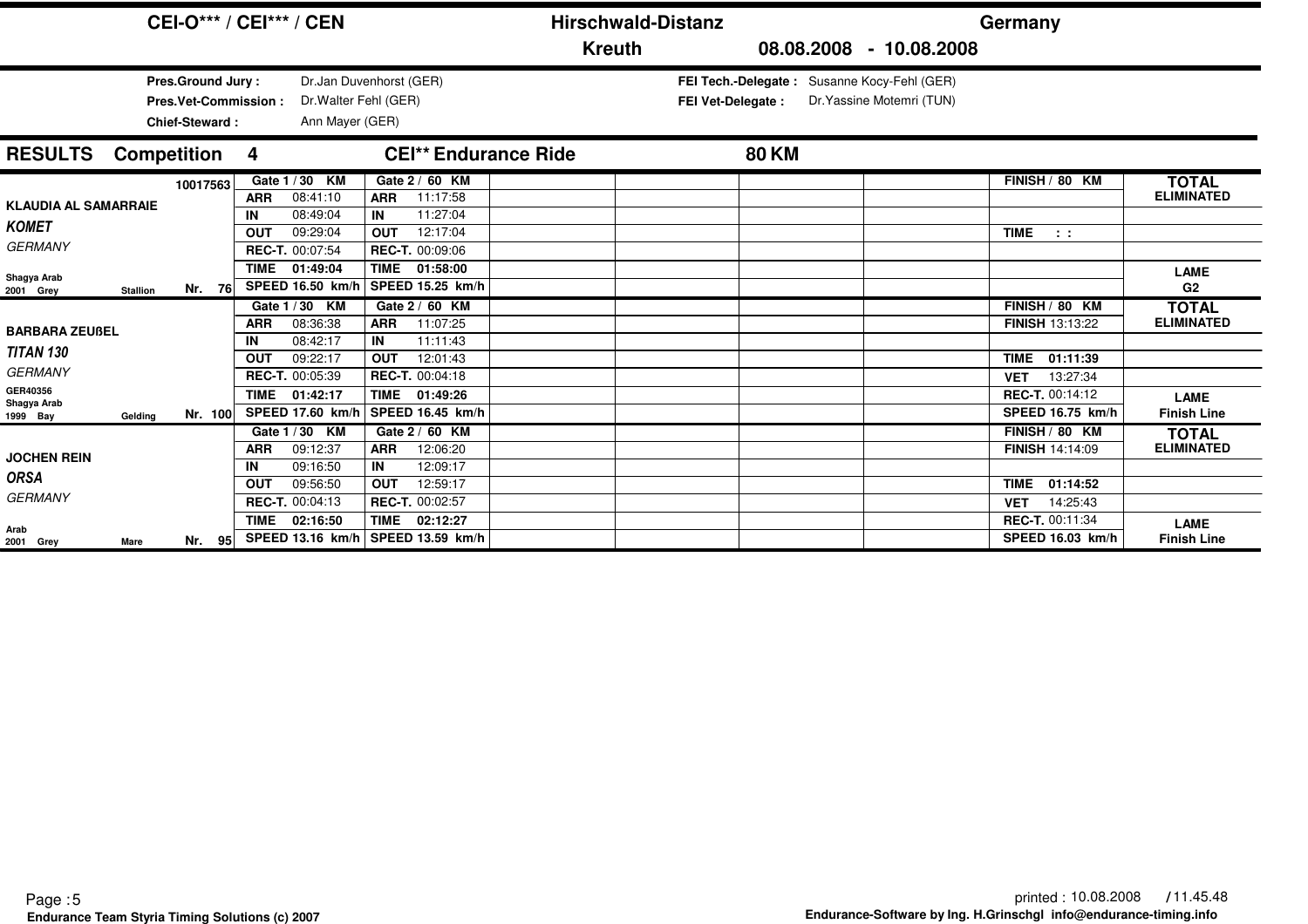|                                             | <b>CEI-O*** / CEI*** / CEN</b>                                                   |                                |                                                               |                                                        | <b>Hirschwald-Distanz</b> |                                                                   |                           | Germany                                                       |                                              |
|---------------------------------------------|----------------------------------------------------------------------------------|--------------------------------|---------------------------------------------------------------|--------------------------------------------------------|---------------------------|-------------------------------------------------------------------|---------------------------|---------------------------------------------------------------|----------------------------------------------|
|                                             |                                                                                  |                                |                                                               |                                                        | <b>Kreuth</b>             |                                                                   | 08.08.2008 - 10.08.2008   |                                                               |                                              |
|                                             | <b>Pres.Ground Jury:</b><br><b>Pres.Vet-Commission:</b><br><b>Chief-Steward:</b> |                                | Dr. Walter Fehl (GER)<br>Ann Mayer (GER)                      | Dr.Jan Duvenhorst (GER)                                |                           | FEI Tech.-Delegate: Susanne Kocy-Fehl (GER)<br>FEI Vet-Delegate : | Dr. Yassine Motemri (TUN) |                                                               |                                              |
| <b>RESULTS</b>                              | <b>Competition</b>                                                               | 5                              |                                                               | <b>CEI-J-YR** Endurance Ride</b>                       |                           | <b>80 KM</b>                                                      |                           |                                                               |                                              |
| <b>FABIENNE FRIEPES</b>                     |                                                                                  | <b>ARR</b>                     | Gate 1 / 30 KM<br>08:41:18                                    | Gate 2 / 60 KM<br>11:17:51<br><b>ARR</b>               |                           |                                                                   |                           | FINISH / 80 KM<br><b>FINISH 13:26:07</b>                      | <b>TOTAL</b>                                 |
| <b>MAYA</b><br><b>GERMANY</b>               |                                                                                  | IN<br><b>OUT</b>               | 08:44:14<br>09:24:14                                          | 11:22:16<br>IN<br>12:12:16<br><b>OUT</b>               |                           |                                                                   |                           | <b>TIME</b><br>01:13:51                                       | <b>TIME</b><br>04:56:07<br>SPEED 16.210 km/h |
| Arab<br>Mare                                | Nr. 101                                                                          | <b>TIME</b>                    | <b>REC-T. 00:02:56</b><br>01:44:14<br><b>SPEED 17.27 km/h</b> | REC-T. 00:04:25<br>TIME 01:58:02<br>  SPEED 15.25 km/h |                           |                                                                   |                           | 13:37:23<br><b>VET</b><br>REC-T. 00:11:16<br>SPEED 16.25 km/h | REC-T. 00:07:21                              |
| 2001 Bay<br>$\mathbf{2}$                    |                                                                                  | <b>ARR</b>                     | Gate 1 / 30 KM<br>09:01:43                                    | Gate 2 / 60 KM<br>11:46:42<br><b>ARR</b>               |                           |                                                                   |                           | FINISH / 80 KM<br><b>FINISH 13:45:40</b>                      | <b>TOTAL</b>                                 |
| <b>SILVIE LORENZOVA</b><br><b>ARMANDA S</b> |                                                                                  | IN                             | 09:06:54                                                      | 11:51:34<br>IN<br>12:41:34<br><b>OUT</b>               |                           |                                                                   |                           | <b>TIME</b>                                                   | <b>TIME</b><br>05:15:40<br>SPEED 15.206 km/h |
| <b>CZECH REPUBLIC</b><br>CZE40355           |                                                                                  | <b>OUT</b><br>REC-T. 00:05:11  | 09:46:54                                                      | <b>REC-T. 00:04:52</b>                                 |                           |                                                                   |                           | 01:04:06<br>13:53:46<br><b>VET</b>                            | REC-T. 00:10:03                              |
| or1/1<br>2000 DARK BAY<br>Mare              | Nr. 126                                                                          | <b>TIME</b>                    | 02:06:54<br><b>SPEED 14.18 km/h</b>                           | <b>TIME</b><br>02:04:40<br>SPEED 14.44 km/h            |                           |                                                                   |                           | <b>REC-T. 00:08:06</b><br>SPEED 18.72 km/h                    |                                              |
| 3<br><b>JASMIN KURLÄNDER</b>                |                                                                                  | <b>ARR</b>                     | Gate 1 / 30 KM<br>09:14:36                                    | Gate 2 / 60 KM<br><b>ARR</b><br>12:31:42               |                           |                                                                   |                           | FINISH / 80 KM<br><b>FINISH 15:08:10</b>                      | <b>TOTAL</b>                                 |
| <b>ISMO</b>                                 |                                                                                  | IN<br><b>OUT</b>               | 09:23:33<br>10:03:33                                          | IN<br>12:43:54<br>13:33:54<br><b>OUT</b>               |                           |                                                                   |                           | 01:34:16<br><b>TIME</b>                                       | 06:38:10<br><b>TIME</b><br>SPEED 12.055 km/h |
| <b>GERMANY</b>                              |                                                                                  | REC-T. 00:08:57<br><b>TIME</b> | 02:23:33                                                      | REC-T. 00:12:12<br>TIME 02:40:21                       |                           |                                                                   |                           | 15:24:50<br><b>VET</b><br><b>REC-T. 00:16:40</b>              | REC-T. 00:21:09                              |
| Norw.<br>2000 Isabel<br>Gelding             | Nr. 102                                                                          |                                |                                                               | SPEED 12.54 $km/h$ SPEED 11.23 $km/h$                  |                           |                                                                   |                           | SPEED 12.73 km/h                                              |                                              |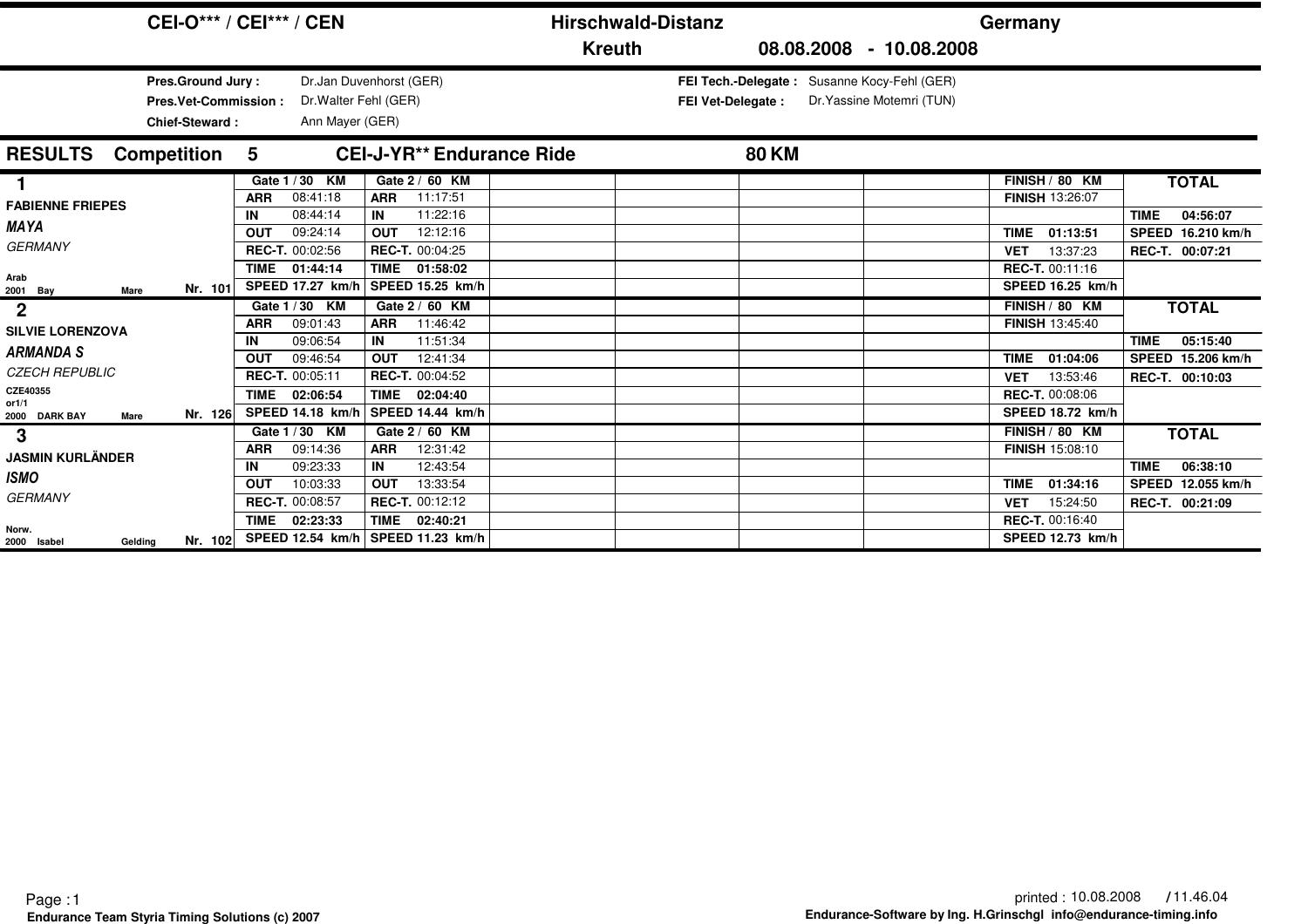|                                                             |                    | <b>CEI-O*** / CEI*** / CEN</b>                                     |                                |                                                                       |                            |               | <b>Hirschwald-Distanz</b> |              |                                                                          | Germany                                                                                       |                                                                          |
|-------------------------------------------------------------|--------------------|--------------------------------------------------------------------|--------------------------------|-----------------------------------------------------------------------|----------------------------|---------------|---------------------------|--------------|--------------------------------------------------------------------------|-----------------------------------------------------------------------------------------------|--------------------------------------------------------------------------|
|                                                             |                    |                                                                    |                                |                                                                       |                            | <b>Kreuth</b> |                           |              | 08.08.2008 - 10.08.2008                                                  |                                                                                               |                                                                          |
|                                                             |                    | Pres.Ground Jury:<br><b>Pres.Vet-Commission:</b><br>Chief-Steward: |                                | Dr. Walter Fehl (GER)<br>Ann Mayer (GER)                              | Dr.Jan Duvenhorst (GER)    |               | <b>FEI Vet-Delegate:</b>  |              | FEI Tech.-Delegate: Susanne Kocy-Fehl (GER)<br>Dr. Yassine Motemri (TUN) |                                                                                               |                                                                          |
| <b>RESULTS</b>                                              | <b>Competition</b> |                                                                    | 6                              |                                                                       | <b>CEI* Endurance Ride</b> |               |                           | <b>60 KM</b> |                                                                          |                                                                                               |                                                                          |
| 1.<br><b>ERWIN MÜLLER</b><br><b>NAKAZ</b><br><b>GERMANY</b> |                    |                                                                    | <b>ARR</b><br>IN<br><b>OUT</b> | Gate 1 / 30 KM<br>09:44:05<br>09:56:35<br>10:46:35<br>REC-T. 00:12:30 |                            |               |                           |              |                                                                          | FINISH / 60 KM<br><b>FINISH 12:34:05</b><br>01:47:30<br><b>TIME</b><br>12:54:02<br><b>VET</b> | <b>TOTAL</b><br>03:44:05<br>TIME<br>SPEED 16.065 km/h<br>REC-T. 00:12:30 |
| GER44434<br>Arab<br>1997 Bay                                | Gelding            | Nr. 113                                                            | <b>TIME</b>                    | 01:56:35<br>SPEED 15.44 km/h                                          |                            |               |                           |              |                                                                          | REC-T. 00:19:57<br>SPEED 16.74 km/h                                                           |                                                                          |
| $\overline{2}$<br><b>BETTINA NONNENMACHER</b>               |                    |                                                                    | <b>ARR</b><br>IN               | Gate 1 / 30 KM<br>09:44:42<br>09:50:51                                |                            |               |                           |              |                                                                          | FINISH / 60 KM<br>FINISH 12:34:05                                                             | <b>TOTAL</b><br>03:44:05<br><b>TIME</b>                                  |
| <b>MARUN</b><br><b>GERMANY</b>                              |                    |                                                                    | <b>OUT</b>                     | 10:40:51<br>REC-T. 00:06:09                                           |                            |               |                           |              |                                                                          | 01:53:14<br>TIME<br><b>VET</b><br>12:49:55                                                    | SPEED 16.065 km/h<br>REC-T. 00:06:09                                     |
| GER43512<br><b>Beutsches Reitpony</b><br>1997 Chestnut      | Gelding            | Nr. 114                                                            | <b>TIME</b>                    | 01:50:51<br>SPEED 16.24 km/h                                          |                            |               |                           |              |                                                                          | REC-T. 00:15:50<br>SPEED 15.90 km/h                                                           |                                                                          |
| 3<br><b>STEFAN SPATH</b>                                    |                    |                                                                    | <b>ARR</b><br>IN               | Gate 1 / 30 KM<br>09:46:40<br>09:58:11                                |                            |               |                           |              |                                                                          | FINISH / 60 KM<br>FINISH 12:34:05                                                             | <b>TOTAL</b><br>03:44:05<br><b>TIME</b>                                  |
| <b>MIRAGE B OX</b><br><b>GERMANY</b>                        |                    |                                                                    | <b>OUT</b>                     | 10:48:11<br>REC-T. 00:11:31                                           |                            |               |                           |              |                                                                          | 01:45:54<br>TIME<br>12:51:23<br><b>VET</b>                                                    | SPEED 16.065 km/h<br>REC-T. 00:11:31                                     |
| <b>GER 28417</b><br>Arab<br>2002 Bay                        | Gelding            | Nr. 115                                                            | <b>TIME</b>                    | 01:58:11<br>SPEED 15.23 km/h                                          |                            |               |                           |              |                                                                          | REC-T. 00:17:18<br><b>SPEED 17.00 km/h</b>                                                    |                                                                          |
| 4<br><b>BEATE DEGEN</b>                                     |                    |                                                                    | <b>ARR</b>                     | Gate 1 / 30 KM<br>09:44:43                                            |                            |               |                           |              |                                                                          | FINISH / 60 KM<br><b>FINISH 13:19:42</b>                                                      | <b>TOTAL</b>                                                             |
| <b>PETER LUSTIG</b><br><b>GERMANY</b>                       |                    |                                                                    | IN<br><b>OUT</b>               | 10:01:39<br>10:51:39<br>REC-T. 00:16:56                               |                            |               |                           |              |                                                                          | 02:28:03<br><b>TIME</b>                                                                       | 04:29:42<br><b>TIME</b><br>SPEED 13.348 km/h                             |
| Sonstiges<br>2000 Grey                                      | Gelding            | Nr. 106                                                            | <b>TIME</b>                    | 02:01:39<br>SPEED 14.80 km/h                                          |                            |               |                           |              |                                                                          | 13:35:38<br><b>VET</b><br>REC-T. 00:15:56<br><b>SPEED 12.16 km/h</b>                          | REC-T. 00:16:56                                                          |
| 5                                                           |                    |                                                                    | <b>ARR</b>                     | Gate 1 / 30 KM<br>09:44:13                                            |                            |               |                           |              |                                                                          | FINISH / 60 KM<br><b>FINISH 13:19:43</b>                                                      | <b>TOTAL</b>                                                             |
| <b>JOST APPEL</b><br><b>MASHUK A</b>                        |                    |                                                                    | IN<br><b>OUT</b>               | 09:58:08<br>10:48:08                                                  |                            |               |                           |              |                                                                          | <b>TIME</b><br>02:31:35                                                                       | 04:29:43<br><b>TIME</b><br>SPEED 13.347 km/h                             |
| <b>GERMANY</b><br>GER45280<br><b>Akhal Tekke</b>            |                    |                                                                    | <b>TIME</b>                    | REC-T. 00:13:55<br>01:58:08                                           |                            |               |                           |              |                                                                          | 13:29:41<br><b>VET</b><br>REC-T. 00:09:58                                                     | REC-T. 00:13:55                                                          |
| 2001 Chestnut                                               | Gelding            | Nr. 105                                                            |                                | SPEED 15.24 km/h                                                      |                            |               |                           |              |                                                                          | SPEED 11.88 km/h                                                                              |                                                                          |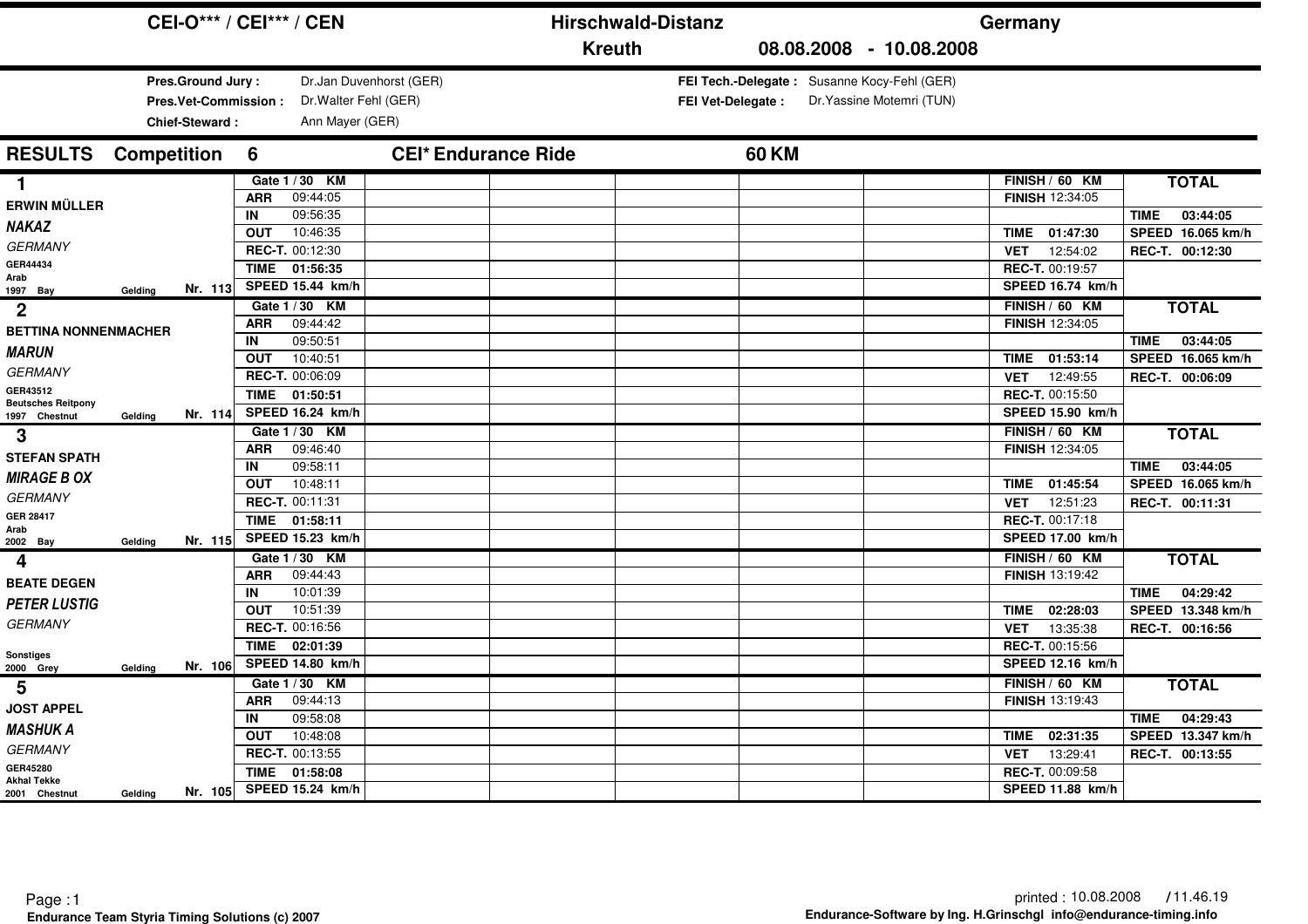|                                                                    | <b>CEI-O*** / CEI*** / CEN</b>                                       | <b>Hirschwald-Distanz</b>  |                                                                                                      | Germany                                                       |                                                                 |
|--------------------------------------------------------------------|----------------------------------------------------------------------|----------------------------|------------------------------------------------------------------------------------------------------|---------------------------------------------------------------|-----------------------------------------------------------------|
|                                                                    |                                                                      | <b>Kreuth</b>              | 08.08.2008 - 10.08.2008                                                                              |                                                               |                                                                 |
| Pres.Ground Jury:<br><b>Pres.Vet-Commission:</b><br>Chief-Steward: | Dr.Jan Duvenhorst (GER)<br>Dr. Walter Fehl (GER)<br>Ann Mayer (GER)  |                            | FEI Tech.-Delegate: Susanne Kocy-Fehl (GER)<br>Dr. Yassine Motemri (TUN)<br><b>FEI Vet-Delegate:</b> |                                                               |                                                                 |
| <b>RESULTS</b><br><b>Competition</b>                               | 6                                                                    | <b>CEI* Endurance Ride</b> | <b>60 KM</b>                                                                                         |                                                               |                                                                 |
| 6<br>10037593<br><b>ULRIKE VON WARDENBURG</b>                      | Gate 1 / 30 KM<br>10:12:34<br><b>ARR</b><br>10:23:57<br>IN           |                            |                                                                                                      | FINISH / 60 KM<br>FINISH 13:27:38                             | <b>TOTAL</b><br>04:37:38<br>TIME                                |
| NASTIA<br><b>GERMANY</b>                                           | 11:13:57<br><b>OUT</b><br>REC-T. 00:11:23<br><b>TIME</b><br>02:23:57 |                            |                                                                                                      | 02:13:41<br>TIME<br>13:40:09<br><b>VET</b><br>REC-T. 00:12:31 | SPEED 12.967 km/h<br>REC-T. 00:11:23                            |
| Shagya Arab<br>Nr. 116<br>2002 Grey<br>Mare<br>$\overline{7}$      | SPEED 12.50 km/h<br>Gate 1/30 KM<br>10:12:25<br><b>ARR</b>           |                            |                                                                                                      | SPEED 13.47 km/h<br>FINISH / 60 KM<br>FINISH 13:27:40         | <b>TOTAL</b>                                                    |
| <b>MARTA KAMPMANN</b><br><b>DAMIETTA II</b><br><b>AUSTRIA</b>      | 10:23:53<br>IN<br>11:13:53<br><b>OUT</b><br>REC-T. 00:11:28          |                            |                                                                                                      | 02:13:47<br>TIME<br>13:38:30<br><b>VET</b>                    | 04:37:40<br><b>TIME</b><br>SPEED 12.965 km/h<br>REC-T. 00:11:28 |
| Arab<br>Nr. 110<br>1980 Chestnut<br>Mare                           | TIME 02:23:53<br>SPEED 12.51 km/h                                    |                            |                                                                                                      | REC-T. 00:10:50<br>SPEED 13.46 km/h                           |                                                                 |
| 8<br><b>FRANZISKA ERXLEBEN</b>                                     | Gate 1/30 KM<br>10:12:57<br><b>ARR</b>                               |                            |                                                                                                      | FINISH / 60 KM<br>FINISH 13:29:53                             | <b>TOTAL</b>                                                    |
| <b>SGW MURAT</b><br><b>GERMANY</b>                                 | 10:21:14<br>IN<br>11:11:14<br><b>OUT</b><br>REC-T. 00:08:17          |                            |                                                                                                      | 02:18:39<br>TIME<br><b>VET</b><br>13:41:33                    | 04:39:53<br><b>TIME</b><br>SPEED 12.863 km/h<br>REC-T. 00:08:17 |
| GER45656<br>Arab<br>Nr. 107<br>Gelding<br>2001 Grey                | 02:21:14<br><b>TIME</b><br>SPEED 12.75 km/h                          |                            |                                                                                                      | REC-T. 00:11:40<br>SPEED 12.98 km/h                           |                                                                 |
| 9<br><b>ANDREA HASSEL</b>                                          | Gate 1 / 30 KM<br>10:49:05<br><b>ARR</b><br>10:55:40<br>IN           |                            |                                                                                                      | FINISH / 60 KM<br><b>FINISH 14:10:33</b>                      | <b>TOTAL</b><br>05:20:33<br><b>TIME</b>                         |
| <b>PRÉFIXE</b><br><b>GERMANY</b>                                   | 11:45:40<br><b>OUT</b><br>REC-T. 00:06:35                            |                            |                                                                                                      | 02:24:53<br><b>TIME</b><br>14:21:03<br><b>VET</b>             | SPEED 11.231 km/h<br>REC-T. 00:06:35                            |
| Arab<br>Nr. 109<br>2002 Chestnut<br>Gelding                        | 02:55:40<br><b>TIME</b><br>SPEED 10.25 km/h                          |                            |                                                                                                      | REC-T. 00:10:30<br>SPEED 12.42 km/h                           |                                                                 |
| <b>SABRINA GEISLER</b>                                             | Gate 1 / 30 KM<br>10:05:21<br><b>ARR</b><br>10:10:44<br>IN           |                            |                                                                                                      | FINISH / 60 KM                                                | <b>TOTAL</b><br><b>ELIMINATED</b>                               |
| <b>NEDJARI</b><br><b>GERMANY</b>                                   | 11:00:44<br><b>OUT</b><br>REC-T. 00:05:23                            |                            |                                                                                                      | TIME<br>$\sim 10$                                             |                                                                 |
| Arab<br>Nr. 85<br>2000 Chestnut<br>Mare                            | <b>TIME</b><br>02:10:44<br>SPEED 13.77 km/h                          |                            |                                                                                                      |                                                               | <b>LAME</b><br>G1                                               |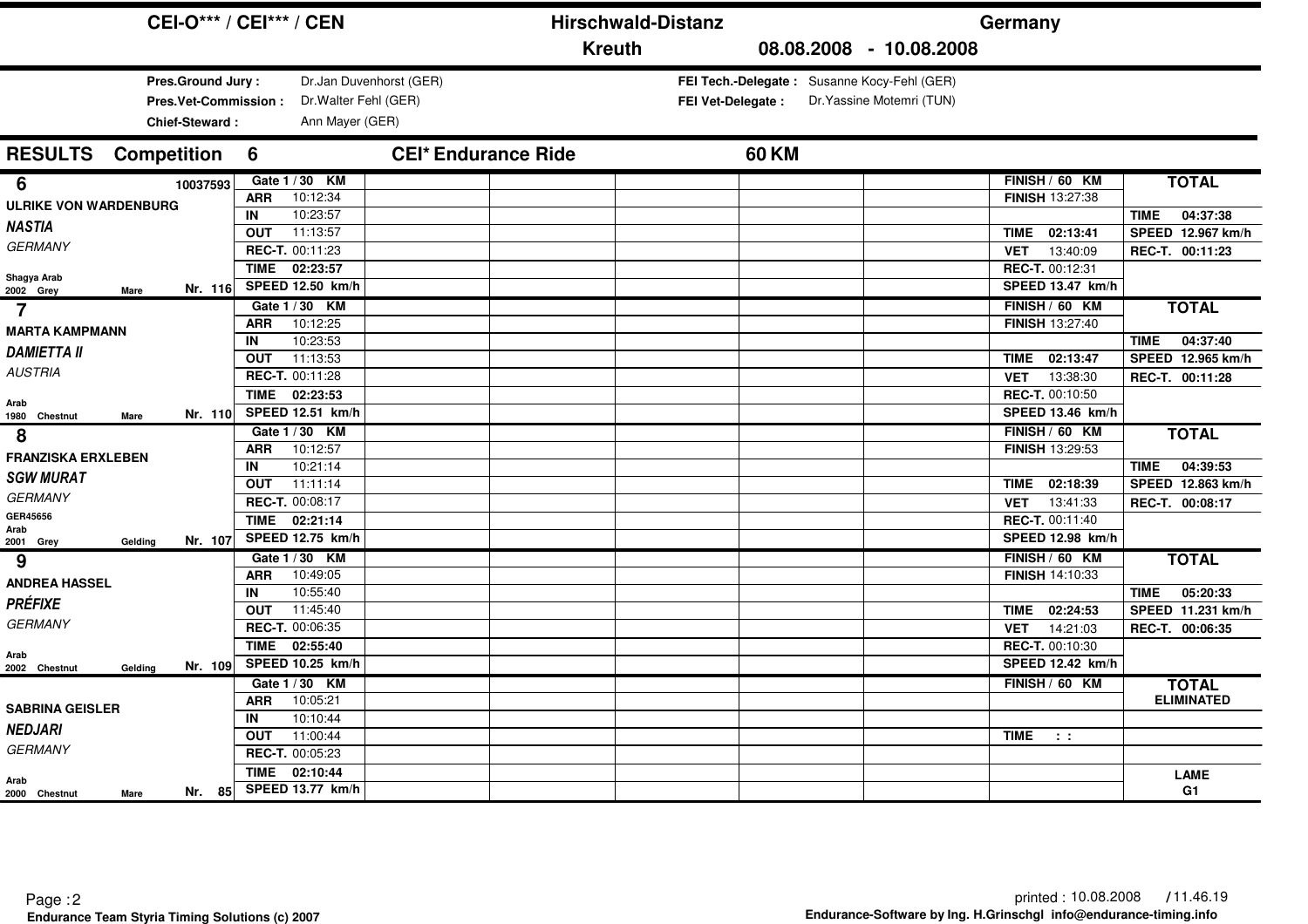|                                 |               | <b>CEI-O*** / CEI*** / CEN</b>                                                   |                  |                                                                     |                            | <b>Hirschwald-Distanz</b> |                                                                         |  |                           | Germany                  |                                   |
|---------------------------------|---------------|----------------------------------------------------------------------------------|------------------|---------------------------------------------------------------------|----------------------------|---------------------------|-------------------------------------------------------------------------|--|---------------------------|--------------------------|-----------------------------------|
|                                 |               |                                                                                  |                  |                                                                     |                            | <b>Kreuth</b>             |                                                                         |  | 08.08.2008 - 10.08.2008   |                          |                                   |
|                                 |               | <b>Pres.Ground Jury:</b><br><b>Pres.Vet-Commission:</b><br><b>Chief-Steward:</b> |                  | Dr.Jan Duvenhorst (GER)<br>Dr. Walter Fehl (GER)<br>Ann Mayer (GER) |                            |                           | FEI Tech.-Delegate: Susanne Kocy-Fehl (GER)<br><b>FEI Vet-Delegate:</b> |  | Dr. Yassine Motemri (TUN) |                          |                                   |
| <b>RESULTS</b>                  | Competition 6 |                                                                                  |                  |                                                                     | <b>CEI* Endurance Ride</b> |                           | 60 KM                                                                   |  |                           |                          |                                   |
| <b>MONIKA MEERKÖTTER</b>        |               |                                                                                  | <b>ARR</b><br>IN | Gate 1 / 30 KM<br>09:44:25<br>09:52:59                              |                            |                           |                                                                         |  |                           | FINISH / 60 KM           | <b>TOTAL</b><br><b>ELIMINATED</b> |
| <b>SONITA</b><br><b>GERMANY</b> |               |                                                                                  | <b>OUT</b>       | 10:42:59<br><b>REC-T. 00:08:34</b>                                  |                            |                           |                                                                         |  |                           | <b>TIME</b><br>$\sim 10$ |                                   |
| DR<br>1995 Bay                  | Mare          | Nr. 112                                                                          |                  | TIME 01:52:59<br>SPEED 15.93 km/h                                   |                            |                           |                                                                         |  |                           |                          | <b>LAME</b><br>G1                 |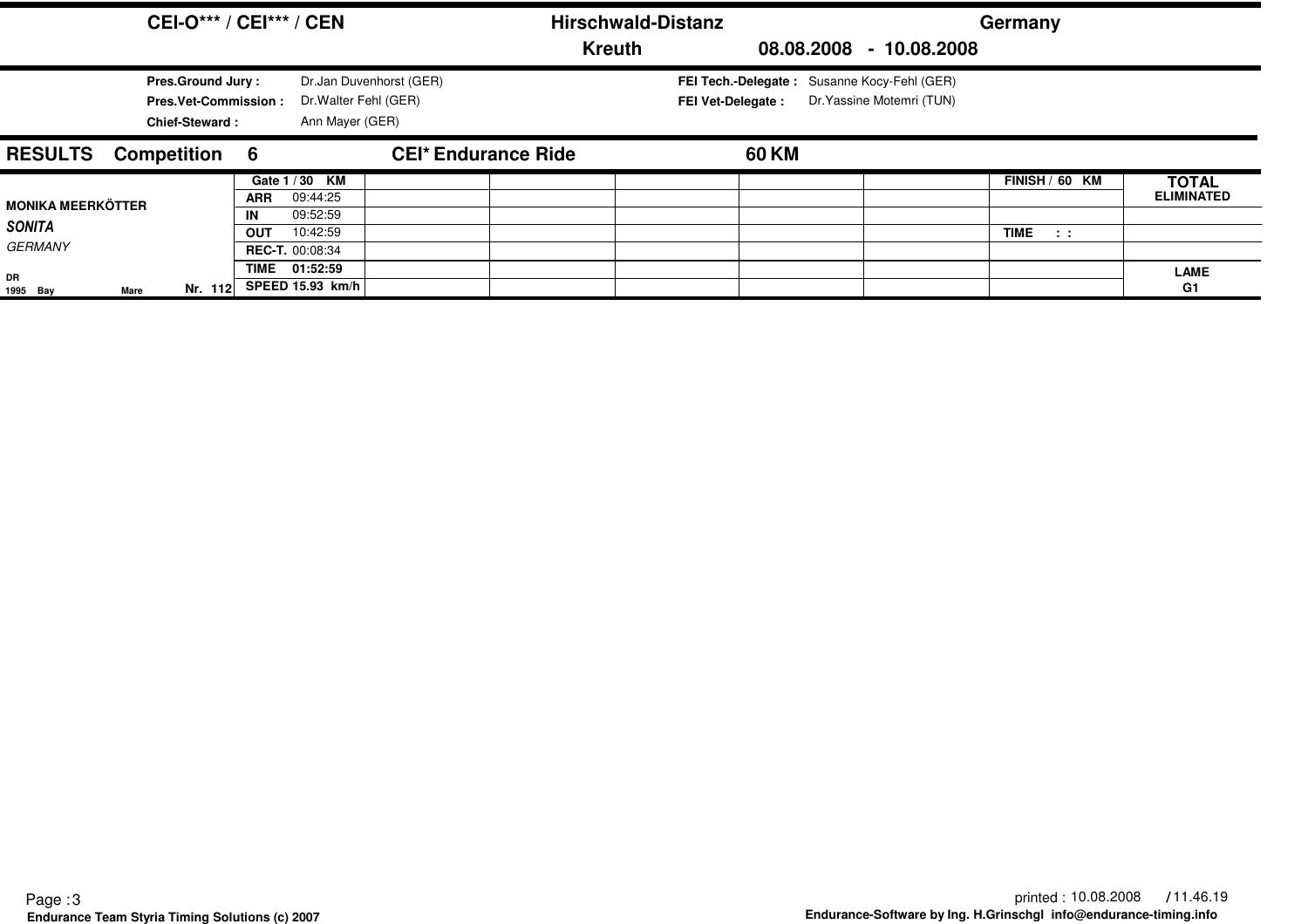| <b>CEI-O*** / CEI*** / CEN</b>                                            |                  |                                            |                                                  |               | <b>Hirschwald-Distanz</b> |                                             |                           | Germany                                           |                                         |
|---------------------------------------------------------------------------|------------------|--------------------------------------------|--------------------------------------------------|---------------|---------------------------|---------------------------------------------|---------------------------|---------------------------------------------------|-----------------------------------------|
|                                                                           |                  |                                            |                                                  | <b>Kreuth</b> |                           |                                             | 08.08.2008 - 10.08.2008   |                                                   |                                         |
| Pres.Ground Jury:<br><b>Pres.Vet-Commission:</b><br><b>Chief-Steward:</b> |                  | Ann Mayer (GER)                            | Dr.Jan Duvenhorst (GER)<br>Dr. Walter Fehl (GER) |               | FEI Vet-Delegate :        | FEI Tech.-Delegate: Susanne Kocy-Fehl (GER) | Dr. Yassine Motemri (TUN) |                                                   |                                         |
| <b>RESULTS</b><br><b>Competition</b>                                      | 7                |                                            | <b>CEI-J-YR* Endurance Ride</b>                  |               |                           | 60 KM                                       |                           |                                                   |                                         |
| 1<br><b>MARVIN NONNENMACHER</b>                                           | <b>ARR</b><br>IN | Gate 1 / 30 KM<br>09:44:48<br>09:50:49     |                                                  |               |                           |                                             |                           | FINISH / 60 KM<br><b>FINISH 12:34:03</b>          | <b>TOTAL</b><br><b>TIME</b><br>03:44:03 |
| <b>ZAPHIR</b><br><b>GERMANY</b>                                           | <b>OUT</b>       | 10:40:49<br>REC-T. 00:06:01                |                                                  |               |                           |                                             |                           | <b>TIME</b><br>01:53:14<br>12:49:54<br><b>VET</b> | SPEED 16.068 km/h<br>REC-T. 00:06:01    |
| GER44610<br>Shagya Arab<br>Nr. 118<br>2002 Grey<br>Gelding                | <b>TIME</b>      | 01:50:49<br>SPEED 16.24 km/h               |                                                  |               |                           |                                             |                           | REC-T. 00:15:51<br>SPEED 15.90 km/h               |                                         |
| <b>FRANZISKA GRÜNWALD</b>                                                 | <b>ARR</b><br>IN | Gate 1 / 30 KM<br>10:05:30<br>10:10:34     |                                                  |               |                           |                                             |                           | FINISH / 60 KM                                    | <b>TOTAL</b><br><b>ELIMINATED</b>       |
| <b>INDIGO 9</b><br><b>AUSTRIA</b>                                         | <b>OUT</b>       | 11:00:34<br>REC-T. 00:05:04                |                                                  |               |                           |                                             |                           | <b>TIME</b><br>$\sim 100$                         |                                         |
| AUT05462<br>Arab<br>Nr. 121<br>Gelding<br>1999 Chestnut                   | <b>TIME</b>      | $\overline{0}$ 2:10:34<br>SPEED 13.79 km/h |                                                  |               |                           |                                             |                           |                                                   | <b>LAME</b><br>G1                       |
| <b>LARA TREIBER</b>                                                       | <b>ARR</b>       | Gate 1/30 KM<br>09:59:55                   |                                                  |               |                           |                                             |                           | FINISH / 60 KM                                    | <b>TOTAL</b><br><b>ELIMINATED</b>       |
| <b>MALIKA EL HAMAD</b><br><b>GERMANY</b>                                  | IN<br><b>OUT</b> | 10:08:41<br>10:58:41<br>REC-T. 00:08:46    |                                                  |               |                           |                                             |                           | <b>TIME</b><br>$\sim 100$                         |                                         |
| Arab<br>Nr. 120<br>1998 Grey<br>Mare                                      | <b>TIME</b>      | 02:08:41<br>SPEED 13.99 km/h               |                                                  |               |                           |                                             |                           |                                                   | <b>LAME</b><br>G <sub>1</sub>           |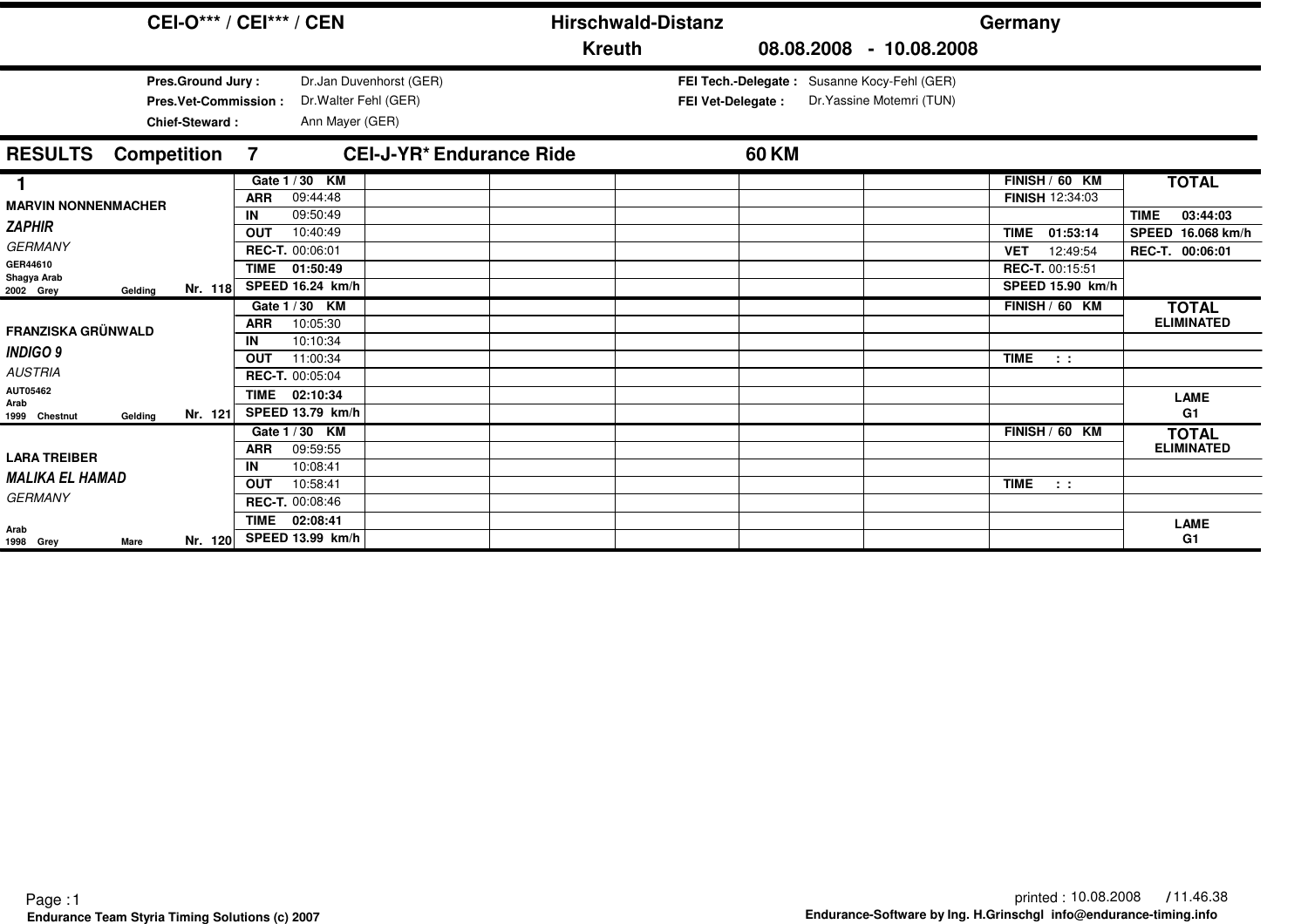|                                                                            | <b>CEI-O*** / CEI*** / CEN</b>                                                                          | <b>Hirschwald-Distanz</b>                                               | Germany                                                                                       |                                                                                 |
|----------------------------------------------------------------------------|---------------------------------------------------------------------------------------------------------|-------------------------------------------------------------------------|-----------------------------------------------------------------------------------------------|---------------------------------------------------------------------------------|
|                                                                            |                                                                                                         | <b>Kreuth</b><br>08.08.2008 - 10.08.2008                                |                                                                                               |                                                                                 |
| Pres.Ground Jury:<br>Pres.Vet-Commission:<br><b>Chief-Steward:</b>         | Dr.Jan Duvenhorst (GER)<br>Dr. Walter Fehl (GER)<br>Ann Mayer (GER)                                     | FEI Tech.-Delegate: Susanne Kocy-Fehl (GER)<br><b>FEI Vet-Delegate:</b> | Dr. Yassine Motemri (TUN)                                                                     |                                                                                 |
| <b>Competition</b><br><b>RESULTS</b>                                       | <b>CEN-A Endurance Ride</b><br>8                                                                        | <b>39 KM</b>                                                            |                                                                                               |                                                                                 |
| 1<br><b>DAGMAR WÖTZEL</b><br><b>LIANCA</b>                                 | Gate 1 / 20 KM<br>10:34:44<br><b>ARR</b><br>10:39:03<br>IN<br>11:19:03<br><b>OUT</b>                    |                                                                         | FINISH / 40 KM<br><b>FINISH 12:34:50</b><br>TIME 01:15:47                                     | <b>TOTAL</b><br>02:54:50<br><b>TIME</b><br>SPEED 13.384 km/h                    |
| <b>GERMANY</b><br>Arab<br>Nr. 169<br>1997 Grey<br><b>Mare</b>              | REC-T. 00:04:19<br>TIME 01:39:03<br>SPEED 12.12 km/h                                                    |                                                                         | 12:43:56<br><b>VET</b><br>REC-T. 00:09:06<br>SPEED 15.84 km/h                                 | REC-T. 00:04:19                                                                 |
| $\mathbf 2$<br><b>MELISSA SÖLLNER</b><br><b>DOVER</b>                      | Gate 1 / 20 KM<br>10:57:54<br><b>ARR</b><br>11:01:09<br>IN<br>11:41:09<br><b>OUT</b>                    |                                                                         | FINISH / 40 KM<br>FINISH 12:51:04<br>01:09:55<br>TIME                                         | <b>TOTAL</b><br>03:11:04<br><b>TIME</b><br>SPEED 12.247 km/h                    |
| <b>GERMANY</b><br>GER 43512<br>Arab<br>Nr. 164<br>1980 Chestnut<br>Gelding | REC-T. 00:03:15<br><b>TIME</b><br>02:01:09<br>SPEED 9.905 km/h                                          |                                                                         | 13:00:44<br><b>VET</b><br>REC-T. 00:09:40<br>SPEED 17.16 km/h                                 | REC-T. 00:03:15                                                                 |
| 3<br><b>REGINE WEIBMEIER</b><br>NAEMA EL SAMAWI<br><b>GERMANY</b>          | Gate 1 / 20 KM<br><b>ARR</b><br>10:45:53<br>10:52:03<br>IN<br>11:32:03<br><b>OUT</b><br>REC-T. 00:06:10 |                                                                         | FINISH / 40 KM<br>FINISH 12:51:20<br>01:19:17<br><b>TIME</b><br>13:05:56<br><b>VET</b>        | <b>TOTAL</b><br>03:11:20<br><b>TIME</b><br>SPEED 12.230 km/h<br>REC-T. 00:06:10 |
| Arab<br>Nr. 167<br>2001 Chestnut<br>Mare                                   | 01:52:03<br><b>TIME</b><br>SPEED 10.71 km/h                                                             |                                                                         | REC-T. 00:14:36<br>SPEED 15.14 km/h                                                           |                                                                                 |
| 4<br><b>ESTHER RUTH WEIBMEIER</b><br><b>BA KESH</b><br><b>GERMANY</b>      | Gate 1 / 20 KM<br>10:45:47<br><b>ARR</b><br>10:52:05<br>IN<br>11:32:05<br><b>OUT</b>                    |                                                                         | FINISH / 40 KM<br>FINISH 12:51:21<br>01:19:16<br><b>TIME</b>                                  | <b>TOTAL</b><br>03:11:21<br><b>TIME</b><br>SPEED 12.229 km/h                    |
| Arab full blood<br>Nr. 166<br>2003 Chestnut<br>Gelding                     | REC-T. 00:06:18<br>TIME 01:52:05<br>SPEED 10.71 km/h                                                    |                                                                         | 13:05:59<br><b>VET</b><br>REC-T. 00:14:38<br>SPEED 15.14 km/h                                 | REC-T. 00:06:18                                                                 |
| 5<br><b>KATRIN KAMBOR</b><br><b>COSMIC SKY</b><br><b>GERMANY</b>           | Gate 1 / 20 KM<br>10:45:36<br><b>ARR</b><br>10:50:53<br>IN<br>11:30:53<br><b>OUT</b><br>REC-T. 00:05:17 |                                                                         | FINISH / 40 KM<br><b>FINISH 12:51:23</b><br>01:20:30<br><b>TIME</b><br>13:00:55<br><b>VET</b> | <b>TOTAL</b><br>03:11:23<br><b>TIME</b><br>SPEED 12.227 km/h<br>REC-T. 00:05:17 |
| Arab PB<br>Nr. 156<br>2001 Red Roan<br><b>Stallion</b>                     | <b>TIME</b><br>01:50:53<br>SPEED 10.82 km/h                                                             |                                                                         | REC-T. 00:09:32<br>SPEED 14.91 km/h                                                           |                                                                                 |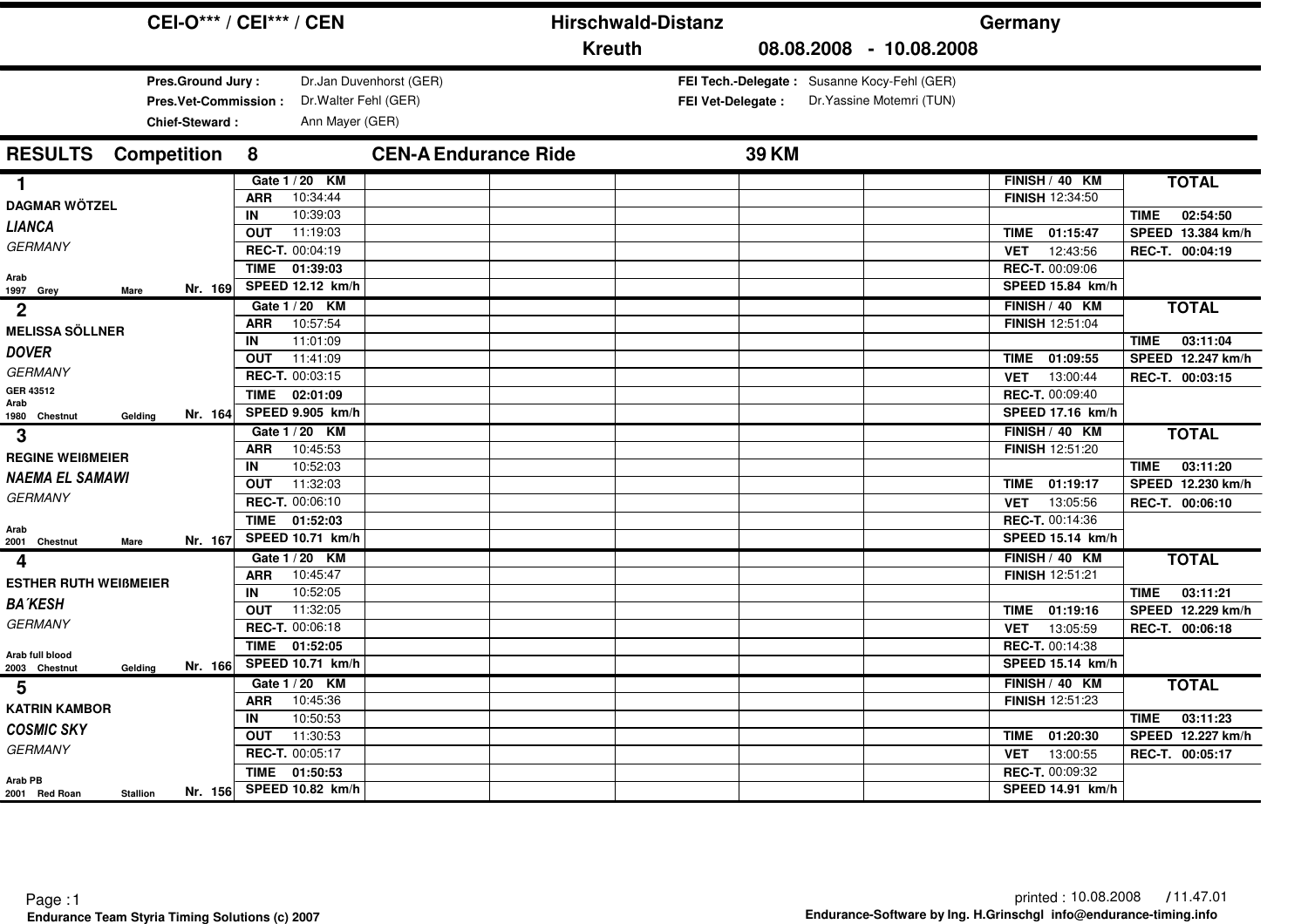|                                                |                                                                           | <b>CEI-O*** / CEI*** / CEN</b>                                                       |                             |               | <b>Hirschwald-Distanz</b> |                                                                          |  | Germany                                                       |                                                              |
|------------------------------------------------|---------------------------------------------------------------------------|--------------------------------------------------------------------------------------|-----------------------------|---------------|---------------------------|--------------------------------------------------------------------------|--|---------------------------------------------------------------|--------------------------------------------------------------|
|                                                |                                                                           |                                                                                      |                             | <b>Kreuth</b> |                           | 08.08.2008 - 10.08.2008                                                  |  |                                                               |                                                              |
|                                                | Pres.Ground Jury:<br><b>Pres.Vet-Commission:</b><br><b>Chief-Steward:</b> | Dr. Walter Fehl (GER)<br>Ann Mayer (GER)                                             | Dr.Jan Duvenhorst (GER)     |               | <b>FEI Vet-Delegate:</b>  | FEI Tech.-Delegate: Susanne Kocy-Fehl (GER)<br>Dr. Yassine Motemri (TUN) |  |                                                               |                                                              |
| <b>RESULTS</b>                                 | <b>Competition</b>                                                        | 8                                                                                    | <b>CEN-A Endurance Ride</b> |               |                           | <b>39 KM</b>                                                             |  |                                                               |                                                              |
| 6<br><b>ANETTE AAP</b><br><b>BUTTERFLY</b>     |                                                                           | Gate 1 / 20 KM<br>11:01:58<br><b>ARR</b><br>11:10:26<br>IN<br>11:50:26<br><b>OUT</b> |                             |               |                           |                                                                          |  | FINISH / 40 KM<br><b>FINISH 13:07:17</b><br>01:16:51<br>TIME  | <b>TOTAL</b><br>03:27:17<br><b>TIME</b><br>SPEED 11.289 km/h |
| <b>GERMANY</b><br>Shagya Arab<br>2003 Chestnut | Nr. 150<br><b>Mare</b>                                                    | REC-T. 00:08:28<br>TIME 02:10:26<br>SPEED 9.200 km/h                                 |                             |               |                           |                                                                          |  | 13:21:27<br><b>VET</b><br>REC-T. 00:14:10<br>SPEED 15.62 km/h | REC-T. 00:08:28                                              |
| $\overline{7}$<br><b>JUTTA OSTERMEIER</b>      |                                                                           | Gate 1 / 20 KM<br>11:00:00<br><b>ARR</b><br>11:03:36<br>IN                           |                             |               |                           |                                                                          |  | FINISH / 40 KM<br>FINISH 13:10:08                             | <b>TOTAL</b><br>03:30:08<br><b>TIME</b>                      |
| <b>MU-FARID AFAS</b><br><b>GERMANY</b>         |                                                                           | 11:43:36<br><b>OUT</b><br>REC-T. 00:03:36                                            |                             |               |                           |                                                                          |  | 01:26:32<br>TIME<br>13:22:05<br><b>VET</b>                    | SPEED 11.136 km/h<br>REC-T. 00:03:36                         |
| Arab<br>2003 Bay                               | Nr. 159<br>Gelding                                                        | <b>TIME</b><br>02:03:36<br>SPEED 9.709 km/h                                          |                             |               |                           |                                                                          |  | REC-T. 00:11:57<br>SPEED 13.87 km/h                           |                                                              |
| 8<br><b>MANUELA HAYDN</b>                      |                                                                           | Gate 1 / 20 KM<br><b>ARR</b><br>11:08:09<br>11:12:14<br>IN                           |                             |               |                           |                                                                          |  | FINISH / 40 KM<br>FINISH 13:19:40                             | <b>TOTAL</b><br>03:39:40<br><b>TIME</b>                      |
| <b>PASTIS</b><br><b>GERMANY</b>                |                                                                           | 11:52:14<br><b>OUT</b><br>REC-T. 00:04:05                                            |                             |               |                           |                                                                          |  | 01:27:26<br><b>TIME</b><br>13:29:20<br><b>VET</b>             | SPEED 10.653 km/h<br>REC-T. 00:04:05                         |
| Arab<br>2002 Bay                               | Nr. 154<br>Gelding                                                        | 02:12:14<br><b>TIME</b><br>SPEED 9.075 km/h                                          |                             |               |                           |                                                                          |  | <b>REC-T. 00:09:40</b><br>SPEED 13.73 km/h                    |                                                              |
| 9<br><b>SILKE WEBER</b>                        |                                                                           | Gate 1 / 20 KM<br>11:07:50<br><b>ARR</b>                                             |                             |               |                           |                                                                          |  | FINISH / 40 KM<br>FINISH 13:26:51                             | <b>TOTAL</b>                                                 |
| <b>PHEDAI</b><br><b>GERMANY</b>                |                                                                           | 11:14:16<br>IN<br>11:54:16<br><b>OUT</b><br>REC-T. 00:06:26                          |                             |               |                           |                                                                          |  | 01:32:35<br><b>TIME</b>                                       | 03:46:51<br><b>TIME</b><br>SPEED 10.315 km/h                 |
| Arab<br>1995 Chestnut                          | Nr. 165<br>Gelding                                                        | 02:14:16<br><b>TIME</b><br>SPEED 8.937 km/h                                          |                             |               |                           |                                                                          |  | 13:39:44<br><b>VET</b><br>REC-T. 00:12:53<br>SPEED 12.96 km/h | REC-T. 00:06:26                                              |
| 10<br><b>PETRA HUTTERER</b>                    | 10029597                                                                  | Gate 1 / 20 KM<br>10:48:54<br><b>ARR</b>                                             |                             |               |                           |                                                                          |  | FINISH / 40 KM<br><b>FINISH 13:28:01</b>                      | <b>TOTAL</b>                                                 |
| <b>SOTSCHI BINT BIJARI</b>                     |                                                                           | 10:54:06<br>IN<br>11:34:06<br><b>OUT</b>                                             |                             |               |                           |                                                                          |  | 01:53:55<br><b>TIME</b>                                       | 03:48:01<br><b>TIME</b><br>SPEED 10.262 km/h                 |
| <b>GERMANY</b><br>GER42406<br>Arab             |                                                                           | REC-T. 00:05:12<br><b>TIME</b><br>01:54:06                                           |                             |               |                           |                                                                          |  | 13:36:17<br><b>VET</b><br>REC-T. 00:08:16                     | REC-T. 00:05:12                                              |
| 1996 Chestnut                                  | Nr. 132<br>Mare                                                           | SPEED 10.52 km/h                                                                     |                             |               |                           |                                                                          |  | SPEED 10.53 km/h                                              |                                                              |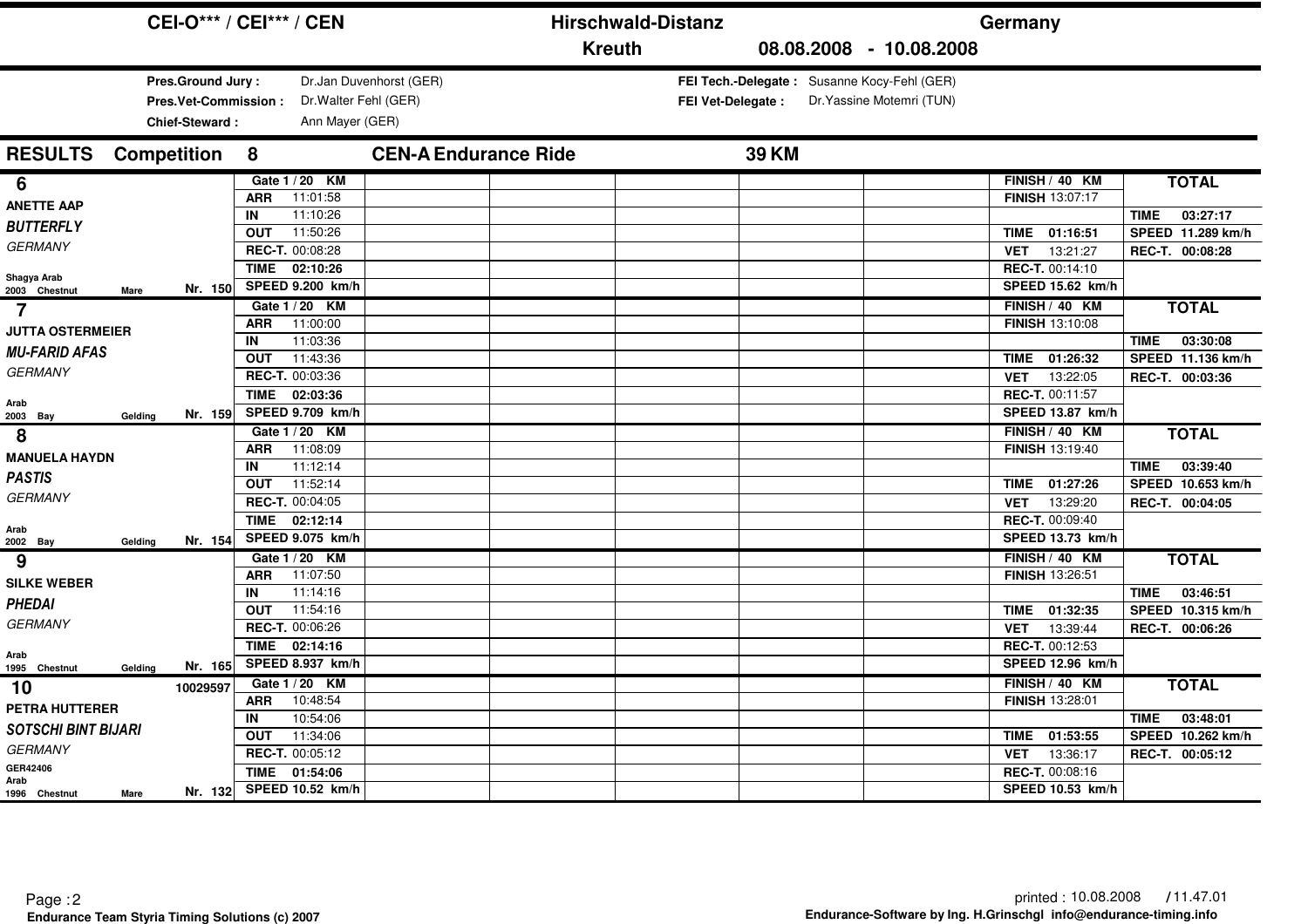|                                            | <b>CEI-O*** / CEI*** / CEN</b>           |                             | <b>Hirschwald-Distanz</b> |                                             | Germany                 |                            |
|--------------------------------------------|------------------------------------------|-----------------------------|---------------------------|---------------------------------------------|-------------------------|----------------------------|
|                                            |                                          |                             | <b>Kreuth</b>             | 08.08.2008 - 10.08.2008                     |                         |                            |
| Pres.Ground Jury:                          |                                          | Dr.Jan Duvenhorst (GER)     |                           | FEI Tech.-Delegate: Susanne Kocy-Fehl (GER) |                         |                            |
| Pres.Vet-Commission:                       | Dr. Walter Fehl (GER)                    |                             | <b>FEI Vet-Delegate:</b>  | Dr. Yassine Motemri (TUN)                   |                         |                            |
| <b>Chief-Steward:</b>                      | Ann Mayer (GER)                          |                             |                           |                                             |                         |                            |
| <b>Competition</b><br><b>RESULTS</b>       | 8                                        | <b>CEN-A Endurance Ride</b> | <b>39 KM</b>              |                                             |                         |                            |
| 11                                         | Gate 1 / 20 KM                           |                             |                           |                                             | FINISH / 40 KM          | <b>TOTAL</b>               |
| <b>ANDREA LECHNER</b>                      | 10:48:48<br><b>ARR</b>                   |                             |                           |                                             | <b>FINISH 13:28:02</b>  |                            |
| <b>BIJARI BINT BAHIRA</b>                  | 10:54:08<br>IN                           |                             |                           |                                             |                         | 03:48:02<br><b>TIME</b>    |
| <b>GERMANY</b>                             | 11:34:08<br><b>OUT</b>                   |                             |                           |                                             | TIME 01:53:54           | SPEED 10.262 km/h          |
| GER19800                                   | REC-T. 00:05:20                          |                             |                           |                                             | 13:36:27<br><b>VET</b>  | REC-T. 00:05:20            |
| Arab                                       | TIME 01:54:08                            |                             |                           |                                             | REC-T. 00:08:25         |                            |
| Nr. 157<br>1991 Bay<br><b>Mare</b>         | SPEED 10.51 km/h                         |                             |                           |                                             | SPEED 10.54 km/h        |                            |
| 12<br>10018693                             | Gate 1 / 20 KM                           |                             |                           |                                             | FINISH / 40 KM          | <b>TOTAL</b>               |
| <b>ANGELIKA BRUCKNER</b>                   | 11:31:51<br><b>ARR</b><br>11:36:06<br>IN |                             |                           |                                             | FINISH 13:36:24         | 03:56:24<br><b>TIME</b>    |
| <b>ACATENANGO</b>                          | 12:16:06<br><b>OUT</b>                   |                             |                           |                                             | 01:20:18<br>TIME        | 9.898 km/h<br><b>SPEED</b> |
| <b>GERMANY</b>                             | REC-T. 00:04:15                          |                             |                           |                                             | 13:42:30<br><b>VET</b>  | REC-T. 00:04:15            |
|                                            | <b>TIME</b><br>02:36:06                  |                             |                           |                                             | REC-T. 00:06:06         |                            |
| Arab<br>Nr. 152                            | SPEED 7.687 km/h                         |                             |                           |                                             | SPEED 14.94 km/h        |                            |
| 2003 Bay<br><b>Stallion</b>                | Gate 1 / 20 KM                           |                             |                           |                                             | FINISH / 40 KM          | <b>TOTAL</b>               |
| 13                                         | 10:58:14<br><b>ARR</b>                   |                             |                           |                                             | FINISH 13:40:15         |                            |
| <b>INGRID REY</b>                          | 11:16:17<br>IN                           |                             |                           |                                             |                         | 04:00:15<br><b>TIME</b>    |
| <b>BALLERINA</b>                           | 11:56:17<br><b>OUT</b>                   |                             |                           |                                             | 01:43:58<br>TIME        | 9.740 km/h<br><b>SPEED</b> |
| <b>GERMANY</b>                             | REC-T. 00:18:03                          |                             |                           |                                             | 13:58:36<br><b>VET</b>  | REC-T. 00:18:03            |
|                                            | <b>TIME</b><br>02:16:17                  |                             |                           |                                             | REC-T. 00:18:21         |                            |
| Shagya Arab<br>Nr. 161<br>2001 Bay<br>Mare | SPEED 8.805 km/h                         |                             |                           |                                             | SPEED 11.54 km/h        |                            |
| 14                                         | Gate 1 / 20 KM                           |                             |                           |                                             | FINISH / 40 KM          | <b>TOTAL</b>               |
| <b>ROBERT SOLLANEK</b>                     | 11:32:03<br><b>ARR</b>                   |                             |                           |                                             | <b>FINISH 13:42:03</b>  |                            |
|                                            | 11:45:40<br>IN                           |                             |                           |                                             |                         | 04:02:03<br><b>TIME</b>    |
| <b>TIGRIS</b>                              | 12:25:40<br><b>OUT</b>                   |                             |                           |                                             | 01:16:23<br>TIME        | SPEED 9.667 km/h           |
| <b>GERMANY</b>                             | REC-T. 00:13:37                          |                             |                           |                                             | 13:55:17<br>VET         | REC-T. 00:13:37            |
| Arab PB                                    | <b>TIME</b><br>02:45:40                  |                             |                           |                                             | REC-T. 00:13:14         |                            |
| Nr. 163<br><b>Stallion</b><br>2003 Grey    | SPEED 7.243 km/h                         |                             |                           |                                             | SPEED 15.71 km/h        |                            |
| 15                                         | Gate 1 / 20 KM                           |                             |                           |                                             | FINISH / 40 KM          | <b>TOTAL</b>               |
| <b>HEINZ HÖHN</b>                          | 11:42:00<br><b>ARR</b>                   |                             |                           |                                             | <b>FINISH 14:28:12</b>  |                            |
| <b>RASHID IBN ZARAF</b>                    | 11:44:52<br>IN                           |                             |                           |                                             |                         | 04:48:12<br><b>TIME</b>    |
| <b>GERMANY</b>                             | 12:24:52<br><b>OUT</b>                   |                             |                           |                                             | 02:03:20<br><b>TIME</b> | SPEED 8.119 km/h           |
|                                            | REC-T. 00:02:52                          |                             |                           |                                             | <b>VET</b><br>$\sim 10$ | REC-T. 00:02:52            |
| Arab                                       | <b>TIME</b><br>02:44:52                  |                             |                           |                                             | $REC-T.$ :              |                            |
| Nr. 155<br>1994 Grey<br>Gelding            | SPEED 7.279 km/h                         |                             |                           |                                             | SPEED 9.730 km/h        |                            |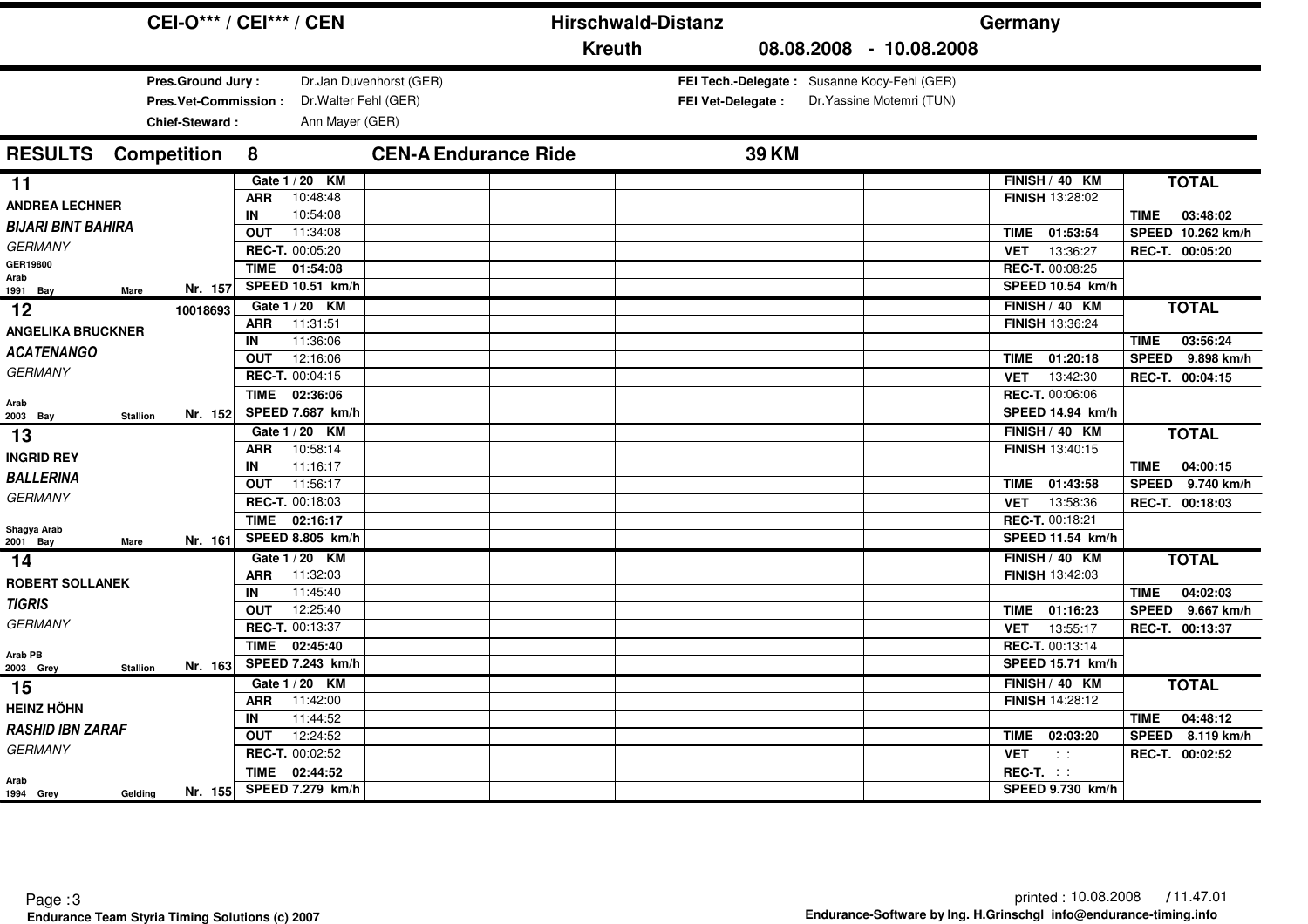|                                                            | <b>CEI-O*** / CEI*** / CEN</b>                                                   |                                |                                                    |                         |                             | <b>Hirschwald-Distanz</b> |                                                                         |                           | Germany                                                              |                                   |
|------------------------------------------------------------|----------------------------------------------------------------------------------|--------------------------------|----------------------------------------------------|-------------------------|-----------------------------|---------------------------|-------------------------------------------------------------------------|---------------------------|----------------------------------------------------------------------|-----------------------------------|
|                                                            |                                                                                  |                                |                                                    |                         |                             | <b>Kreuth</b>             |                                                                         | 08.08.2008 - 10.08.2008   |                                                                      |                                   |
|                                                            | <b>Pres.Ground Jury:</b><br><b>Pres.Vet-Commission:</b><br><b>Chief-Steward:</b> |                                | Dr. Walter Fehl (GER)<br>Ann Mayer (GER)           | Dr.Jan Duvenhorst (GER) |                             |                           | FEI Tech.-Delegate: Susanne Kocy-Fehl (GER)<br><b>FEI Vet-Delegate:</b> | Dr. Yassine Motemri (TUN) |                                                                      |                                   |
| <b>RESULTS</b>                                             | Competition 8                                                                    |                                |                                                    |                         | <b>CEN-A Endurance Ride</b> |                           | <b>39 KM</b>                                                            |                           |                                                                      |                                   |
| <b>EVELYNE WIMMER</b><br><b>MAHLAT (HADBAN)</b><br>AUSTRIA |                                                                                  | <b>ARR</b><br>IN<br><b>OUT</b> | Gate 1 / 20 KM<br>10:34:57<br>10:39:14<br>11:19:14 |                         |                             |                           |                                                                         |                           | FINISH / 40 KM<br><b>FINISH 12:47:50</b><br><b>TIME</b><br>01:28:36  | <b>TOTAL</b><br><b>ELIMINATED</b> |
| Shagya Arab<br>Gelding<br>2003 Grey                        | Nr. 168                                                                          | <b>REC-T. 00:04:17</b><br>TIME | 01:39:14<br>SPEED 12.09 km/h                       |                         |                             |                           |                                                                         |                           | 12:58:10<br><b>VET</b><br><b>REC-T. 00:10:20</b><br>SPEED 13.54 km/h | <b>LAME</b><br><b>Finish Line</b> |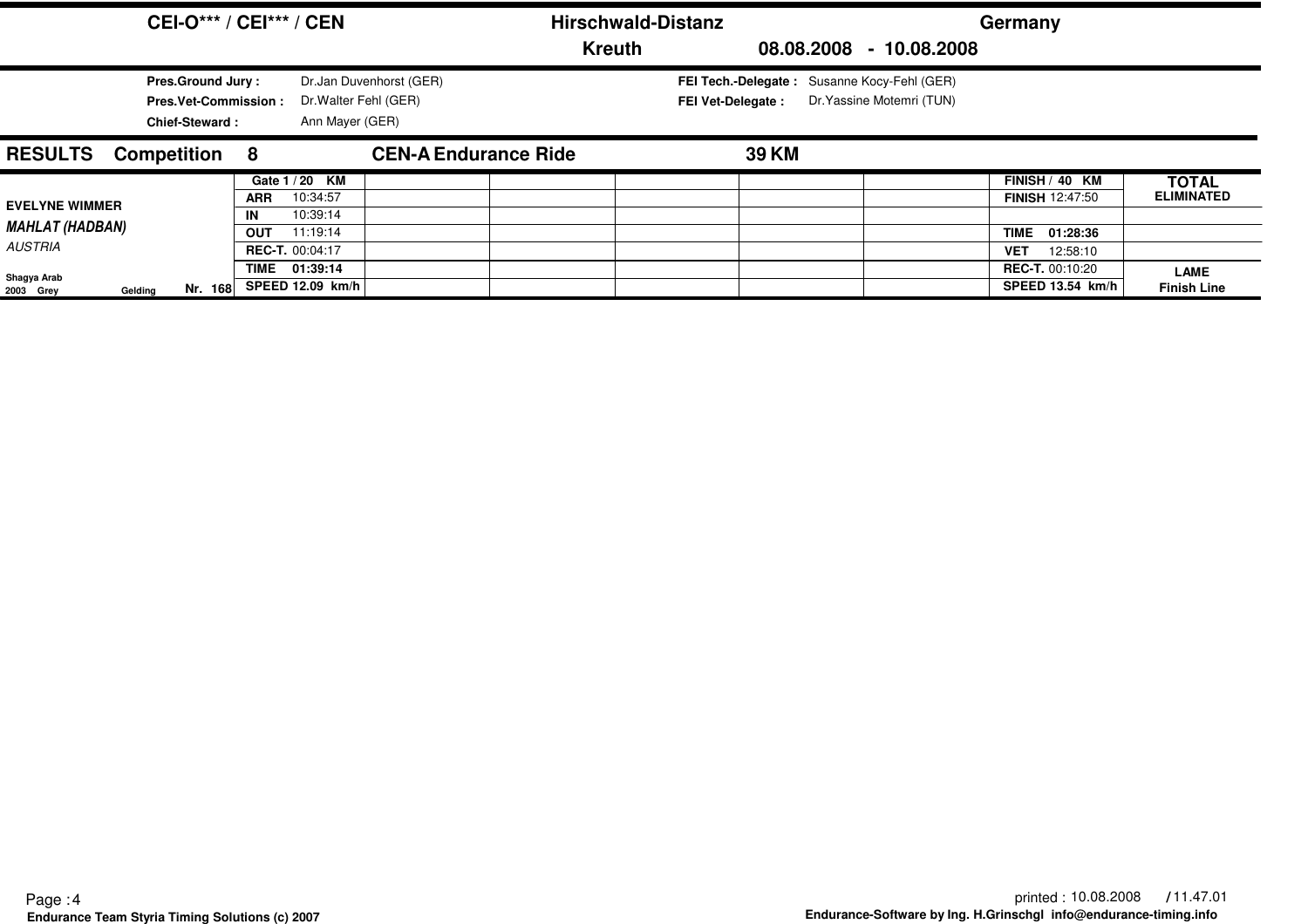| <b>CEI-O*** / CEI*** / CEN</b>                              |                  |                                          |                                          |                  |                      | <b>Hirschwald-Distanz</b> |                          | Germany                                                                  |             |                        |             |                   |
|-------------------------------------------------------------|------------------|------------------------------------------|------------------------------------------|------------------|----------------------|---------------------------|--------------------------|--------------------------------------------------------------------------|-------------|------------------------|-------------|-------------------|
|                                                             |                  |                                          |                                          |                  | <b>Kreuth</b>        |                           |                          | 08.08.2008 - 10.08.2008                                                  |             |                        |             |                   |
| Pres.Ground Jury:<br>Pres.Vet-Commission:<br>Chief-Steward: |                  | Dr. Walter Fehl (GER)<br>Ann Mayer (GER) | Dr.Jan Duvenhorst (GER)                  |                  |                      |                           | <b>FEI Vet-Delegate:</b> | FEI Tech.-Delegate: Susanne Kocy-Fehl (GER)<br>Dr. Yassine Motemri (TUN) |             |                        |             |                   |
| <b>Competition</b><br><b>RESULTS</b>                        | 9                |                                          | <b>CEN-A Endurance Ride</b>              |                  |                      |                           | <b>120 KM</b>            |                                                                          |             |                        |             |                   |
| 1.                                                          |                  | Gate 1 / 40 KM                           | Gate 2 / 70 KM                           |                  | Gate 3 / 100 KM      |                           |                          |                                                                          |             | <b>FINISH / 120 KM</b> |             | <b>TOTAL</b>      |
| <b>ANNE WEGNER</b>                                          | <b>ARR</b>       | 08:21:39                                 | 11:01:28<br><b>ARR</b>                   | ARR              | 13:40:22             |                           |                          |                                                                          |             | FINISH 15:26:15        |             |                   |
| <b>AICHA ADDSCHAWAD</b>                                     | IN               | 08:23:31                                 | 11:02:55<br>IN                           | IN               | 13:42:50             |                           |                          |                                                                          |             |                        | <b>TIME</b> | 07:06:15          |
| <b>GERMANY</b>                                              | <b>OUT</b>       | 09:03:31                                 | 11:52:55<br><b>OUT</b>                   | <b>OUT</b>       | 14:32:50             |                           |                          |                                                                          | <b>TIME</b> | 00:53:25               |             | SPEED 16.891 km/h |
| <b>GER44488</b>                                             |                  | REC-T. 00:01:52                          | REC-T. 00:01:27                          |                  | REC-T. 00:02:28      |                           |                          |                                                                          | <b>VET</b>  | 15:34:55               |             | REC-T. 00:05:47   |
| Arab                                                        |                  | 02:23:31<br><b>TIME</b>                  | TIME<br>01:59:24                         | <b>TIME</b>      | 01:49:55             |                           |                          |                                                                          |             | REC-T. 00:08:40        |             |                   |
| Nr. $18$<br>2000 Grey<br>Mare                               |                  | SPEED 16.72 km/h                         | SPEED 15.08 km/h                         |                  | SPEED 16.38 km/h     |                           |                          |                                                                          |             | SPEED 22.47 km/h       |             |                   |
| $\overline{2}$                                              |                  | Gate 1/40 KM                             | Gate 2 / 70 KM                           |                  | Gate 3 / 100 KM      |                           |                          |                                                                          |             | <b>FINISH / 120 KM</b> |             | <b>TOTAL</b>      |
| <b>KATHARINA BLUMÖHR</b>                                    | <b>ARR</b><br>IN | 08:21:38<br>08:25:58                     | <b>ARR</b><br>11:00:54<br>11:05:23<br>IN | <b>ARR</b><br>IN | 13:38:50<br>13:45:14 |                           |                          |                                                                          |             | <b>FINISH 15:40:01</b> | <b>TIME</b> | 07:20:01          |
| <b>PALLAS ATHENE 2</b>                                      | <b>OUT</b>       | 09:05:58                                 | 11:55:23<br><b>OUT</b>                   | <b>OUT</b>       | 14:35:14             |                           |                          |                                                                          | <b>TIME</b> | 01:04:47               |             | SPEED 16.363 km/h |
| <b>GERMANY</b>                                              |                  | REC-T. 00:04:20                          | REC-T. 00:04:29                          |                  | REC-T. 00:06:24      |                           |                          |                                                                          | <b>VET</b>  | 15:51:59               |             | REC-T. 00:15:13   |
|                                                             |                  | 02:25:58<br><b>TIME</b>                  | <b>TIME</b><br>01:59:25                  | <b>TIME</b>      | 01:49:51             |                           |                          |                                                                          |             | REC-T. 00:11:58        |             |                   |
| Arab<br>Nr. 14                                              |                  | SPEED 16.44 km/h                         | SPEED 15.07 km/h                         |                  | SPEED 16.39 km/h     |                           |                          |                                                                          |             | SPEED 18.52 km/h       |             |                   |
| 1995 Grey<br>Mare                                           |                  | Gate 1 / 40 KM                           | Gate 2 / 70 KM                           |                  | Gate 3 / 100 KM      |                           |                          |                                                                          |             | <b>FINISH / 120 KM</b> |             | <b>TOTAL</b>      |
| 3                                                           | <b>ARR</b>       | 08:23:27                                 | <b>ARR</b><br>11:03:52                   | <b>ARR</b>       | 13:40:14             |                           |                          |                                                                          |             | <b>FINISH 16:00:41</b> |             |                   |
| <b>RONJA SCHREIBER</b>                                      | IN               | 08:28:23                                 | 11:07:10<br>IN                           | IN               | 13:46:22             |                           |                          |                                                                          |             |                        | <b>TIME</b> | 07:40:41          |
| <b>SANTANA</b>                                              | <b>OUT</b>       | 09:08:23                                 | 11:57:10<br><b>OUT</b>                   | <b>OUT</b>       | 14:36:22             |                           |                          |                                                                          | TIME        | 01:24:19               |             | SPEED 15.629 km/h |
| <b>GERMANY</b>                                              |                  | <b>REC-T. 00:04:56</b>                   | REC-T. 00:03:18                          |                  | REC-T. 00:06:08      |                           |                          |                                                                          | <b>VET</b>  | 16:08:08               |             | REC-T. 00:14:22   |
| <b>NOR 40173</b>                                            |                  | 02:28:23<br><b>TIME</b>                  | 01:58:47<br>TIME                         | <b>TIME</b>      | 01:49:12             |                           |                          |                                                                          |             | REC-T. 00:07:27        |             |                   |
| Arab<br>Nr. 17<br>1980 Bay<br>Mare                          |                  | SPEED 16.17 km/h                         | SPEED 15.15 km/                          |                  | SPEED 16.48 km/h     |                           |                          |                                                                          |             | SPEED 14.23 km/h       |             |                   |
| 4                                                           |                  | Gate 1 / 40 KM                           | Gate 2 / 70 KM                           |                  | Gate 3 / 100 KM      |                           |                          |                                                                          |             | <b>FINISH / 120 KM</b> |             | <b>TOTAL</b>      |
|                                                             | <b>ARR</b>       | 08:24:48                                 | 11:03:23<br><b>ARR</b>                   | <b>ARR</b>       | 13:47:14             |                           |                          |                                                                          |             | FINISH 16:14:15        |             |                   |
| <b>STELLA HERLT</b>                                         | IN               | 08:28:10                                 | 11:08:21<br>IN                           | IN               | 13:54:06             |                           |                          |                                                                          |             |                        | <b>TIME</b> | 07:54:15          |
| <b>KIASSO</b>                                               | <b>OUT</b>       | 09:08:10                                 | 11:58:21<br><b>OUT</b>                   | <b>OUT</b>       | 14:44:06             |                           |                          |                                                                          | TIME        | 01:30:09               |             | SPEED 15.182 km/h |
| <b>GERMANY</b>                                              |                  | REC-T. 00:03:22                          | REC-T. 00:04:58                          |                  | REC-T. 00:06:52      |                           |                          |                                                                          | VET         | 16:25:05               |             | REC-T. 00:15:12   |
| Arab                                                        |                  | 02:28:10<br><b>TIME</b>                  | <b>TIME</b><br>02:00:11                  | <b>TIME</b>      | 01:55:45             |                           |                          |                                                                          |             | REC-T. 00:10:50        |             |                   |
| Nr. 124<br>1993 Bay<br>Gelding                              |                  | SPEED 16.20 km/h                         | SPEED 14.98 km/h                         |                  | SPEED 15.55 km/h     |                           |                          |                                                                          |             | SPEED 13.31 km/h       |             |                   |
| 5                                                           |                  | Gate 1 / 40 KM                           | Gate 2 / 70 KM                           |                  | Gate 3 / 100 KM      |                           |                          |                                                                          |             | <b>FINISH / 120 KM</b> |             | <b>TOTAL</b>      |
| <b>JASMIN PREHL</b>                                         | <b>ARR</b>       | 08:43:32                                 | 11:38:13<br><b>ARR</b>                   | <b>ARR</b>       | 14:38:24             |                           |                          |                                                                          |             | FINISH 16:53:25        |             |                   |
| <b>AL SENTENZA</b>                                          | IN               | 08:49:41                                 | 11:41:47<br>IN                           | IN               | 14:44:47             |                           |                          |                                                                          |             |                        | <b>TIME</b> | 08:33:25          |
|                                                             | <b>OUT</b>       | 09:29:41                                 | 12:31:47<br><b>OUT</b>                   | <b>OUT</b>       | 15:34:47             |                           |                          |                                                                          | TIME        | 01:18:38               |             | SPEED 14.024 km/h |
| <b>GERMANY</b>                                              |                  | REC-T. 00:06:09                          | REC-T. 00:03:34                          |                  | REC-T. 00:06:23      |                           |                          |                                                                          | <b>VET</b>  | 17:02:13               |             | REC-T. 00:16:06   |
| Arab                                                        |                  | 02:49:41<br><b>TIME</b>                  | <b>TIME</b><br>02:12:06                  | <b>TIME</b>      | 02:13:00             |                           |                          |                                                                          |             | <b>REC-T. 00:08:48</b> |             |                   |
| Nr. 16<br>1997 Bay<br>Gelding                               |                  |                                          | SPEED 14.14 km/h   SPEED 13.63 km/h      |                  | SPEED 13.53 km/h     |                           |                          |                                                                          |             | SPEED 15.26 km/h       |             |                   |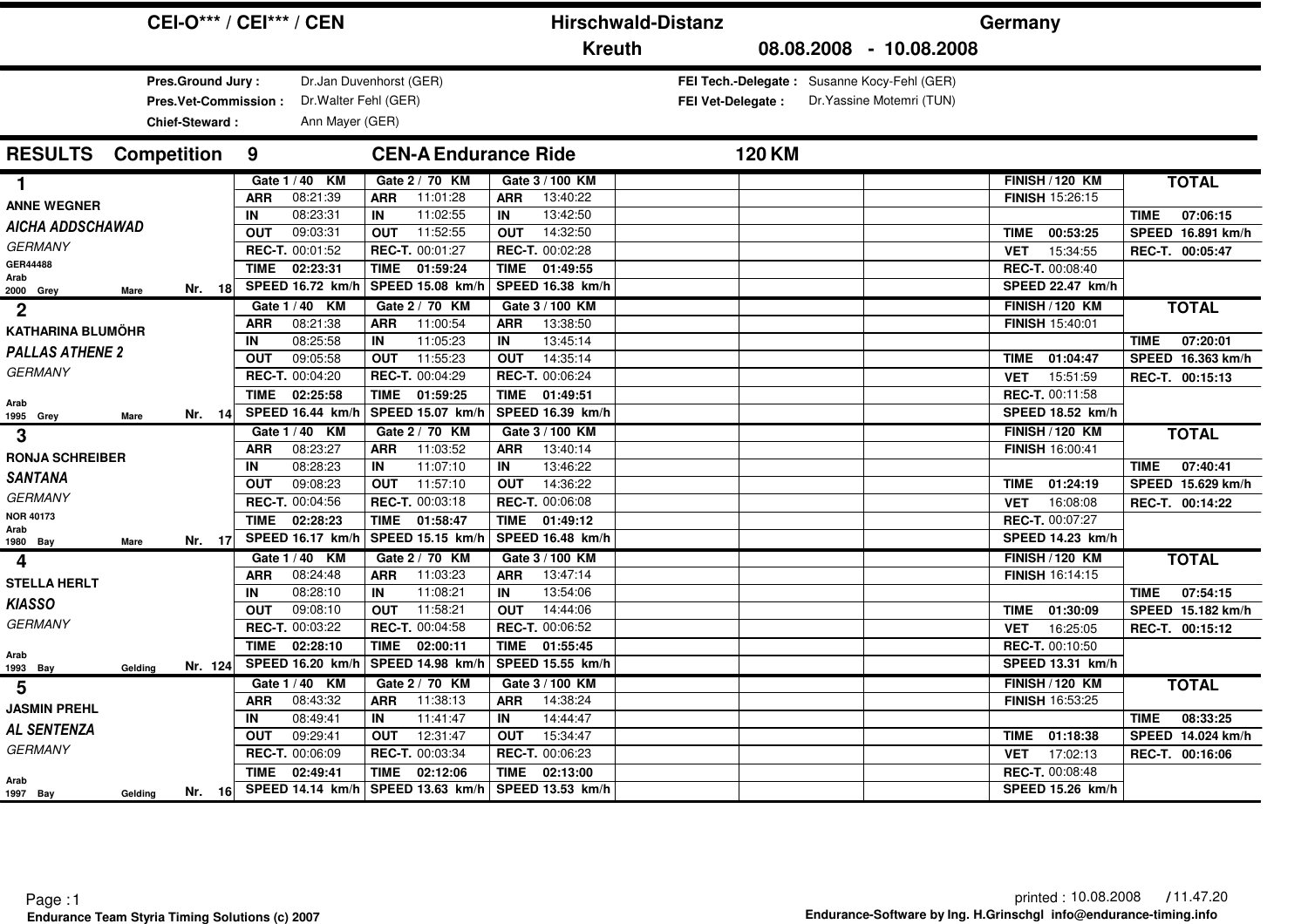|                                                                                  | <b>CEI-O*** / CEI*** / CEN</b>             |                                                                     | <b>Hirschwald-Distanz</b>                |                                                                         | Germany                                          |                                   |
|----------------------------------------------------------------------------------|--------------------------------------------|---------------------------------------------------------------------|------------------------------------------|-------------------------------------------------------------------------|--------------------------------------------------|-----------------------------------|
|                                                                                  |                                            |                                                                     | <b>Kreuth</b>                            |                                                                         | 08.08.2008 - 10.08.2008                          |                                   |
| <b>Pres.Ground Jury:</b><br><b>Pres.Vet-Commission:</b><br><b>Chief-Steward:</b> |                                            | Dr.Jan Duvenhorst (GER)<br>Dr. Walter Fehl (GER)<br>Ann Mayer (GER) |                                          | FEI Tech.-Delegate: Susanne Kocy-Fehl (GER)<br><b>FEI Vet-Delegate:</b> | Dr. Yassine Motemri (TUN)                        |                                   |
| <b>RESULTS</b><br><b>Competition 9</b>                                           |                                            | <b>CEN-A Endurance Ride</b>                                         |                                          | 120 KM                                                                  |                                                  |                                   |
|                                                                                  | Gate 1/40 KM<br>08:23:43<br><b>ARR</b>     | Gate 2 / 70 KM<br>11:03:59<br><b>ARR</b>                            | Gate 3 / 100 KM<br>13:47:23<br>ARR       |                                                                         | <b>FINISH / 120 KM</b><br><b>FINISH 16:14:16</b> | <b>TOTAL</b><br><b>ELIMINATED</b> |
| <b>NINA KLEBACH</b><br><b>ZYRANO BEN GHADIF</b>                                  | 08:30:47<br>IN<br><b>OUT</b><br>09:10:47   | 11:11:01<br>IN<br><b>OUT</b><br>12:01:01                            | 13:56:19<br>IN<br>14:46:19<br><b>OUT</b> |                                                                         | <b>TIME</b><br>01:27:57                          |                                   |
| <b>GERMANY</b>                                                                   | <b>REC-T.</b> 00:07:04<br>02:30:47<br>TIME | <b>REC-T.</b> 00:07:02<br>TIME 02:00:14                             | <b>REC-T. 00:08:56</b><br>TIME 01:55:18  |                                                                         | 16:27:37<br><b>VET</b><br><b>REC-T. 00:13:21</b> |                                   |
| Arab<br>Nr.<br>- 151<br>Gelding<br>1996 Chestnut                                 | SPEED 15.92 km/h                           | SPEED 14.97 km/h                                                    | SPEED 15.61 km/h                         |                                                                         | SPEED 13.64 km/h                                 | <b>LAME</b><br><b>Finish Line</b> |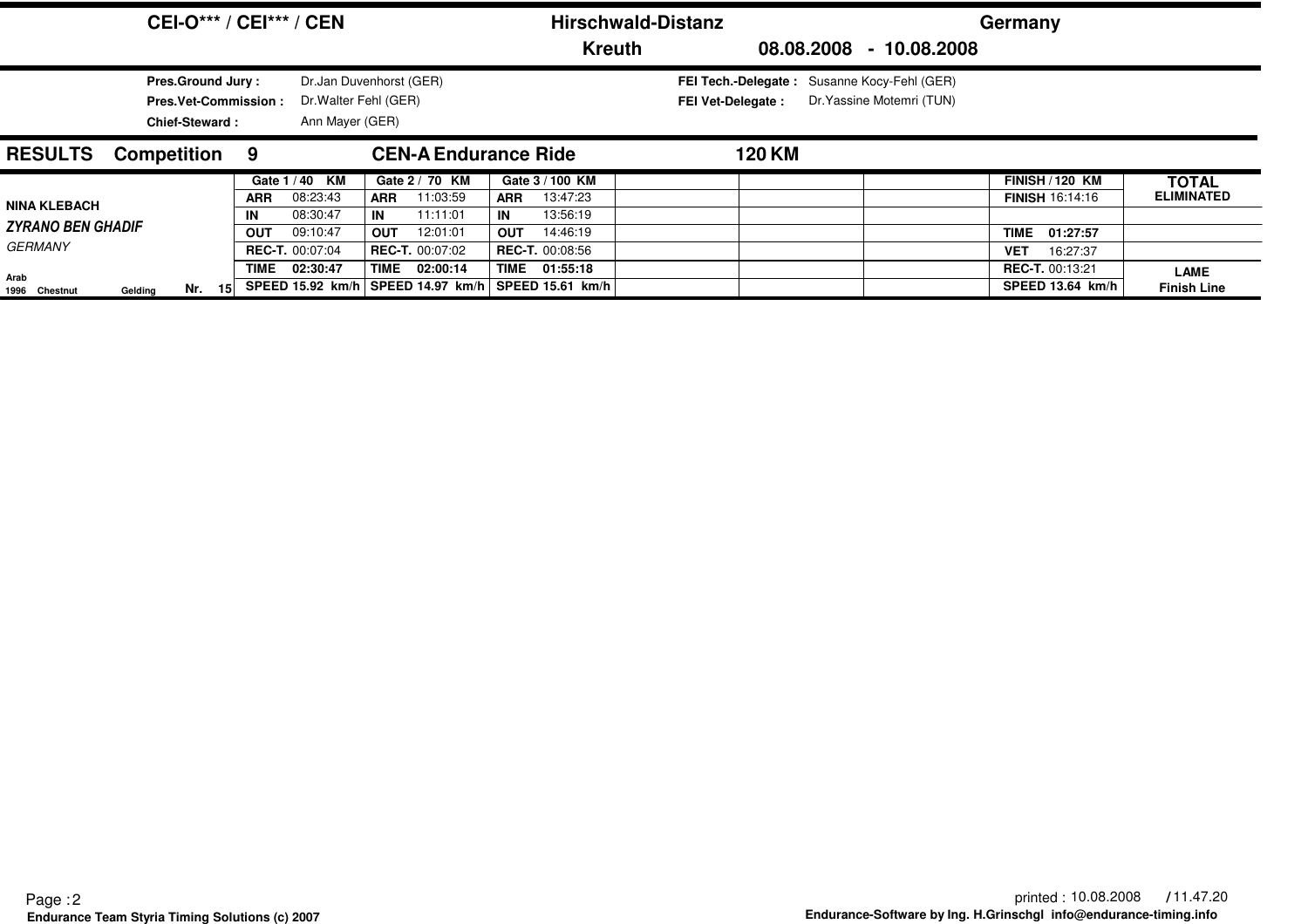|    | <b>CEI-O*** / CEI*** / CEN</b>                                                             |                                          |                                               | <b>Hirschwald-Distanz</b>            |                                            |                                                                          | Germany       |                |                |
|----|--------------------------------------------------------------------------------------------|------------------------------------------|-----------------------------------------------|--------------------------------------|--------------------------------------------|--------------------------------------------------------------------------|---------------|----------------|----------------|
|    |                                                                                            |                                          |                                               | <b>Kreuth</b>                        |                                            | 08.08.2008 - 10.08.2008                                                  |               |                |                |
|    | Pres.Ground Jury:<br><b>Pres.Vet-Commission:</b><br><b>Chief-Steward:</b>                  | Dr. Walter Fehl (GER)<br>Ann Mayer (GER) | Dr.Jan Duvenhorst (GER)                       |                                      | <b>FEI Vet-Delegate:</b>                   | FEI Tech.-Delegate: Susanne Kocy-Fehl (GER)<br>Dr. Yassine Motemri (TUN) |               |                |                |
|    |                                                                                            |                                          |                                               | <b>LIST OF ELIMINATIONS</b>          |                                            |                                                                          |               |                |                |
|    | <b>JOANA AL SAMARRAIE</b><br><b>ARPAD AA</b>                                               | 2000 Bay                                 | <b>GERMANY</b>                                | Comp.:<br>Gelding                    | <b>Anglo Arab</b>                          | 3 CEI-O-J-YR Endurance Ride<br>GER42401                                  | <b>120 KM</b> | <b>LAME</b>    | G <sub>1</sub> |
| 8  | <b>STEFANIE SCHRADER</b>                                                                   |                                          | <b>GERMANY</b>                                | Comp.:                               |                                            | 3 CEI-O-J-YR Endurance Ride                                              | 120 KM        | <b>LAME</b>    | G <sub>2</sub> |
| 10 | <b>IMAGE 15</b><br><b>ANNA - LENA WEIERSHÄUSER</b>                                         | 1996 Bay                                 | <b>GERMANY</b>                                | <b>Mare</b><br>Comp.:                | <b>Anglo Arab</b>                          | <b>GER5954</b><br>3 CEI-O-J-YR Endurance Ride                            | 120 KM        | <b>LAME</b>    | G <sub>3</sub> |
| 11 | <b>SGW SHARIK OX</b><br><b>COSIMO BUNICELLI</b>                                            |                                          | 1980 Chestnut<br><b>ITALY</b>                 | Gelding<br>Comp.:                    | <b>Arab</b>                                | <b>GER 28372</b><br>3 CEI-O-J-YR Endurance Ride                          | 120 KM        | <b>RETIRED</b> |                |
| 15 | <b>DRUMS</b><br><b>NINA KLEBACH</b>                                                        |                                          | 1999 Chestnut<br><b>GERMANY</b>               | Gelding<br>Comp.:                    | 9 CEN-A                                    | <b>ITA40100</b><br><b>Endurance Ride</b>                                 | 120 KM        | <b>LAME</b>    | <b>Finish</b>  |
| 20 | <b>ZYRANO BEN GHADIF</b><br><b>MELANIE ARNOLD</b>                                          |                                          | 1996 Chestnut<br><b>GERMANY</b><br>2000 Black | Gelding<br>Comp.:                    | <b>Arab</b><br>1 CEI-O***                  | <b>Endurance Ride</b><br>GER42843                                        | <b>160 KM</b> | <b>LAME</b>    | <b>Finish</b>  |
| 21 | <b>SHAIKA BINT KHEOMA OX</b><br><b>KARIN BARTSCHER - LÖFFLER</b><br><b>KISMET AL THAWI</b> | 1997 Bay                                 | <b>GERMANY</b>                                | <b>Mare</b><br>Comp.:<br><b>Mare</b> | <b>Arab</b><br>$1$ CEI-O***<br><b>Arab</b> | <b>Endurance Ride</b><br>GER26695                                        | 160 KM        | <b>LAME</b>    | G <sub>5</sub> |
| 23 | <b>HARALD BRAUN</b><br><b>TANGO LADY XX</b>                                                | 1998 Bay                                 | <b>GERMANY</b>                                | Comp.:<br><b>Mare</b>                | $1$ CEI-O***<br>T.B.                       | <b>Endurance Ride</b><br><b>GER42247</b>                                 | <b>160 KM</b> | <b>LAME</b>    | G <sub>4</sub> |
| 24 | <b>BÄRBEL BÜCHTING</b><br><b>SAID 11</b>                                                   |                                          | <b>GERMANY</b>                                | Comp.:                               | 1 CEI-O***                                 | <b>Endurance Ride</b><br><b>GER27669</b>                                 | <b>160 KM</b> | <b>LAME</b>    | G <sub>2</sub> |
| 25 | <b>SONJA BULUSCHEK</b><br><b>DANDOLO 30</b>                                                |                                          | 1997 Grey<br><b>GERMANY</b><br>1994 Grey      | Gelding<br>Comp.:<br>Gelding         | Arab<br>$1$ CEI-O***<br>Shagya Arab        | <b>Endurance Ride</b><br><b>GER22278</b>                                 | <b>160 KM</b> | <b>LAME</b>    | G <sub>3</sub> |
| 26 | <b>CHAMIL KIPOV</b><br><b>TEREK</b>                                                        | 1998 Bay                                 | <b>RUSSIA</b>                                 | Comp.:<br>Gelding                    | 1 CEI-O***<br><b>Kabardine</b>             | <b>Endurance Ride</b><br><b>RUS40038</b>                                 | <b>160 KM</b> | <b>LAME</b>    | G1             |
| 28 | <b>JOSEFIN DODERER</b><br><b>KAJA</b>                                                      |                                          | <b>GERMANY</b><br>1994 Chestnut               | Comp.:<br>Mare                       | 1 CEI-O***<br>Arab                         | <b>Endurance Ride</b><br>GER22963                                        | <b>160 KM</b> | <b>LAME</b>    | <b>Finish</b>  |
| 30 | <b>CHRISTINA GERLOFF</b><br><b>MA DONA</b>                                                 |                                          | <b>GERMANY</b><br>1998 Chestnut               | Comp.:<br><b>Mare</b>                | 1 CEI-0***<br>Arab                         | <b>Endurance Ride</b><br><b>GER28372</b>                                 | 160 KM        | <b>LAME</b>    | <b>PRI</b>     |
| 31 | <b>ASTRID GÖTZ</b><br><b>JARID</b>                                                         |                                          | <b>GERMANY</b><br>1997 Grey                   | Comp.:<br>Gelding                    | 1 CEI-0***<br>Arab                         | <b>Endurance Ride</b><br><b>GER7550</b>                                  | <b>160 KM</b> | <b>LAME</b>    | G <sub>3</sub> |
| 34 | <b>MARTIN HERRMANN</b><br><b>WHITNEY AUREA</b>                                             |                                          | <b>GERMANY</b><br>1997 Bay                    | Comp.:<br>Mare                       | $1$ CEI-O***<br>Württ.                     | <b>Endurance Ride</b><br>GER25846                                        | <b>160 KM</b> | <b>LAME</b>    | G <sub>2</sub> |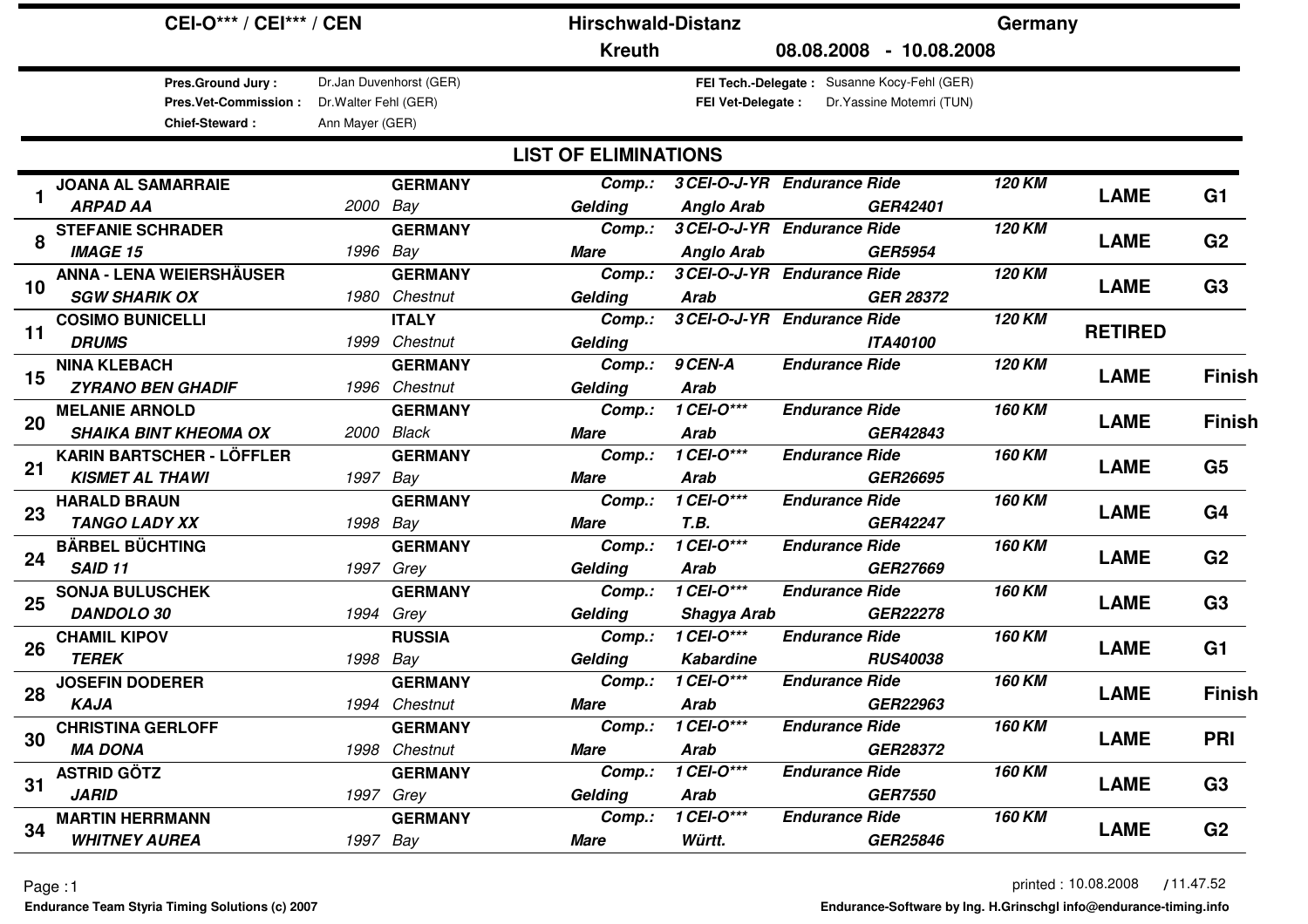|                     | <b>CEI-O*** / CEI*** / CEN</b>                                                   |                                          |                         | <b>Hirschwald-Distanz</b>   |                             |                                                                           | Germany       |                   |                |
|---------------------|----------------------------------------------------------------------------------|------------------------------------------|-------------------------|-----------------------------|-----------------------------|---------------------------------------------------------------------------|---------------|-------------------|----------------|
|                     |                                                                                  |                                          |                         | <b>Kreuth</b>               |                             | 08.08.2008 - 10.08.2008                                                   |               |                   |                |
|                     | <b>Pres.Ground Jury:</b><br><b>Pres.Vet-Commission:</b><br><b>Chief-Steward:</b> | Dr. Walter Fehl (GER)<br>Ann Mayer (GER) | Dr.Jan Duvenhorst (GER) |                             | <b>FEI Vet-Delegate:</b>    | FEI Tech.-Delegate : Susanne Kocy-Fehl (GER)<br>Dr. Yassine Motemri (TUN) |               |                   |                |
|                     |                                                                                  |                                          |                         | <b>LIST OF ELIMINATIONS</b> |                             |                                                                           |               |                   |                |
|                     | <b>DANIELA KÜBBELER</b>                                                          |                                          | <b>GERMANY</b>          | Comp.:                      | 1 CEI- $O^{\overline{***}}$ | <b>Endurance Ride</b>                                                     | <b>160 KM</b> |                   |                |
| 35                  | <b>PARADISE OX</b>                                                               |                                          | 1999 Grey               | <b>Mare</b>                 | <b>Arab</b>                 | <b>GER44746</b>                                                           |               | <b>LAME</b>       | G <sub>4</sub> |
| 37                  | <b>ANDREA STRIEGLER</b>                                                          |                                          | <b>GERMANY</b>          | Comp.:                      | 1 CEI- $O^{\overline{***}}$ | <b>Endurance Ride</b>                                                     | <b>160 KM</b> | <b>LAME</b>       | G1             |
|                     | <b>HAMANE</b>                                                                    |                                          | 1996 Bay                | Gelding                     | <b>Arab</b>                 | <b>GER25870</b>                                                           |               |                   |                |
| 39                  | <b>KAMILIA TOBIASZ</b>                                                           |                                          | <b>POLAND</b>           | Comp.:                      | 1 CEI-O***                  | <b>Endurance Ride</b>                                                     | <b>160 KM</b> | <b>LAME</b>       | G <sub>3</sub> |
|                     | <b>MU-ZAHRAT</b>                                                                 |                                          | 1999 Bay                | <b>Mare</b>                 | <b>Arab</b>                 | POL40223                                                                  |               |                   |                |
| 40                  | <b>TOBIASZ MARCIN</b>                                                            |                                          | <b>POLAND</b>           | Comp.:                      | 1 CEI-O***                  | <b>Endurance Ride</b>                                                     | <b>160 KM</b> | <b>LAME</b>       | G <sub>2</sub> |
|                     | <b>ESTER</b>                                                                     |                                          | 1994 Grey               | Gelding                     | <b>Arab</b>                 | <b>POL01149</b>                                                           |               |                   |                |
| 41                  | <b>MELISSA HUIJSMAN</b>                                                          |                                          | THE NETHERLANDS         | Comp.:                      | 1 CEI-O***                  | <b>Endurance Ride</b>                                                     | 160 KM        | <b>LAME</b>       | G <sub>1</sub> |
|                     | <b>JOY LA VIE EN ROSE</b>                                                        |                                          | 1989 Chestnut           | <b>Mare</b>                 | <b>NRPS</b>                 | <b>NED04195</b>                                                           |               |                   |                |
| 42                  | <b>JEANNE LINNEWEEVER</b>                                                        |                                          | THE NETHERLANDS         | Comp.:                      | 1 CEI-O***                  | <b>Endurance Ride</b>                                                     | <b>160 KM</b> | <b>LAME</b>       | <b>Finish</b>  |
|                     | <b>RIKI'S MACHO MAN</b>                                                          |                                          | 1993 Bay                | Gelding                     | <b>Arab</b>                 | <b>NED06804</b>                                                           |               |                   |                |
| 46                  | <b>JONNY SCOLA</b>                                                               |                                          | <b>ITALY</b>            | Comp.:                      | 1 CEI-O***                  | <b>Endurance Ride</b>                                                     | <b>160 KM</b> | <b>MELABIOLIC</b> | G <sub>4</sub> |
|                     | <b>CF DAPLAN</b>                                                                 | 1997                                     | Bay                     | Gelding                     | <b>Arab</b>                 | <b>ITA08956</b>                                                           |               |                   |                |
| 49                  | <b>SONJA FRITSCHI</b>                                                            |                                          | <b>SWITZERLAND</b>      | Comp.:                      | 1 CEI-O***                  | <b>Endurance Ride</b>                                                     | <b>160 KM</b> | <b>LAME</b>       | <b>Finish</b>  |
|                     | <b>KIMBA II</b>                                                                  |                                          | 1994 Bay                | Mare                        | <b>Arab</b>                 | <b>SUI09464</b>                                                           |               |                   |                |
| 66                  | PETR JADLOVSKY                                                                   |                                          | <b>CZE</b>              | Comp.:                      | 2 CEI***                    | <b>Endurance Ride</b>                                                     | 120 KM        | <b>LAME</b>       | G <sub>2</sub> |
|                     | <b>ARSAN</b>                                                                     |                                          | 1980 Bay                | Gelding                     | <b>Arab</b>                 |                                                                           |               |                   |                |
| 68                  | <b>SEBASTIAN KOTTWITZ</b>                                                        |                                          | <b>GERMANY</b>          | Comp.:                      | 2 CEI***                    | <b>Endurance Ride</b>                                                     | 120 KM        | <b>LAME</b>       | <b>Finish</b>  |
|                     | <b>ARFUR</b>                                                                     |                                          | 1997 Bay                | Gelding                     | <b>Karbadine</b>            | <b>RUS00910</b>                                                           |               |                   |                |
| 69                  | <b>ARTUR LANDAU</b>                                                              |                                          | <b>POLAND</b>           | Comp.:                      | 2 CEI***                    | <b>Endurance Ride</b>                                                     | 120 KM        | <b>LAME</b>       | G <sub>2</sub> |
|                     | <b>HINT</b>                                                                      |                                          | 1997 Grey               | <b>Stallion</b>             | <b>Arab</b>                 | POL01808                                                                  |               |                   |                |
| 71                  | <b>ANNETTE NOTHHAFT</b>                                                          |                                          | <b>GERMANY</b>          | Comp.:                      | 2 CEI***                    | <b>Endurance Ride</b>                                                     | 120 KM        | <b>RETIRED</b>    |                |
|                     | <b>WALICE</b>                                                                    |                                          | 2000 Bay                | Mare                        | unknown                     |                                                                           |               |                   |                |
| 73                  | <b>DANIELA SCHROEDER</b>                                                         |                                          | <b>GERMANY</b>          | Comp.:                      | <b>2 CEI***</b>             | <b>Endurance Ride</b>                                                     | 120 KM        | <b>LAME</b>       | G <sub>2</sub> |
|                     | <b>TEMPETE</b>                                                                   |                                          | 1997 Bay                | Gelding                     | unknown                     | <b>GER0794</b>                                                            |               |                   |                |
|                     | <b>MARTINA VOGT</b>                                                              |                                          | <b>SWITZERLAND</b>      | Comp.:                      |                             | 3 CEI-O-J-YR Endurance Ride                                               | 120 KM        | <b>LAME</b>       |                |
| 75<br><b>JOANNA</b> |                                                                                  |                                          | 1993 Grey               | Mare                        | Shagya Arab                 | <b>SUI08438</b>                                                           |               |                   | <b>PRI</b>     |
| 76                  | <b>KLAUDIA AL SAMARRAIE</b>                                                      |                                          | <b>GERMANY</b>          | Comp.:                      | 4 CEI**                     | <b>Endurance Ride</b>                                                     | <b>80 KM</b>  | <b>LAME</b>       | G <sub>2</sub> |
|                     | <b>KOMET</b>                                                                     |                                          | 2001 Grey               | <b>Stallion</b>             | <b>Shagya Arab</b>          |                                                                           |               |                   |                |